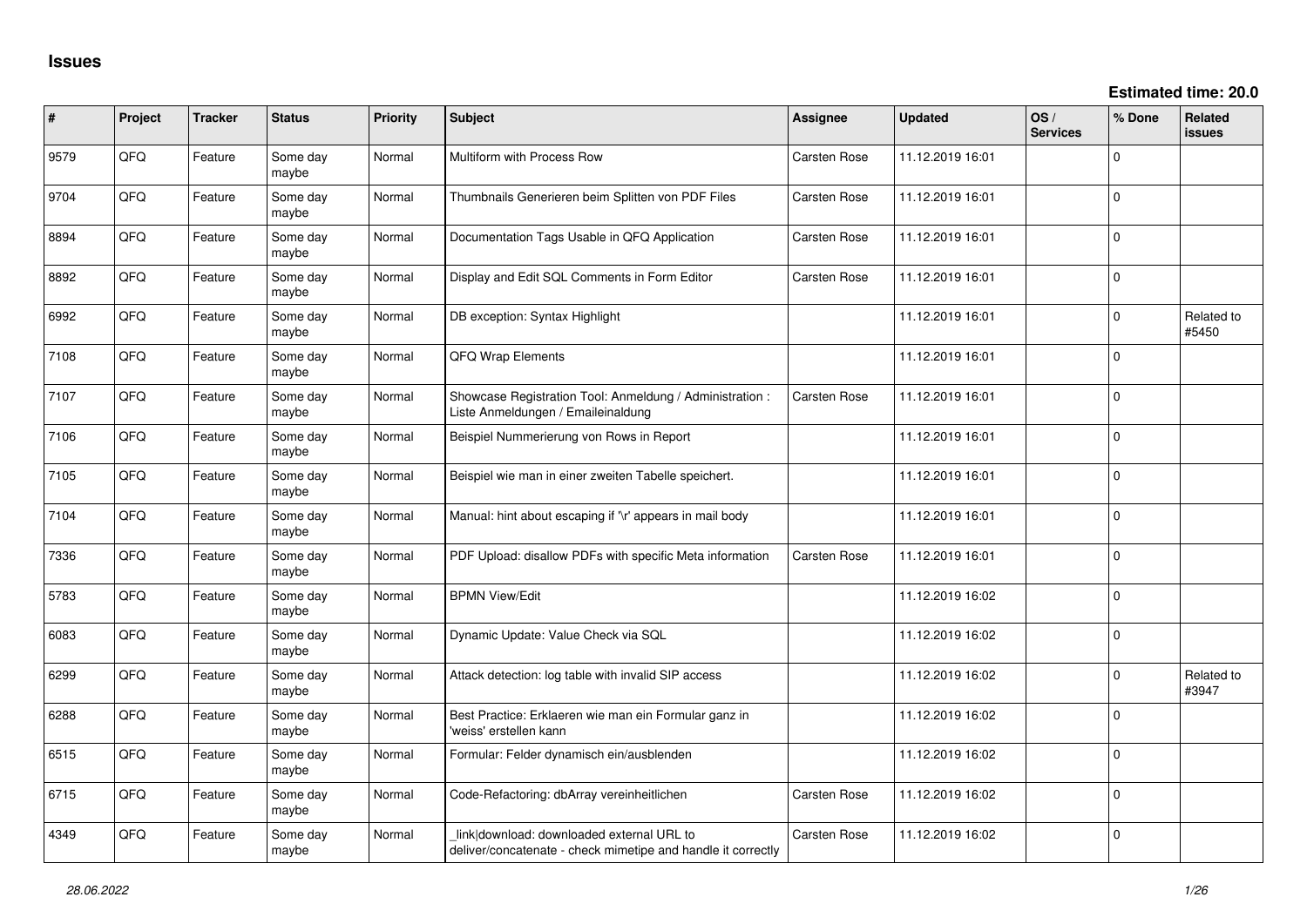| #    | Project | <b>Tracker</b> | <b>Status</b>     | <b>Priority</b> | <b>Subject</b>                                                                      | <b>Assignee</b> | <b>Updated</b>   | OS/<br><b>Services</b> | % Done      | Related<br><b>issues</b>                    |
|------|---------|----------------|-------------------|-----------------|-------------------------------------------------------------------------------------|-----------------|------------------|------------------------|-------------|---------------------------------------------|
| 4442 | QFQ     | Feature        | Some day<br>maybe | Normal          | Special Column Name: _link - new symbol G (Glyph) to<br>choose any available symbol |                 | 11.12.2019 16:02 |                        | $\mathbf 0$ |                                             |
| 4440 | QFQ     | Feature        | Some day<br>maybe | Normal          | Manual.rst: explain how to. expand PHP Session to 4h                                |                 | 11.12.2019 16:02 |                        | $\mathbf 0$ |                                             |
| 4420 | QFQ     | Feature        | Some day<br>maybe | Normal          | Client: Local Storage - store the changes of a form, local in<br>the browser.       | Benjamin Baer   | 11.12.2019 16:02 |                        | $\Omega$    |                                             |
| 4444 | QFQ     | Feature        | Some day<br>maybe | Normal          | FE.type=upload: detect mime type                                                    |                 | 11.12.2019 16:02 |                        | $\mathbf 0$ | Related to<br>#4303                         |
| 4839 | QFQ     | Feature        | Some day<br>maybe | Normal          | qfq-handle in <head> Abschnitt</head>                                               | Carsten Rose    | 11.12.2019 16:02 |                        | $\Omega$    |                                             |
| 4974 | QFQ     | Feature        | Some day<br>maybe | Normal          | Long polling - inform all listening clients of changes                              |                 | 11.12.2019 16:02 |                        | $\mathbf 0$ |                                             |
| 4956 | QFQ     | Feature        | Some day<br>maybe | Normal          | Sendmail: Benutzerdefinierte Headers                                                | Carsten Rose    | 11.12.2019 16:02 |                        | 0           |                                             |
| 5160 | QFQ     | Feature        | Some day<br>maybe | Normal          | QFQ collaborative / together.js, ShareJS, y-js, collaborative,                      |                 | 11.12.2019 16:02 |                        | 0           |                                             |
| 5129 | QFQ     | Feature        | Some day<br>maybe | Normal          | Reports: SQL fuer x Achse und y Achse                                               |                 | 11.12.2019 16:02 |                        | 0           |                                             |
| 3291 | QFQ     | Feature        | Some day<br>maybe | Normal          | AutoCron websiteToken                                                               | Carsten Rose    | 11.12.2019 16:02 |                        | $\Omega$    | Related to<br>#4250                         |
| 3285 | QFQ     | Feature        | Some day<br>maybe | Normal          | Zeichenlimit pro Feld: textarea / editor                                            | Carsten Rose    | 11.12.2019 16:02 |                        | $\mathbf 0$ |                                             |
| 3273 | QFQ     | Feature        | Some day<br>maybe | Low             | Dirty Flag in Form                                                                  | Carsten Rose    | 11.12.2019 16:02 |                        | $\Omega$    |                                             |
| 3385 | QFQ     | Feature        | Some day<br>maybe | Normal          | templateGroup: insert/update/delete non primary records                             | Carsten Rose    | 11.12.2019 16:02 |                        | $\mathbf 0$ |                                             |
| 3350 | QFQ     | Feature        | Some day<br>maybe | Normal          | FormEditor: Hilfetext hinter 'checktype'                                            | Carsten Rose    | 11.12.2019 16:02 |                        | 0           |                                             |
| 3332 | QFQ     | Feature        | Some day<br>maybe | Normal          | Uploads: Thumbnails, Details zum hochgeladenen File                                 | Carsten Rose    | 11.12.2019 16:02 |                        | $\mathbf 0$ | Related to<br>#3264,<br>Related to<br>#5333 |
| 3331 | QFQ     | Feature        | Some day<br>maybe | Normal          | Default Tooltip fuer _page? Links: mit Form und Record ID                           | Carsten Rose    | 11.12.2019 16:02 |                        | $\Omega$    |                                             |
| 3495 | QFQ     | Feature        | Some day<br>maybe | Normal          | Predifined Parameter werden nicht in '+' (add new record)<br>SIP gerendert.         |                 | 11.12.2019 16:02 |                        | 0           |                                             |
| 3458 | QFQ     | Feature        | Some day<br>maybe | Normal          | Display 'Edit Form Element'-Checkbox on form: should<br>depend on FE Group          | Carsten Rose    | 11.12.2019 16:02 |                        | 0           | Related to<br>#3447                         |
| 3457 | QFQ     | Feature        | Some day<br>maybe | Normal          | LDAP: concat multi values to one single entry                                       | Carsten Rose    | 11.12.2019 16:02 |                        | 0           |                                             |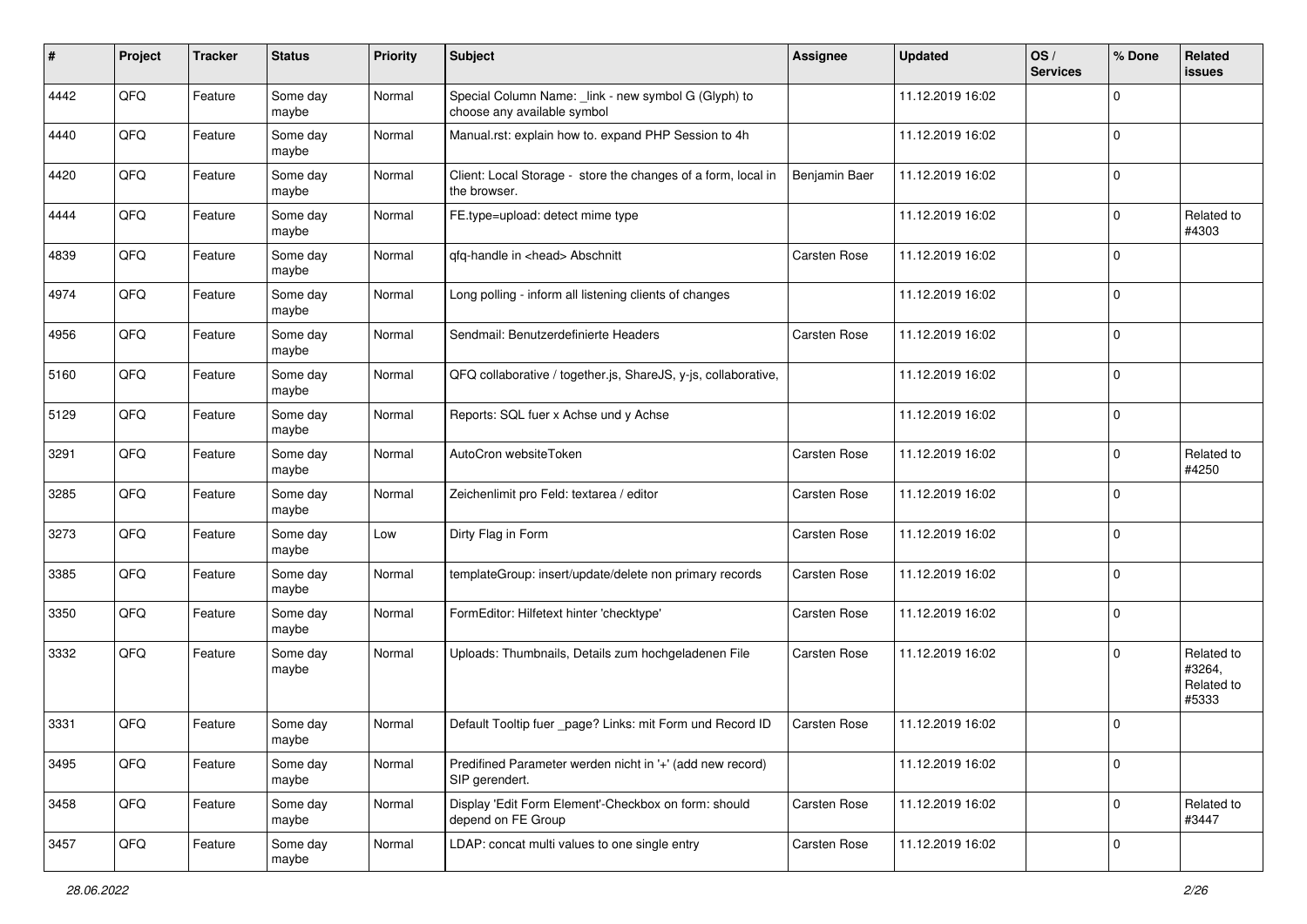| #    | Project | <b>Tracker</b> | <b>Status</b>     | <b>Priority</b> | Subject                                                                                                                                                  | Assignee      | <b>Updated</b>   | OS/<br><b>Services</b> | % Done              | Related<br>issues                           |
|------|---------|----------------|-------------------|-----------------|----------------------------------------------------------------------------------------------------------------------------------------------------------|---------------|------------------|------------------------|---------------------|---------------------------------------------|
| 3415 | QFQ     | Feature        | Some day<br>maybe | Normal          | FE Login Box Templatefile                                                                                                                                | Benjamin Baer | 11.12.2019 16:02 |                        | $\Omega$            |                                             |
| 3402 | QFQ     | Feature        | Some day<br>maybe | Normal          | Syntax Highlighting via CodeMirror                                                                                                                       | Carsten Rose  | 11.12.2019 16:02 |                        | 100                 | Related to<br>#3207                         |
| 3567 | QFQ     | Feature        | Some day<br>maybe | Low             | 'Save', 'Close', 'New' als FormElement                                                                                                                   |               | 11.12.2019 16:02 |                        | $\Omega$            |                                             |
| 3537 | QFQ     | Feature        | Some day<br>maybe | Low             | SHOW COLUMNS FROM tableName - Extend '{{!'<br>definition                                                                                                 | Carsten Rose  | 11.12.2019 16:02 |                        | $\mathbf 0$         |                                             |
| 3617 | QFQ     | Feature        | Some day<br>maybe | Normal          | Load javascripts at bottom                                                                                                                               |               | 11.12.2019 16:02 |                        | $\mathbf 0$         |                                             |
| 3708 | QFQ     | Feature        | Some day<br>maybe | Normal          | Form: input - 'specialchars', 'none'  gewisse tags<br>erlauben, andere verbieten                                                                         | Carsten Rose  | 11.12.2019 16:02 |                        | $\Omega$            | Related to<br>#14320                        |
| 3692 | QFQ     | Feature        | Some day<br>maybe | Normal          | QFQ Webseite                                                                                                                                             | Benjamin Baer | 11.12.2019 16:02 |                        | $\Omega$            | Related to<br>#5033                         |
| 3677 | QFQ     | Feature        | Some day<br>maybe | Normal          | wkhtmltopdf: FE User access prohibited, if client IP changes<br>\$TYPO3_CONF_VARS[FE][lockIP]                                                            | Carsten Rose  | 11.12.2019 16:02 |                        | $\mathbf 0$         |                                             |
| 3666 | QFQ     | Feature        | Some day<br>maybe | Normal          | a) Performance Messung: mysql_real_escape_string() im<br>Vergleich zu str_replace(), b) doppeltes Aufrufen von<br>mysql_real_escape_string()             | Carsten Rose  | 11.12.2019 16:02 |                        | $\mathbf 0$         |                                             |
| 3646 | QFQ     | Feature        | Some day<br>maybe | Normal          | Moeglichkeit HTML Tags in Reports auszugeben (zu<br>enkodieren: htmlspecialchars)                                                                        |               | 11.12.2019 16:02 |                        | $\mathbf 0$         | Related to<br>#14320                        |
| 3879 | QFQ     | Feature        | Some day<br>maybe | Normal          | Form 'FormElement': Beim Feld 'name' rechts in der Notiz<br>einen Link einblenden - a) aktuelle Definition anzeigen, b)<br>Spalte in der Tabelle anlegen |               | 11.12.2019 16:03 |                        | $\Omega$            |                                             |
| 3878 | QFQ     | Feature        | Some day<br>maybe | Normal          | Form 'FormElement': Spalte 'name' typeAhead mit<br>Spaltennamen der Primarytable.                                                                        |               | 11.12.2019 16:03 |                        | $\Omega$            |                                             |
| 3877 | QFQ     | Feature        | Some day<br>maybe | Normal          | FormEditor: die Felder die aktuell nicht gebraucht werden<br>nur auf readonly/disabled setzen (nicht ausblenden > das<br>irritiert.                      | Carsten Rose  | 11.12.2019 16:03 |                        | $\Omega$            |                                             |
| 3941 | QFQ     | Feature        | Some day<br>maybe | Normal          | sqlAfter: es sollten mehrere moeglich sein                                                                                                               | Carsten Rose  | 11.12.2019 16:03 |                        | $\Omega$            | Related to<br>#3942                         |
| 3905 | QFQ     | Feature        | Some day<br>maybe | Normal          | Documentation: Best Practice anhand eines Online<br>Bewerbungstools                                                                                      | Carsten Rose  | 11.12.2019 16:03 |                        | $\Omega$            |                                             |
| 3900 | QFQ     | Feature        | Some day<br>maybe | Normal          | Extend documentation of 'Copy / Paste'                                                                                                                   | Carsten Rose  | 11.12.2019 16:03 |                        | $\mathsf{O}\xspace$ | Related to<br>#3899                         |
| 3991 | QFQ     | Feature        | Some day<br>maybe | Normal          | report: Columnname '_skipWrap' skips 'fbeg', 'fend'                                                                                                      | Carsten Rose  | 11.12.2019 16:03 |                        | $\mathbf 0$         |                                             |
| 3947 | QFQ     | Feature        | Some day<br>maybe | Normal          | Attack detectect: logout current user                                                                                                                    | Carsten Rose  | 11.12.2019 16:03 |                        | $\mathbf 0$         | Related to<br>#5458,<br>Related to<br>#6299 |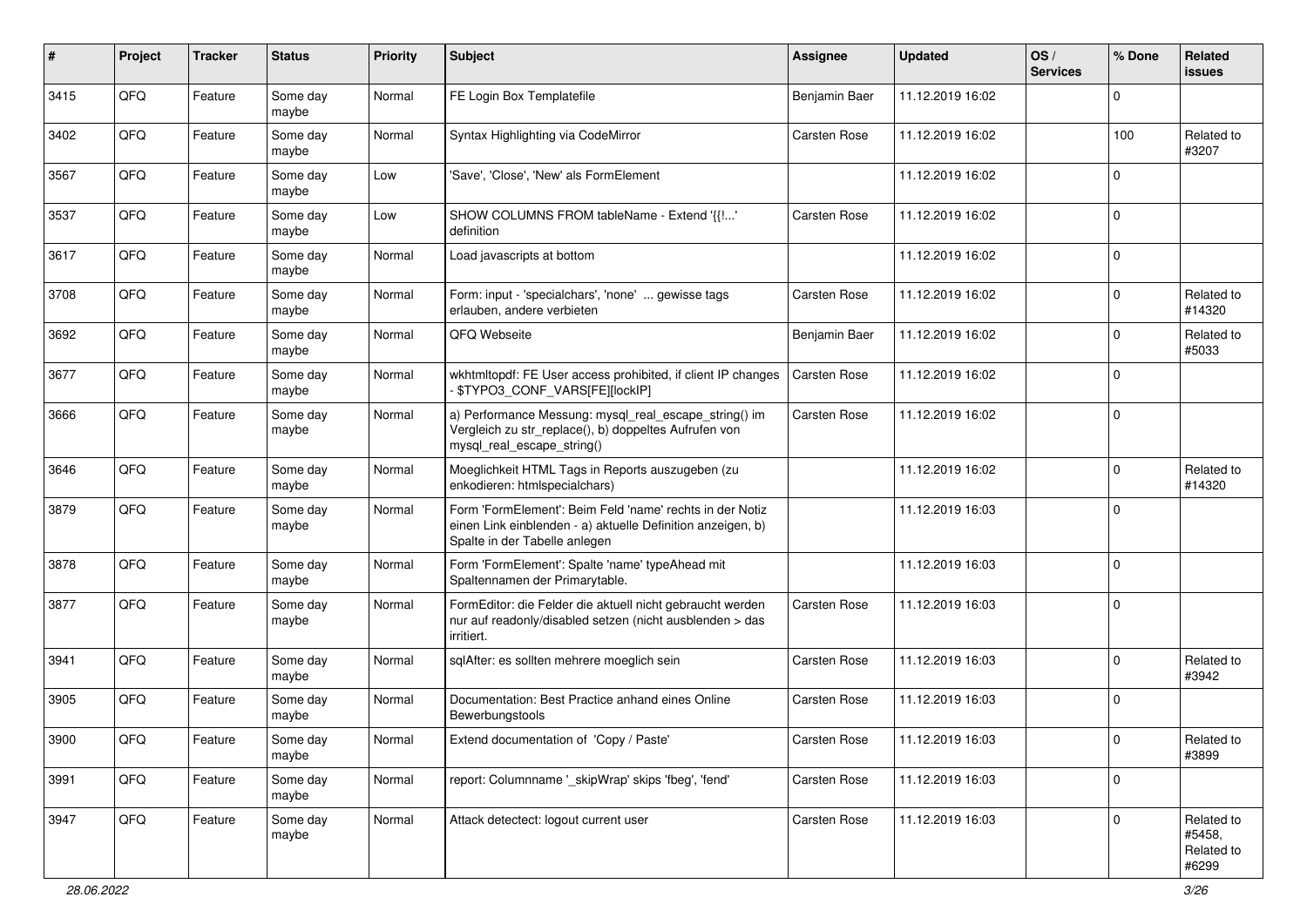| #    | Project | <b>Tracker</b> | <b>Status</b>     | <b>Priority</b> | Subject                                                                                                            | <b>Assignee</b>     | <b>Updated</b>   | OS/<br><b>Services</b> | % Done      | Related<br><b>issues</b>                    |
|------|---------|----------------|-------------------|-----------------|--------------------------------------------------------------------------------------------------------------------|---------------------|------------------|------------------------|-------------|---------------------------------------------|
| 3942 | QFQ     | Feature        | Some day<br>maybe | Normal          | Action Elemente: neu generierte IDs via FE weitergeben                                                             | <b>Carsten Rose</b> | 11.12.2019 16:03 |                        | $\Omega$    | Related to<br>#3941                         |
| 4027 | QFQ     | Feature        | Some day<br>maybe | Normal          | Missing: orange 'check' / 'bullet'                                                                                 |                     | 11.12.2019 16:03 |                        | l 0         |                                             |
| 4026 | QFQ     | Feature        | Some day<br>maybe | Normal          | sqlLog.sql: log number of FE.id                                                                                    | Carsten Rose        | 11.12.2019 16:03 |                        | $\Omega$    | Related to<br>#5458                         |
| 4018 | QFQ     | Feature        | Some day<br>maybe | Normal          | typeahead: solve problem with potential long query<br>parameter                                                    | Carsten Rose        | 11.12.2019 16:03 |                        | l 0         |                                             |
| 4197 | QFQ     | Feature        | Some day<br>maybe | Normal          | Unit Test fuer JSON Stream von QuickFormQuery.php ><br>doForm()                                                    | Carsten Rose        | 11.12.2019 16:03 |                        | l 0         |                                             |
| 4259 | QFQ     | Feature        | Some day<br>maybe | Normal          | Instant trigger a cron job                                                                                         | Carsten Rose        | 11.12.2019 16:03 |                        | $\mathbf 0$ |                                             |
| 1623 | QFQ     | Feature        | Some day<br>maybe | Normal          | RealURL                                                                                                            |                     | 11.12.2019 16:03 |                        | 30          |                                             |
| 1510 | QFQ     | Feature        | Some day<br>maybe | Normal          | jquery von google laden, falls das nicht geht lokal                                                                |                     | 11.12.2019 16:03 |                        | l 0         |                                             |
| 1253 | QFQ     | Feature        | Some day<br>maybe | Normal          | QF: Colorpicker                                                                                                    |                     | 11.12.2019 16:03 |                        | l 0         |                                             |
| 1251 | QFQ     | Feature        | Some day<br>maybe | Normal          | QF: Combo                                                                                                          |                     | 11.12.2019 16:03 |                        | $\Omega$    |                                             |
| 1946 | QFQ     | Feature        | Some day<br>maybe | Normal          | Kontrolle ob der ReadOnly Modus bei den<br>Formularelementen korrekt implementiert ist                             | Carsten Rose        | 11.12.2019 16:03 |                        | l 0         |                                             |
| 1635 | QFQ     | Feature        | Some day<br>maybe | Normal          | QFQ Extension content record: weitere Optionen<br>einblenden.                                                      | Carsten Rose        | 11.12.2019 16:03 |                        | $\Omega$    |                                             |
| 2084 | QFQ     | Feature        | Some day<br>maybe | Normal          | Mailto mit encryption: Subrecord                                                                                   | Carsten Rose        | 11.12.2019 16:03 |                        | $\mathbf 0$ | Related to<br>#2082                         |
| 2995 | QFQ     | Feature        | Some day<br>maybe | Normal          | Dropdown JQuery Plugin: 'chosen' - Moeglichkeit um Select<br>Listen mehr Funktion zu geben. Kein Bootstrap noetig. | Carsten Rose        | 11.12.2019 16:03 |                        | $\Omega$    |                                             |
| 2950 | QFQ     | Feature        | Some day<br>maybe | Normal          | Inhalt QFQ Records als File                                                                                        |                     | 11.12.2019 16:03 |                        | l 0         |                                             |
| 3216 | QFQ     | Feature        | Some day<br>maybe | Normal          | dynamic update für checkbox label2                                                                                 | Carsten Rose        | 11.12.2019 16:03 |                        | l 0         | Related to<br>#2081                         |
| 3267 | QFQ     | Feature        | Some day<br>maybe | Normal          | 2 Forms auf einer Seite: real + Read only                                                                          | <b>Carsten Rose</b> | 11.12.2019 16:03 |                        | l 0         |                                             |
| 4023 | QFQ     | Feature        | New               | Normal          | prepared statements - FE action: salveld, sqllnsert,<br>sqlUpdate, sqlDelete, sqlBefore, sqlAfter                  | Carsten Rose        | 11.12.2019 16:15 |                        | l 0         |                                             |
| 2361 | QFQ     | Feature        | New               | Normal          | Logging wer/wann/wo welches Formular aufgerufen hat                                                                | Carsten Rose        | 11.12.2019 16:15 |                        | $\Omega$    | Related to<br>#4432,<br>Related to<br>#7480 |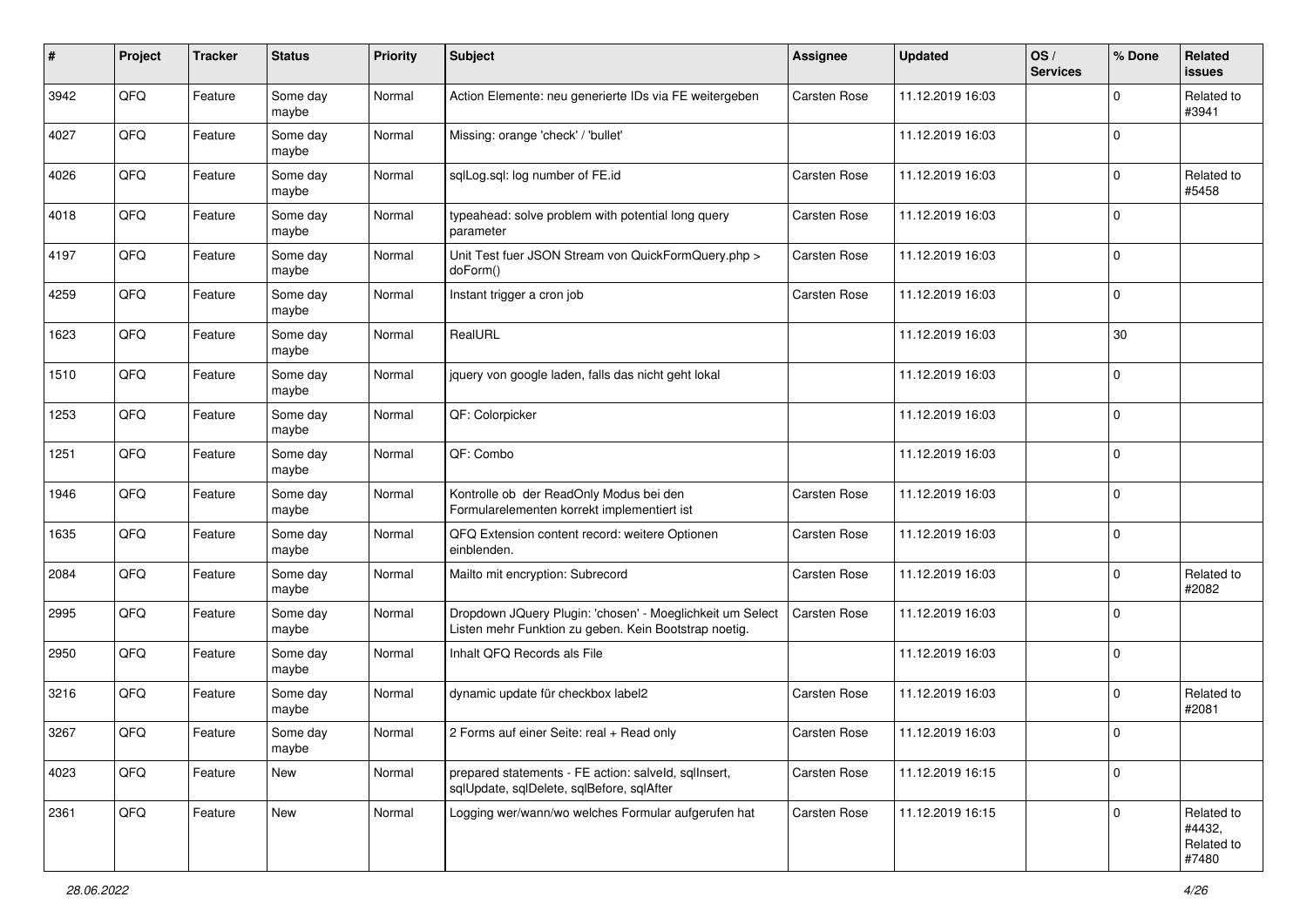| $\vert$ # | <b>Project</b> | <b>Tracker</b> | <b>Status</b> | <b>Priority</b> | <b>Subject</b>                                                                                                                        | Assignee            | <b>Updated</b>   | OS/<br><b>Services</b> | % Done       | Related<br><b>issues</b> |
|-----------|----------------|----------------|---------------|-----------------|---------------------------------------------------------------------------------------------------------------------------------------|---------------------|------------------|------------------------|--------------|--------------------------|
| 7480      | QFQ            | Feature        | <b>New</b>    | Normal          | Record History (Undo / Redo)                                                                                                          | <b>Carsten Rose</b> | 11.12.2019 16:16 |                        | $\Omega$     | Related to<br>#2361      |
| 6602      | QFQ            | Feature        | New           | Normal          | Formlet: in Report auf Mausklick ein mini-form oeffnen                                                                                | Carsten Rose        | 11.12.2019 16:16 |                        | $\mathbf 0$  |                          |
| 8702      | QFQ            | Feature        | New           | Normal          | Load Record which is locked: missing user info                                                                                        | <b>Carsten Rose</b> | 11.12.2019 16:16 |                        | $\Omega$     | Related to<br>#9789      |
| 9777      | QFQ            | Feature        | New           | Normal          | Logging QFQ Variables                                                                                                                 | Carsten Rose        | 16.12.2019 17:17 |                        | $\Omega$     |                          |
| 9853      | QFQ            | Feature        | <b>New</b>    | Normal          | Check das SQL / QFQ / Mail Logfile geschrieben wird                                                                                   |                     | 09.01.2020 11:15 |                        | $\Omega$     |                          |
| 9927      | QFQ            | Feature        | New           | Normal          | QFQ Update: a) Update nur machen wenn BE User<br>eingeloggt ist., b) Bei Fehler genaue Meldung welcher<br>Updateschritt Probleme hat. | Carsten Rose        | 22.01.2020 12:59 |                        | I٥           |                          |
| 7660      | QFQ            | Feature        | New           | Normal          | IMAP: import mails to DB, move / delete mails                                                                                         | Carsten Rose        | 01.02.2020 09:52 |                        | $\Omega$     |                          |
| 5782      | QFQ            | Feature        | <b>New</b>    | Normal          | NextCloud API                                                                                                                         | <b>Carsten Rose</b> | 01.02.2020 10:02 |                        | $\mathbf{0}$ |                          |
| 7920      | QFQ            | Feature        | <b>New</b>    | Normal          | FE: Syntax Highlight, Zeinlenumbruch                                                                                                  | <b>Carsten Rose</b> | 01.02.2020 10:03 |                        | $\Omega$     |                          |
| 5942      | QFQ            | Feature        | Priorize      | Normal          | 'L' and 'type': append to links, generate via '_link' by using<br>$'u$ .                                                              | <b>Carsten Rose</b> | 01.02.2020 10:13 |                        | $\Omega$     |                          |
| 7522      | QFQ            | Feature        | Priorize      | Normal          | Inserting default index.html to folder (Avoid Apache<br>Indexing)                                                                     | Carsten Rose        | 01.02.2020 10:13 |                        | $\mathbf 0$  |                          |
| 7290      | QFQ            | Feature        | Priorize      | Normal          | FormEditor: title as textarea if LEN(title)>60                                                                                        | <b>Carsten Rose</b> | 01.02.2020 10:13 |                        | $\Omega$     | Blocked by<br>#7682      |
| 7217      | QFQ            | Feature        | Priorize      | Normal          | Download: notice User if `_sip=?` is missing                                                                                          | <b>Carsten Rose</b> | 01.02.2020 10:13 |                        | l 0          |                          |
| 6998      | QFQ            | Feature        | Priorize      | Normal          | Form: with debug=on show column information as tooltip of<br>column label                                                             | <b>Carsten Rose</b> | 01.02.2020 10:13 |                        | l n          |                          |
| 8585      | QFQ            | Feature        | Priorize      | Normal          | Enhance Error message for 'unknown form'                                                                                              | Carsten Rose        | 01.02.2020 10:13 |                        | $\mathbf 0$  |                          |
| 8584      | QFQ            | Feature        | Priorize      | Normal          | FE 'Action' - never assign to Container (except Template<br>Group)                                                                    | <b>Carsten Rose</b> | 01.02.2020 10:13 |                        | l O          |                          |
| 8034      | QFQ            | Feature        | Priorize      | Normal          | FormElement 'data': 22.22.2222 should not be accepted                                                                                 | Carsten Rose        | 01.02.2020 10:13 |                        | $\Omega$     |                          |
| 7630      | QFQ            | Feature        | Priorize      | Normal          | detailed error message for simple upload                                                                                              | <b>Carsten Rose</b> | 01.02.2020 10:13 |                        | I٥           |                          |
| 9900      | QFQ            | Feature        | Priorize      | Normal          | Generic API Call: tt-content record >> JSON                                                                                           | Carsten Rose        | 01.02.2020 10:13 |                        | $\Omega$     |                          |
| 9983      | QFQ            | Feature        | <b>New</b>    | Normal          | Report Notation: new keyword 'range'                                                                                                  | Carsten Rose        | 01.02.2020 15:55 |                        | $\Omega$     |                          |
| 10014     | QFQ            | Feature        | New           | Normal          | Manual.rst: describe behaviour and process order of<br>fillStoreVar, slaveId, sqlBefore,                                              | <b>Carsten Rose</b> | 01.02.2020 22:31 |                        | $\Omega$     |                          |
| 9928      | QFQ            | Feature        | Priorize      | Normal          | SpecialColumnName: a) Deprecated: ' AS "_+tag " ', b)<br>New: ' AS "_ <tag1><tag2>"</tag2></tag1>                                     | Carsten Rose        | 01.02.2020 23:17 |                        | $\Omega$     | Related to<br>#9929      |
| 8277      | QFQ            | Feature        | Priorize      | Normal          | fe.parameter.default=                                                                                                                 | Carsten Rose        | 01.02.2020 23:17 |                        | $\mathbf{0}$ | Related to<br>#8113      |
| 9968      | QFQ            | Feature        | Priorize      | Normal          | Tooltip in Links for Developer                                                                                                        | Carsten Rose        | 01.02.2020 23:17 |                        | $\mathbf 0$  |                          |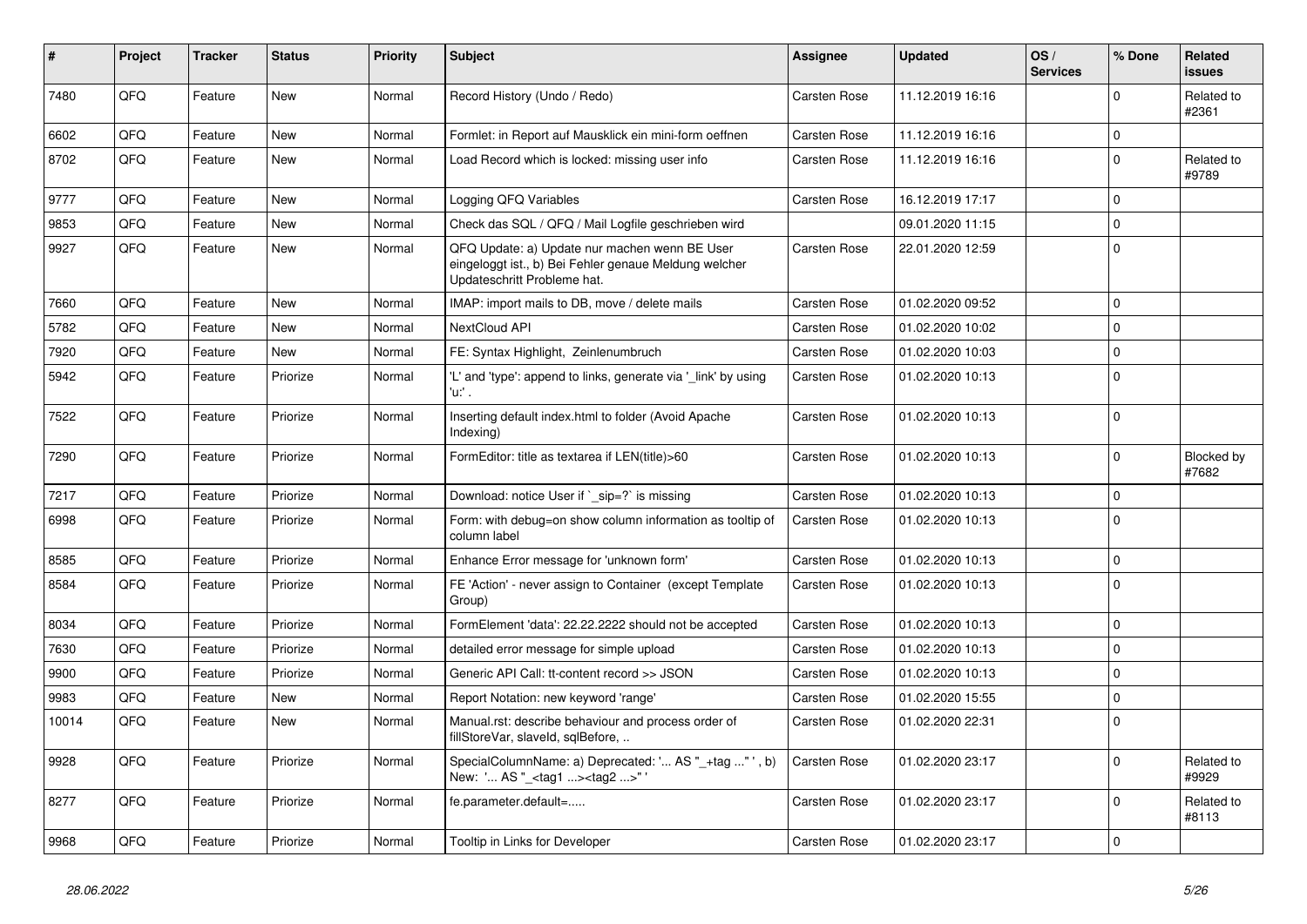| $\sharp$ | Project | <b>Tracker</b> | <b>Status</b>     | <b>Priority</b> | Subject                                                                                                | Assignee      | <b>Updated</b>   | OS/<br><b>Services</b> | % Done      | Related<br><b>issues</b>                    |
|----------|---------|----------------|-------------------|-----------------|--------------------------------------------------------------------------------------------------------|---------------|------------------|------------------------|-------------|---------------------------------------------|
| 5389     | QFQ     | Feature        | Some day<br>maybe | Normal          | QFQ Design: Multline label / note                                                                      | Benjamin Baer | 01.02.2020 23:19 |                        | $\mathbf 0$ |                                             |
| 5132     | QFQ     | Feature        | Some day<br>maybe | Normal          | Error Message sendmail missing attachment: more details                                                | Carsten Rose  | 01.02.2020 23:19 |                        | $\mathbf 0$ |                                             |
| 4872     | QFQ     | Feature        | Some day<br>maybe | Normal          | Fields of Typo3 page available in STORE_TYPO3                                                          | Carsten Rose  | 01.02.2020 23:19 |                        | $\mathbf 0$ |                                             |
| 4869     | QFQ     | Feature        | Some day<br>maybe | Normal          | Dynamic Update (show, hide, readonly?, required?) for<br><b>Template Group Elements</b>                | Carsten Rose  | 01.02.2020 23:19 |                        | $\mathbf 0$ | Related to<br>#4865                         |
| 4606     | QFQ     | Feature        | Some day<br>maybe | Normal          | link: qualifier to render bootstrap button                                                             | Carsten Rose  | 01.02.2020 23:19 |                        | $\mathbf 0$ |                                             |
| 5852     | QFQ     | Feature        | Some day<br>maybe | Normal          | Logging: mail.log / sql.log - im FE anzeigen und via AJAX<br>aktualisieren                             | Carsten Rose  | 01.02.2020 23:19 |                        | $\mathbf 0$ | Related to<br>#5885                         |
| 5805     | QFQ     | Feature        | Some day<br>maybe | Normal          | TypeAHead SQL value instead of key stored                                                              |               | 01.02.2020 23:19 |                        | $\mathbf 0$ | Related to<br>#5444                         |
| 5579     | QFQ     | Feature        | Some day<br>maybe | Normal          | Enhance Doc / Presentation: variable type 'link column type'                                           | Carsten Rose  | 01.02.2020 23:19 |                        | $\mathbf 0$ |                                             |
| 7100     | QFQ     | Feature        | Some day<br>maybe | Normal          | Download: log access, max downloads, time limit                                                        |               | 01.02.2020 23:19 |                        | $\mathbf 0$ |                                             |
| 6704     | QFQ     | Feature        | Some day<br>maybe | Normal          | Upload Mode: Bilder in Notizen rechts sollen aktuellen<br>Upload repräsentieren.                       |               | 01.02.2020 23:19 |                        | $\mathbf 0$ | Related to<br>#3264                         |
| 6084     | QFQ     | Feature        | Some day<br>maybe | Normal          | New escape type: 'D' - convert date                                                                    |               | 01.02.2020 23:19 |                        | $\mathbf 0$ |                                             |
| 5983     | QFQ     | Feature        | Some day<br>maybe | Normal          | Form Submit (save & update): normalize date/-time FE                                                   | Carsten Rose  | 01.02.2020 23:19 |                        | $\mathbf 0$ |                                             |
| 5923     | QFQ     | Feature        | Some day<br>maybe | Normal          | fillStoreSystemBySqlLate                                                                               |               | 01.02.2020 23:19 |                        | $\mathbf 0$ |                                             |
| 5895     | QFQ     | Feature        | Some day<br>maybe | Normal          | Tutorial: List of all QFQ Features                                                                     |               | 01.02.2020 23:19 |                        | $\mathbf 0$ |                                             |
| 5893     | QFQ     | Feature        | Some day<br>maybe | Normal          | Edit on double-click                                                                                   |               | 01.02.2020 23:19 |                        | $\mathbf 0$ | Related to<br>#5894                         |
| 8522     | QFQ     | Feature        | Some day<br>maybe | Normal          | build QFQ - npm warnings                                                                               | Benjamin Baer | 01.02.2020 23:19 |                        | 50          |                                             |
| 8056     | QFQ     | Feature        | Some day<br>maybe | Normal          | Termin Organisation (Reservation)                                                                      |               | 01.02.2020 23:19 |                        | $\mathbf 0$ | Related to<br>#8658                         |
| 7921     | QFQ     | Feature        | Some day<br>maybe | Normal          | Rest API Export: URL kuerzer machen                                                                    |               | 01.02.2020 23:19 |                        | $\mathbf 0$ |                                             |
| 4439     | QFQ     | Feature        | Some day<br>maybe | Normal          | Log: report all actions fired by an FE Element, incl. the<br>original directive (slaveld, sqllnsert, ) |               | 01.02.2020 23:20 |                        | $\mathbf 0$ | Related to<br>#4432,<br>Related to<br>#5458 |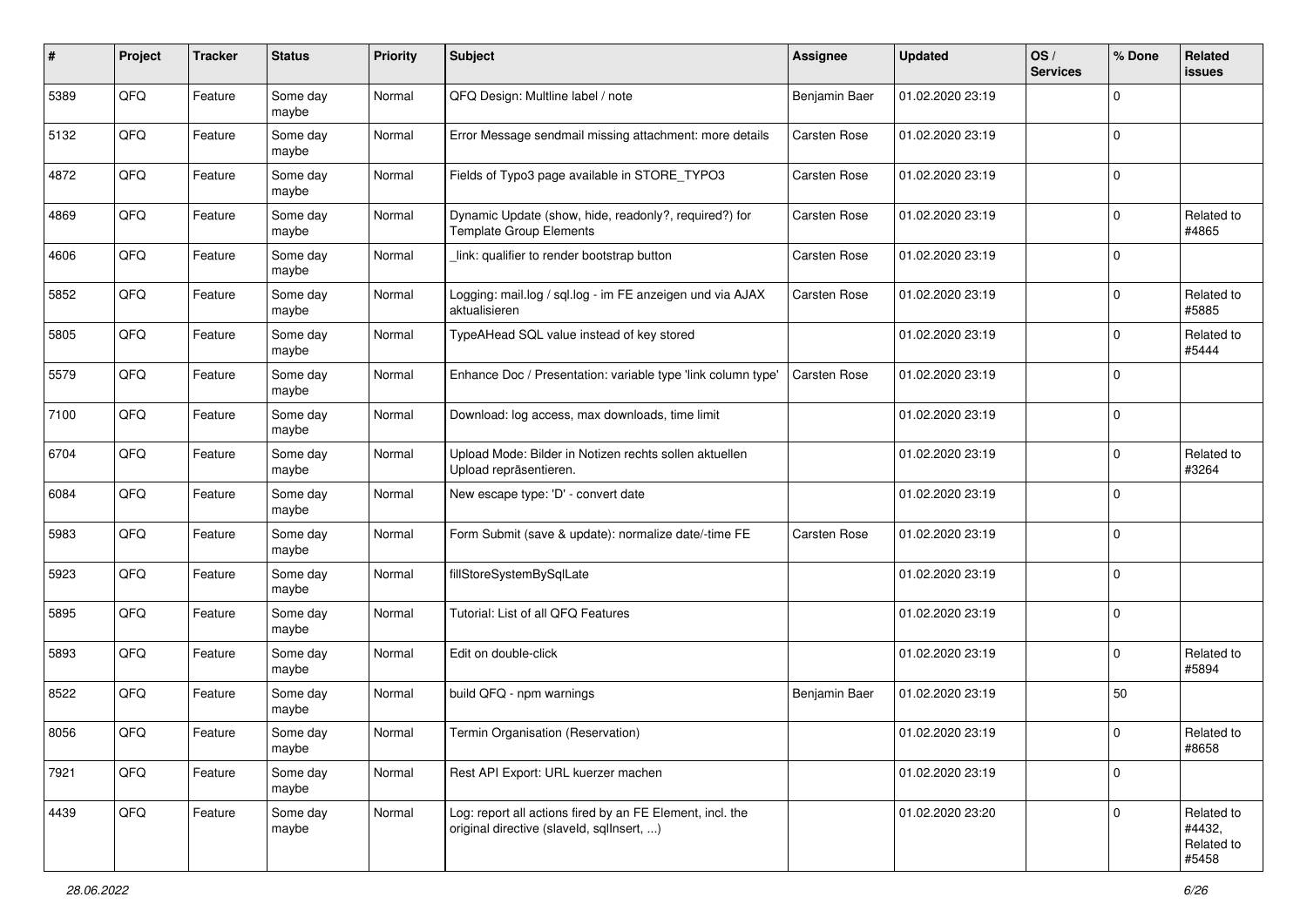| $\sharp$ | Project | <b>Tracker</b> | <b>Status</b>     | <b>Priority</b> | <b>Subject</b>                                                                                                          | <b>Assignee</b>     | <b>Updated</b>   | OS/<br><b>Services</b> | % Done      | Related<br>issues                           |
|----------|---------|----------------|-------------------|-----------------|-------------------------------------------------------------------------------------------------------------------------|---------------------|------------------|------------------------|-------------|---------------------------------------------|
| 4435     | QFQ     | Feature        | Some day<br>maybe | Normal          | Report: striptags - specify allowed tags                                                                                |                     | 01.02.2020 23:20 |                        | $\Omega$    |                                             |
| 4433     | QFQ     | Feature        | Some day<br>maybe | Normal          | Log when SIP will be destroyed by QFQ for any (security)<br>reason                                                      |                     | 01.02.2020 23:20 |                        | l 0         | Related to<br>#4432,<br>Related to<br>#5458 |
| 4330     | QFQ     | Feature        | Some day<br>maybe | Normal          | Error Message: report missing {{ / }} in sqlUpdate, sqlInsert,<br>sqlDelete, sqlAfter, sqlBefore in FE action elements. | <b>Carsten Rose</b> | 01.02.2020 23:20 |                        | $\Omega$    |                                             |
| 1234     | QFQ     | Feature        | Some day<br>maybe | Normal          | QF: Record numbering: Im Grid soll in Spalte 1optional die<br>laufende Nummer der Records angezeigt werden.             |                     | 01.02.2020 23:20 |                        | l 0         |                                             |
| 955      | QFQ     | Feature        | Some day<br>maybe | Normal          | QF: Notizen vor/nach dem Form                                                                                           |                     | 01.02.2020 23:20 |                        | $\Omega$    |                                             |
| 5455     | QFQ     | Feature        | Some day<br>maybe | Normal          | Mail Redirects grld abhaengig                                                                                           |                     | 01.02.2020 23:20 |                        | l 0         |                                             |
| 5428     | QFQ     | Feature        | Some day<br>maybe | Normal          | secure thumbnail: late render on access.                                                                                | <b>Carsten Rose</b> | 01.02.2020 23:20 |                        | l 0         |                                             |
| 5342     | QFQ     | Feature        | Some day<br>maybe | Normal          | link - with HTML Attributes                                                                                             |                     | 01.02.2020 23:20 |                        | l 0         | Related to<br>#14077                        |
| 5024     | QFQ     | Feature        | Some day<br>maybe | Normal          | Fabric: Generate PDF with edits                                                                                         | Benjamin Baer       | 01.02.2020 23:20 |                        | $\Omega$    | Related to<br>#10704                        |
| 4816     | QFQ     | Feature        | Some day<br>maybe | Normal          | Templates for QFQ Reports (Tables, Radios, )                                                                            |                     | 01.02.2020 23:20 |                        | $\mathbf 0$ |                                             |
| 4757     | QFQ     | Feature        | Some day<br>maybe | Normal          | Test subrecord: download links ok? Links ok?                                                                            | <b>Carsten Rose</b> | 01.02.2020 23:20 |                        | l 0         |                                             |
| 4652     | QFQ     | Feature        | Some day<br>maybe | Normal          | UZH CD: Weiterleitung auf benutzerdefinierte 403/404 Seite                                                              | <b>Carsten Rose</b> | 01.02.2020 23:20 |                        | $\Omega$    |                                             |
| 5851     | QFQ     | Feature        | Some day<br>maybe | Normal          | Queue System implementieren: MQTT, RabbitMQ                                                                             |                     | 01.02.2020 23:20 |                        | $\Omega$    | Related to<br>#5715                         |
| 5850     | QFQ     | Feature        | Some day<br>maybe | Normal          | Deployment: In QFQ Doc best practice fuer zeitgemaesses<br>Deployment beschreiben                                       |                     | 01.02.2020 23:20 |                        | $\Omega$    |                                             |
| 5665     | QFQ     | Feature        | Some day<br>maybe | Normal          | Versuch das '{{!' nicht mehr noetig ist.                                                                                | <b>Carsten Rose</b> | 01.02.2020 23:20 |                        | l 0         | Related to<br>#7432,<br>Related to<br>#7434 |
| 4443     | QFQ     | Feature        | Some day<br>maybe | Normal          | Form: multiple secondary tables                                                                                         |                     | 01.02.2020 23:20 |                        | 0           |                                             |
| 4365     | QFQ     | Feature        | Some day<br>maybe | Normal          | Multi Language: new way of config                                                                                       | Carsten Rose        | 01.02.2020 23:20 |                        | 0           |                                             |
| 4343     | QFQ     | Feature        | Some day<br>maybe | Normal          | Link: Classifier to add 'attributes'                                                                                    | Carsten Rose        | 01.02.2020 23:20 |                        | $\mathbf 0$ | Related to<br>#14077                        |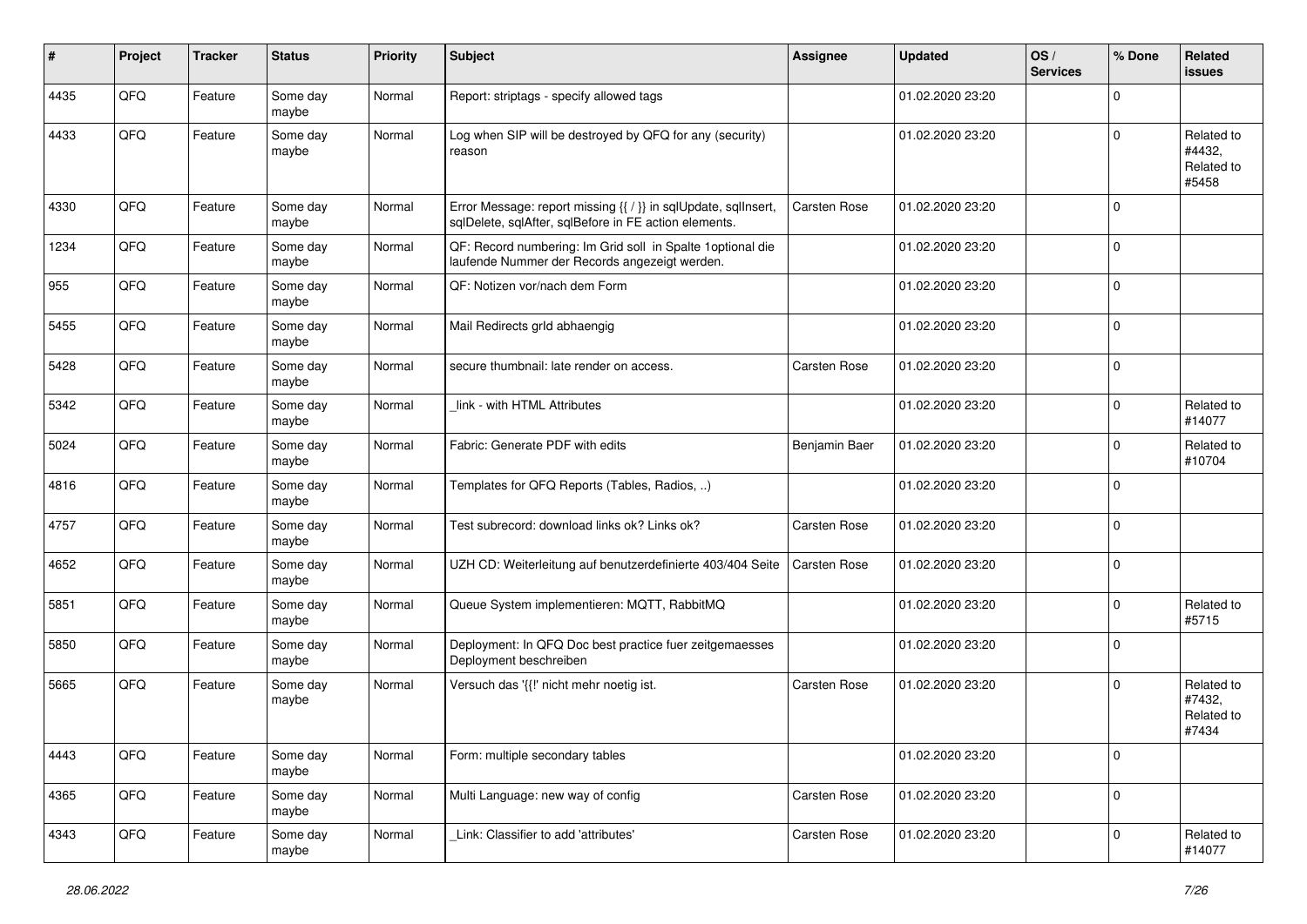| #    | Project | <b>Tracker</b> | <b>Status</b>     | Priority | Subject                                                                                                                                                       | <b>Assignee</b>     | <b>Updated</b>   | OS/<br><b>Services</b> | % Done      | Related<br><b>issues</b>                    |
|------|---------|----------------|-------------------|----------|---------------------------------------------------------------------------------------------------------------------------------------------------------------|---------------------|------------------|------------------------|-------------|---------------------------------------------|
| 4650 | QFQ     | Feature        | Some day<br>maybe | Normal   | Convert html to doc/rtf                                                                                                                                       | Carsten Rose        | 01.02.2020 23:20 |                        | $\Omega$    | Related to<br>#10704                        |
| 4640 | QFQ     | Feature        | Some day<br>maybe | Normal   | Rename System Forms                                                                                                                                           |                     | 01.02.2020 23:20 |                        | $\mathbf 0$ |                                             |
| 4627 | QFQ     | Feature        | Some day<br>maybe | Normal   | dbupdate: all tables - check 'create', 'modified' if it is possible<br>to change to default 'CURRENT_TIMESTAMP' and modified<br>'ON UPDATE CURRENT_TIMESTAMP' |                     | 01.02.2020 23:20 |                        | $\mathbf 0$ |                                             |
| 4626 | QFQ     | Feature        | Some day<br>maybe | Normal   | Mobile View: 'classBody=qfq-form-right' makes no sense                                                                                                        |                     | 01.02.2020 23:20 |                        | $\mathbf 0$ |                                             |
| 4551 | QFQ     | Feature        | Some day<br>maybe | Normal   | Set 'pills' via dynamicUpdate to show/hide/disabled                                                                                                           |                     | 01.02.2020 23:20 |                        | $\mathbf 0$ | Related to<br>#3752                         |
| 4536 | QFQ     | Feature        | Some day<br>maybe | Normal   | FE upload: problem with delete if mutliple uploads an<br>FE.name="                                                                                            |                     | 01.02.2020 23:20 |                        | $\mathbf 0$ |                                             |
| 4446 | QFQ     | Feature        | Some day<br>maybe | Normal   | New FE get same feldContainerId as last modifed FE                                                                                                            |                     | 01.02.2020 23:20 |                        | $\mathbf 0$ |                                             |
| 5892 | QFQ     | Feature        | Some day<br>maybe | Normal   | QFQ should use T3 API to manipulate FE GROUP<br>membership                                                                                                    |                     | 01.02.2020 23:20 |                        | $\Omega$    |                                             |
| 5480 | QFQ     | Feature        | Some day<br>maybe | Normal   | QFQ: Dokumentation mit Screenshots versehen                                                                                                                   | <b>Carsten Rose</b> | 01.02.2020 23:20 |                        | $\mathbf 0$ | Related to<br>#9879                         |
| 5452 | QFQ     | Feature        | Some day<br>maybe | Normal   | Thumbnails from PDF: bad quality                                                                                                                              |                     | 01.02.2020 23:20 |                        | $\Omega$    |                                             |
| 4719 | QFQ     | Feature        | Some day<br>maybe | Normal   | Custom Message in Client in case of 'Browser tab close,<br>modification will be lost'                                                                         |                     | 01.02.2020 23:20 |                        | $\mathbf 0$ |                                             |
| 3504 | QFQ     | Feature        | <b>New</b>        | Normal   | Logging: welche Action FEs werden wann wie ausgefuehrt                                                                                                        | Carsten Rose        | 01.02.2020 23:21 |                        | $\Omega$    | Related to<br>#5458,<br>Related to<br>#4092 |
| 5131 | QFQ     | Feature        | <b>New</b>        | Normal   | Activate Spin Gear ('wait/busy' indicator) via LINK attribute                                                                                                 | <b>Carsten Rose</b> | 01.02.2020 23:21 |                        | $\mathbf 0$ |                                             |
| 4250 | QFQ     | Feature        | <b>New</b>        | Normal   | AutoCron in QFQ via PHP                                                                                                                                       | <b>Carsten Rose</b> | 01.02.2020 23:21 |                        | $\Omega$    | Related to<br>#3292,<br>Related to<br>#3291 |
| 6437 | QFQ     | Feature        | <b>New</b>        | Normal   | Neuer Mode Button bei FormElementen                                                                                                                           | <b>Carsten Rose</b> | 01.02.2020 23:21 |                        | $\Omega$    | Related to<br>#9668,<br>Blocked by<br>#9678 |
| 6292 | QFQ     | Feature        | New               | Normal   | Download: File speichern mit Hash aber original Filename in<br>der Datenbank vermerken fuer Downloads                                                         | Carsten Rose        | 01.02.2020 23:21 |                        | 0           |                                             |
| 6289 | QFQ     | Feature        | New               | Normal   | Form: Log                                                                                                                                                     | Carsten Rose        | 01.02.2020 23:21 |                        | $\mathbf 0$ |                                             |
| 6765 | QFQ     | Feature        | New               | Normal   | Moeglichkeit via QFQ eigene Logs zu schreiben                                                                                                                 | Carsten Rose        | 01.02.2020 23:21 |                        | $\pmb{0}$   |                                             |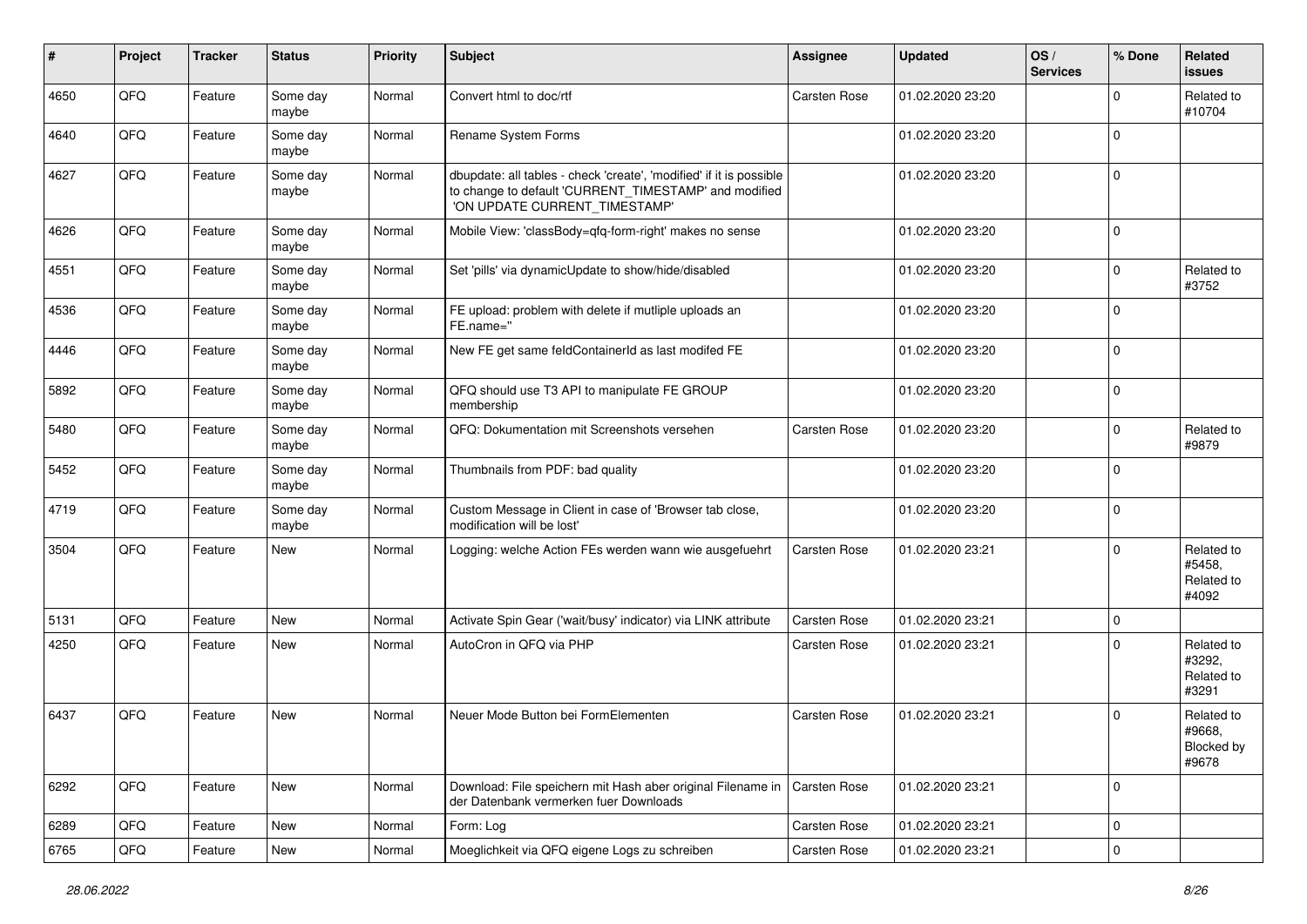| ∦    | Project | <b>Tracker</b> | <b>Status</b>     | <b>Priority</b> | Subject                                                                                                                    | Assignee            | <b>Updated</b>   | OS/<br><b>Services</b> | % Done      | Related<br><b>issues</b>  |
|------|---------|----------------|-------------------|-----------------|----------------------------------------------------------------------------------------------------------------------------|---------------------|------------------|------------------------|-------------|---------------------------|
| 6609 | QFQ     | Feature        | New               | Normal          | Formlet: JSON API erweitern                                                                                                | Carsten Rose        | 01.02.2020 23:21 |                        | 50          |                           |
| 6594 | QFQ     | Feature        | New               | Normal          | Excel: on download, check if there is a valid sip                                                                          | Carsten Rose        | 01.02.2020 23:21 |                        | $\mathbf 0$ |                           |
| 7119 | QFQ     | Feature        | New               | Normal          | Upload: scaleDownWidth, scaleDownHeight                                                                                    | Carsten Rose        | 01.02.2020 23:21 |                        | $\mathbf 0$ |                           |
| 7102 | QFQ     | Feature        | New               | Normal          | Comment sign in report: '#' and '--'                                                                                       | Carsten Rose        | 01.02.2020 23:21 |                        | $\mathbf 0$ |                           |
| 7099 | QFQ     | Feature        | New               | Normal          | Redesign FormEditor                                                                                                        | Carsten Rose        | 01.02.2020 23:21 |                        | $\mathbf 0$ |                           |
| 6972 | QFQ     | Feature        | Some day<br>maybe | Normal          | Fabric Clipboard / cross browser tab                                                                                       | Benjamin Baer       | 01.02.2020 23:21 |                        | $\mathbf 0$ |                           |
| 6970 | QFQ     | Feature        | Some day<br>maybe | Normal          | tablesorter: default fuer 'sortReset' aendern von 'Ctrl' zu 'Alt'                                                          | Benjamin Baer       | 01.02.2020 23:21 |                        | $\mathbf 0$ |                           |
| 6855 | QFQ     | Feature        | New               | Normal          | With {{feUser:U}}!={{feUser:T}}: Save / Delete: only possible<br>with {{feUserSave:U}}='yes' and '{{feUserDelete:U}}='yes' | <b>Carsten Rose</b> | 01.02.2020 23:21 |                        | $\mathbf 0$ |                           |
| 7481 | QFQ     | Feature        | New               | Normal          | Detect 'BaseUrl' automatically                                                                                             | Carsten Rose        | 01.02.2020 23:21 |                        | $\mathbf 0$ |                           |
| 7342 | QFQ     | Feature        | New               | Normal          | add content $=$ hide this                                                                                                  | Carsten Rose        | 01.02.2020 23:21 |                        | $\mathbf 0$ |                           |
| 7280 | QFQ     | Feature        | New               | Normal          | recently used table                                                                                                        | Carsten Rose        | 01.02.2020 23:21 |                        | $\mathbf 0$ |                           |
| 7239 | QFQ     | Feature        | New               | Normal          | TinyMCE: html tag whitelist                                                                                                | Carsten Rose        | 01.02.2020 23:21 |                        | $\mathbf 0$ | Related to<br>#14320      |
| 7175 | QFQ     | Feature        | New               | Normal          | Upload: md5 hash as filename                                                                                               | Carsten Rose        | 01.02.2020 23:21 |                        | $\mathbf 0$ |                           |
| 9602 | QFQ     | Feature        | New               | Normal          | Form definition as JSON                                                                                                    | Carsten Rose        | 01.02.2020 23:21 |                        | $\mathbf 0$ | Related to<br>#9600       |
| 7683 | QFQ     | Feature        | New               | Normal          | Special column names in '{{ SELECT  AS _link }}' should<br>be detected                                                     | Carsten Rose        | 01.02.2020 23:21 |                        | $\mathbf 0$ |                           |
| 7681 | QFQ     | Feature        | New               | Normal          | Optional switch off 'check for modified record'                                                                            | Carsten Rose        | 01.02.2020 23:21 |                        | $\mathbf 0$ |                           |
| 7521 | QFQ     | Feature        | New               | Normal          | TemplateGroup: fe.type=upload                                                                                              | Carsten Rose        | 01.02.2020 23:21 |                        | $\mathbf 0$ | Related to<br>#9706       |
| 4082 | QFQ     | Feature        | New               | Normal          | Dynamic Update: modeSql - useful default                                                                                   | Carsten Rose        | 01.02.2020 23:22 |                        | $\mathbf 0$ |                           |
| 7109 | QFQ     | Feature        | New               | Normal          | Dynamic Updates: row/element hide                                                                                          | Carsten Rose        | 01.02.2020 23:22 |                        | $\mathbf 0$ | Has<br>duplicate<br>#4081 |
| 6250 | QFQ     | Feature        | In Progress       | Normal          | Enhance layout: a) Subrecord, b) Subrecord-Title                                                                           | Carsten Rose        | 01.02.2020 23:22 |                        | $\mathbf 0$ | Related to<br>#5391       |
| 7812 | QFG     | Feature        | New               | Normal          | FE 'Subrecord' - new option 'subrecordShowFilter',<br>'subrecordPaging'                                                    | Carsten Rose        | 01.02.2020 23:22 |                        | $\mathbf 0$ |                           |
| 7730 | QFQ     | Feature        | Priorize          | Normal          | SELECT Box: title in between                                                                                               | Benjamin Baer       | 01.02.2020 23:22 |                        | $\mathbf 0$ |                           |
| 7520 | QFQ     | Feature        | New               | Normal          | QR Code:  AS _qr ( AS _link)                                                                                               | Carsten Rose        | 01.02.2020 23:22 |                        | $\mathbf 0$ |                           |
| 7519 | QFQ     | Feature        | New               | Normal          | Select: Multi                                                                                                              | Carsten Rose        | 01.02.2020 23:22 |                        | $\mathbf 0$ |                           |
| 8806 | QFQ     | Feature        | New               | Normal          | SQL Function nl2br                                                                                                         | Carsten Rose        | 01.02.2020 23:22 |                        | $\mathbf 0$ |                           |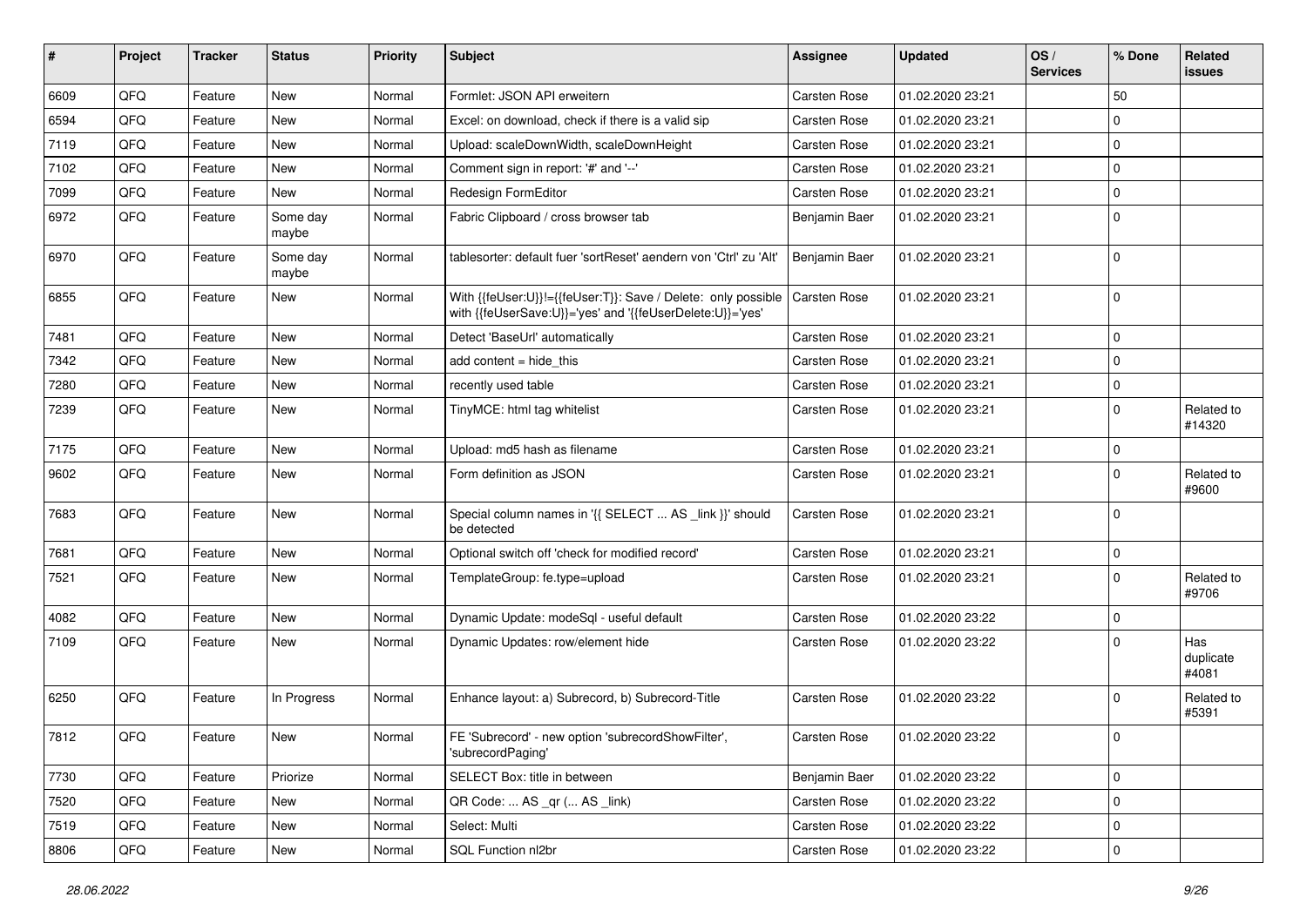| $\vert$ # | Project | <b>Tracker</b> | <b>Status</b>     | <b>Priority</b> | Subject                                                                                                | <b>Assignee</b>     | <b>Updated</b>   | OS/<br><b>Services</b> | % Done      | Related<br><b>issues</b>                                             |
|-----------|---------|----------------|-------------------|-----------------|--------------------------------------------------------------------------------------------------------|---------------------|------------------|------------------------|-------------|----------------------------------------------------------------------|
| 8719      | QFQ     | Feature        | New               | Normal          | extraButtonLock: add support for 0/1                                                                   | Carsten Rose        | 01.02.2020 23:22 |                        | $\mathbf 0$ |                                                                      |
| 8336      | QFQ     | Feature        | New               | Normal          | Form > modified > Close New: a) Optional disable popup, b)<br>custom text, c) mode on save: close stay | <b>Carsten Rose</b> | 01.02.2020 23:22 |                        | $\mathbf 0$ | Related to<br>#8335                                                  |
| 8089      | QFQ     | Feature        | New               | Normal          | Copy/Paste for FormElements                                                                            | <b>Carsten Rose</b> | 01.02.2020 23:22 |                        | $\mathbf 0$ |                                                                      |
| 7924      | QFQ     | Feature        | New               | Normal          | Radio/Checkbox with Tooltip                                                                            | <b>Carsten Rose</b> | 01.02.2020 23:22 |                        | $\Omega$    |                                                                      |
| 9130      | QFQ     | Feature        | Some day<br>maybe | Normal          | tablesorter: Automatic Row numbering / Zeilenummer                                                     | Benjamin Baer       | 01.02.2020 23:22 |                        | $\Omega$    |                                                                      |
| 9129      | QFQ     | Feature        | New               | Normal          | sqlValidate: Message as notification, not as error                                                     | Carsten Rose        | 01.02.2020 23:22 |                        | $\Omega$    | Related to<br>#9128                                                  |
| 9128      | QFQ     | Feature        | New               | Normal          | Error Message: not replaced variables- a) replace back to<br>'{{', b) underline                        | <b>Carsten Rose</b> | 01.02.2020 23:22 |                        | 0           | Related to<br>#9129                                                  |
| 8975      | QFQ     | Feature        | New               | Normal          | Report Notation: 2.0                                                                                   | <b>Carsten Rose</b> | 01.02.2020 23:22 |                        | $\mathbf 0$ | Related to<br>#8963                                                  |
| 9208      | QFQ     | Feature        | New               | Normal          | Manage 'recent' records                                                                                | <b>Carsten Rose</b> | 01.02.2020 23:22 |                        | $\mathbf 0$ |                                                                      |
| 9136      | QFQ     | Feature        | New               | Normal          | Create ZIP files with dynamic PDFs                                                                     | <b>Carsten Rose</b> | 01.02.2020 23:22 |                        | $\mathbf 0$ |                                                                      |
| 9537      | QFQ     | Feature        | New               | Normal          | FormEditor: Edit fieldset in FrontEnd                                                                  | <b>Carsten Rose</b> | 01.02.2020 23:22 |                        | $\Omega$    |                                                                      |
| 9352      | QFQ     | Feature        | New               | Normal          | FE 'Native' fire slaveld, sqlAfter, sqlIns                                                             | <b>Carsten Rose</b> | 01.02.2020 23:22 |                        | $\mathbf 0$ |                                                                      |
| 9811      | QFQ     | Feature        | New               | Normal          | Report: tag every n'th row                                                                             | Carsten Rose        | 01.02.2020 23:22 |                        | 0           |                                                                      |
| 9781      | QFQ     | Feature        | New               | Normal          | Button: CSS class to make buttons smaller                                                              | <b>Carsten Rose</b> | 01.02.2020 23:22 |                        | $\mathbf 0$ |                                                                      |
| 9707      | QFQ     | Feature        | New               | Normal          | SIP security: encode pageld and check pageld on decode                                                 | Carsten Rose        | 01.02.2020 23:22 |                        | $\mathbf 0$ |                                                                      |
| 9706      | QFQ     | Feature        | New               | Normal          | Multi File Upload (hidden template group)                                                              | <b>Carsten Rose</b> | 01.02.2020 23:22 |                        | $\Omega$    | Related to<br>#7521,<br>Related to<br>#5562,<br>Related to<br>#13330 |
| 10015     | QFQ     | Feature        | Priorize          | Normal          | Monospace in Textarea                                                                                  | <b>Carsten Rose</b> | 03.02.2020 13:40 |                        | $\Omega$    |                                                                      |
| 10003     | QFQ     | Feature        | Priorize          | Normal          | fieldset: stronger visualize group                                                                     | Benjamin Baer       | 12.02.2020 08:13 |                        | $\mathbf 0$ |                                                                      |
| 10115     | QFQ     | Feature        | New               | Normal          | TypeAhead: static list                                                                                 | <b>Carsten Rose</b> | 26.02.2020 16:42 |                        | 100         |                                                                      |
| 4050      | QFQ     | Feature        | New               | Normal          | sql.log: 1) FormElement ID which causes a specific action,<br>2) Result in the same row.               | <b>Carsten Rose</b> | 15.04.2020 11:35 |                        | $\Omega$    | Related to<br>#5458                                                  |
| 10119     | QFQ     | Feature        | New               | Normal          | Dropdown (selectlist) & TypeAhead: format and catagorize<br>list                                       | Carsten Rose        | 07.05.2020 09:36 |                        | 0           |                                                                      |
| 10124     | QFO     | Feature        | Feedback          | Normal          | qfq AAI-Login                                                                                          | Karin Niffeler      | 07.05.2020 09:36 |                        | $\mathbf 0$ |                                                                      |
| 10384     | QFQ     | Feature        | New               | Normal          | Parameter Exchange QFQ Instances                                                                       |                     | 07.05.2020 09:38 |                        | 0           |                                                                      |
| 10443     | QFQ     | Feature        | In Progress       | Normal          | Konzept_api / _live                                                                                    | Carsten Rose        | 07.05.2020 09:39 |                        | $\mathbf 0$ |                                                                      |
| 10593     | QFQ     | Feature        | New               | Normal          | label2: text behind input element                                                                      | Carsten Rose        | 16.05.2020 10:57 |                        | $\mathbf 0$ |                                                                      |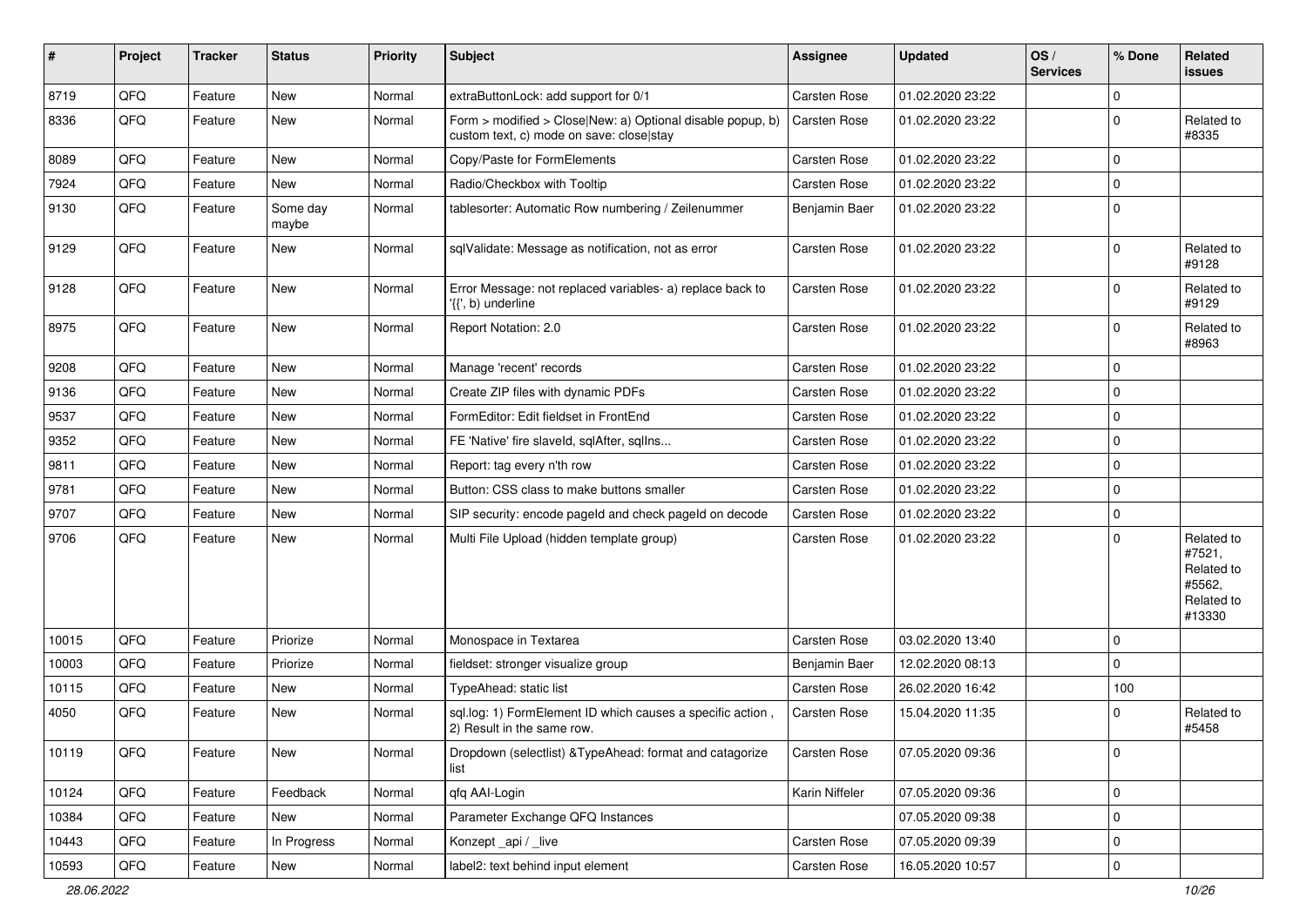| #     | Project | <b>Tracker</b> | <b>Status</b>     | <b>Priority</b> | <b>Subject</b>                                                                                     | Assignee            | <b>Updated</b>   | OS/<br><b>Services</b> | % Done              | <b>Related</b><br><b>issues</b> |
|-------|---------|----------------|-------------------|-----------------|----------------------------------------------------------------------------------------------------|---------------------|------------------|------------------------|---------------------|---------------------------------|
| 5345  | QFQ     | Feature        | <b>New</b>        | Normal          | Report: UPDATE / INSERT / DELETE statements should<br>trigger subqueries, depending on the result. | <b>Carsten Rose</b> | 27.05.2020 16:11 |                        | $\mathbf 0$         |                                 |
| 10005 | QFQ     | Feature        | Priorize          | Normal          | Report / special column name:  AS calendar                                                         | Carsten Rose        | 03.06.2020 17:28 |                        | $\mathsf 0$         |                                 |
| 10738 | QFQ     | Feature        | Some day<br>maybe | Normal          | CORS headers for external API requests                                                             |                     | 10.06.2020 14:00 |                        | $\mathbf 0$         |                                 |
| 3432  | QFQ     | Feature        | New               | Normal          | subrecord: dynamicUpdate                                                                           | Carsten Rose        | 11.06.2020 21:10 |                        | $\mathbf 0$         | Related to<br>#5691             |
| 10763 | QFQ     | Feature        | <b>New</b>        | Normal          | form accessed and submitted despite logout?                                                        |                     | 16.06.2020 11:43 |                        | $\mathsf{O}\xspace$ |                                 |
| 10819 | QFQ     | Feature        | New               | Normal          | Persistent SIP - second try                                                                        | Carsten Rose        | 29.06.2020 23:02 |                        | $\Omega$            | Related to<br>#6261             |
| 10874 | QFQ     | Feature        | New               | Normal          | Erstellen eines Foreign Keys in der Tabelle "FormElement"                                          |                     | 13.07.2020 10:11 |                        | $\mathbf 0$         |                                 |
| 10976 | QFQ     | Feature        | <b>New</b>        | Normal          | Excel Export Verbesserungen                                                                        | Carsten Rose        | 06.08.2020 10:56 |                        | $\mathbf 0$         |                                 |
| 10996 | QFQ     | Feature        | <b>New</b>        | Normal          | Download video via sip: no seek                                                                    | Carsten Rose        | 12.08.2020 14:18 |                        | $\pmb{0}$           |                                 |
| 11080 | QFQ     | Feature        | New               | Normal          | Send MQTT messages                                                                                 | Carsten Rose        | 29.08.2020 19:49 |                        | $\mathbf 0$         |                                 |
| 11076 | QFQ     | Feature        | In Progress       | Normal          | SELECT  AS _websocket                                                                              | Carsten Rose        | 30.08.2020 17:49 |                        | $\mathsf{O}\xspace$ |                                 |
| 11504 | QFQ     | Feature        | <b>New</b>        | Normal          | Dynamic Update: Button text update for 'Save',' Close' &<br>'Delete'                               | Carsten Rose        | 12.11.2020 23:44 |                        | $\mathbf 0$         |                                 |
| 11523 | QFQ     | Feature        | <b>New</b>        | Normal          | Mit dynamic Update erkennen, ob Upload gemacht wurde                                               | Carsten Rose        | 13.11.2020 15:07 |                        | $\mathbf 0$         | Related to<br>#9533             |
| 11535 | QFQ     | Feature        | New               | Normal          | Ability to create SQL columns in frontend QFQ forms                                                |                     | 17.11.2020 12:11 |                        | $\Omega$            |                                 |
| 11534 | QFQ     | Feature        | <b>New</b>        | Normal          | Report: Action on selected rows - Table batchprocessing<br>feature                                 |                     | 18.11.2020 08:15 |                        | $\mathbf 0$         |                                 |
| 11716 | QFQ     | Feature        | New               | Normal          | Form an beliebiger Stelle im Report anzeigen                                                       |                     | 09.12.2020 09:47 |                        | $\mathsf 0$         |                                 |
| 11775 | QFQ     | Feature        | New               | Normal          | Subrecord Tooltip pro Feld                                                                         | Carsten Rose        | 18.12.2020 15:22 |                        | $\mathbf 0$         | Related to<br>#11955            |
| 5695  | QFQ     | Feature        | In Progress       | Normal          | Multiform                                                                                          | <b>Carsten Rose</b> | 02.01.2021 18:38 |                        | $\mathbf 0$         |                                 |
| 3880  | QFQ     | Feature        | Some day<br>maybe | Normal          | Form 'Form': anlegen einer Tabelle                                                                 |                     | 14.01.2021 10:12 |                        | $\mathbf 0$         |                                 |
| 7229  | QFQ     | Feature        | Some day<br>maybe | Normal          | New FormElement.type: Button                                                                       |                     | 01.02.2021 12:32 |                        | $\Omega$            |                                 |
| 12023 | QFQ     | Feature        | New               | Normal          | MySQL Stored Precdure: QDECODESPECIALCHAR()                                                        | <b>Carsten Rose</b> | 16.02.2021 11:16 |                        | $\Omega$            | Related to<br>#12022            |
| 12038 | QFQ     | Feature        | New               | Normal          | a) STORE_VAR: filenameOnlyStripUniq, b) SP:<br>QSTRIPUNIQ()                                        |                     | 17.02.2021 23:55 |                        | $\mathbf 0$         |                                 |
| 12024 | QFQ     | Feature        | New               | Normal          | Excel Export: text columns by default decode<br>htmlspeciachar()                                   | Carsten Rose        | 17.02.2021 23:55 |                        | $\mathbf 0$         | Related to<br>#12022            |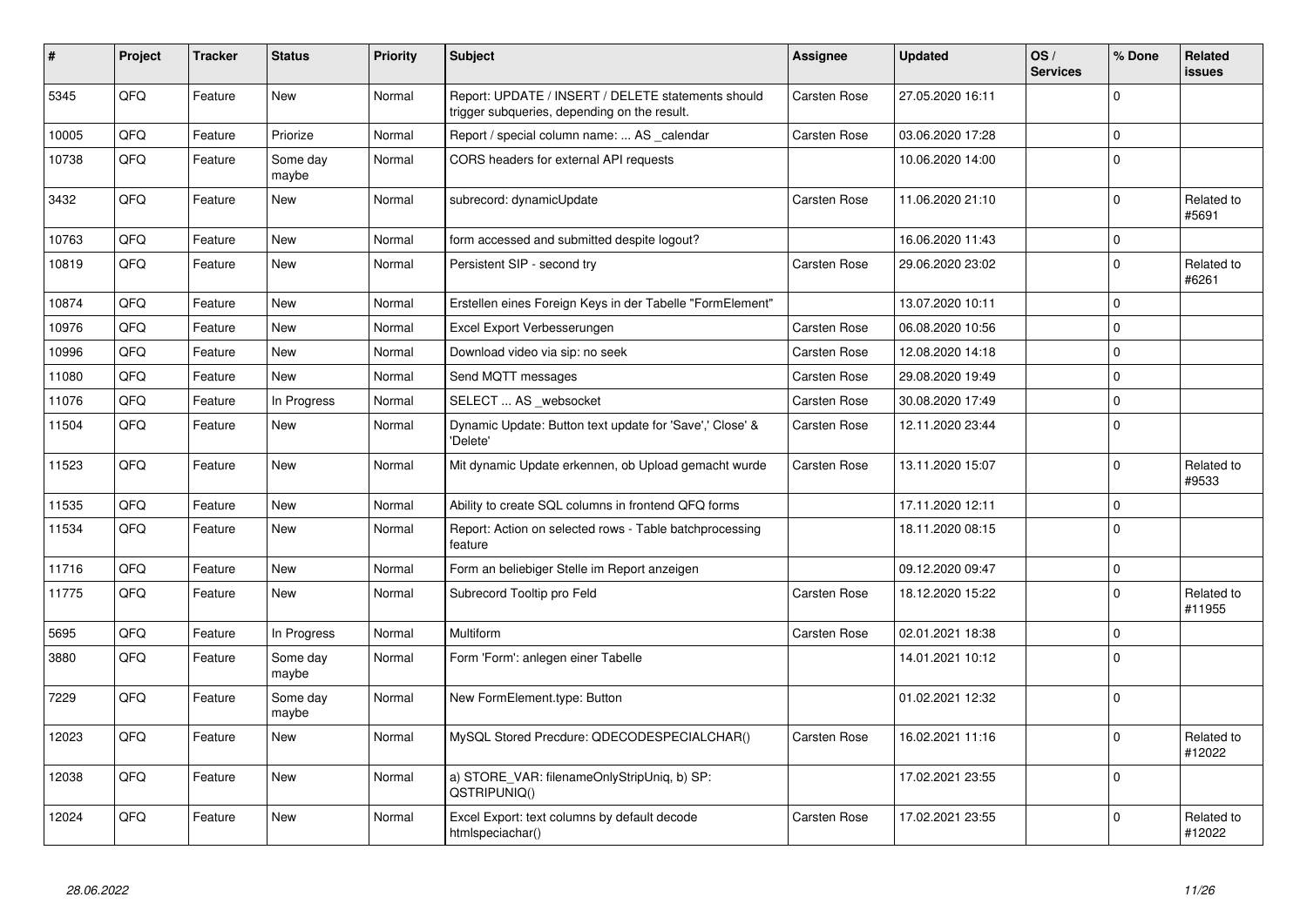| #     | Project | <b>Tracker</b> | <b>Status</b>     | <b>Priority</b> | <b>Subject</b>                                                                                             | Assignee            | <b>Updated</b>   | OS/<br><b>Services</b> | % Done      | Related<br><b>issues</b>                      |
|-------|---------|----------------|-------------------|-----------------|------------------------------------------------------------------------------------------------------------|---------------------|------------------|------------------------|-------------|-----------------------------------------------|
| 12039 | QFQ     | Feature        | <b>New</b>        | Normal          | Missing htmlSpecialChar() in pre processing on form submit                                                 |                     | 18.02.2021 00:09 |                        | $\Omega$    | Related to<br>#14320                          |
| 8187  | QFQ     | Feature        | <b>New</b>        | Normal          | Subrecord: enable/hide new button - make new/edit/delete<br>customizeable.                                 | Carsten Rose        | 06.03.2021 18:44 |                        | $\Omega$    | Related to<br>#11326                          |
| 3864  | QFQ     | Feature        | New               | Normal          | Encrypt / decrypt field                                                                                    | Carsten Rose        | 08.03.2021 18:08 |                        | $\mathbf 0$ |                                               |
| 12146 | QFQ     | Feature        | New               | Normal          | Autocron Job: Anzeigen wann der naechste Job ausgefuehrt<br>wird, resp das er nicht ausgefuehrt wird       | <b>Carsten Rose</b> | 15.03.2021 15:23 |                        | $\Omega$    |                                               |
| 11516 | QFQ     | Feature        | New               | Normal          | Multi Page Form (Previous/Next Buttons)                                                                    | Carsten Rose        | 16.03.2021 17:52 |                        | $\mathbf 0$ |                                               |
| 8217  | QFQ     | Feature        | New               | Normal          | if-elseif-else construct                                                                                   | <b>Carsten Rose</b> | 16.03.2021 18:41 |                        | $\pmb{0}$   | Related to<br>#10716                          |
| 10714 | QFQ     | Feature        | New               | Normal          | multi Table Form                                                                                           | Carsten Rose        | 16.03.2021 18:44 |                        | $\mathbf 0$ |                                               |
| 10080 | QFQ     | Feature        | New               | Normal          | Popup on 'save' / 'close': configure dialog (answer<br>yes/no/cancle/)                                     | Carsten Rose        | 28.03.2021 20:52 |                        | $\mathbf 0$ | Is duplicate<br>of #12262                     |
| 12330 | QFQ     | Feature        | New               | Normal          | Copy to input field / text area / TinyMCE                                                                  | Carsten Rose        | 07.04.2021 09:01 |                        | $\mathbf 0$ |                                               |
| 12135 | QFQ     | Feature        | New               | Normal          | Subrecord: Notiz                                                                                           |                     | 24.04.2021 16:58 |                        | $\pmb{0}$   |                                               |
| 7278  | QFQ     | Feature        | Some day<br>maybe | Normal          | Form: Wert vordefinieren der immer gesetzt wird                                                            |                     | 02.05.2021 09:27 |                        | $\Omega$    |                                               |
| 12162 | QFQ     | Feature        | New               | Normal          | FE.type=sendmail: personalized mailing (several mails) via<br>template                                     | <b>Carsten Rose</b> | 03.05.2021 20:45 |                        | $\Omega$    |                                               |
| 12156 | QFQ     | Feature        | <b>New</b>        | Normal          | Form: Optional disable 'leave page'                                                                        |                     | 03.05.2021 20:45 |                        | $\mathbf 0$ |                                               |
| 12109 | QFQ     | Feature        | New               | Normal          | Donwload Link: Plain, SIP, Persistent Link, Peristent SIP -<br>new notation                                | Carsten Rose        | 03.05.2021 20:45 |                        | $\mathbf 0$ | Related to<br>#12085                          |
| 12480 | QFQ     | Feature        | New               | Normal          | If QFQ upgrade is running, block further request                                                           | Carsten Rose        | 03.05.2021 20:45 |                        | $\mathbf 0$ |                                               |
| 12477 | QFQ     | Feature        | New               | Normal          | Support for refactoring: Form, FormElement, diverse<br>Tabellen/Spalten, tt-content Records                | Carsten Rose        | 03.05.2021 20:45 |                        | $\mathbf 0$ |                                               |
| 12474 | QFQ     | Feature        | New               | Normal          | Check BaseConfigURL if it is given and the the last char is '/                                             | Carsten Rose        | 03.05.2021 20:45 |                        | $\mathbf 0$ |                                               |
| 12413 | QFQ     | Feature        | New               | Normal          | STORE_TYPO3: enhance for {{be_users.email:T}},<br>{fe_users.email:T}}                                      | Carsten Rose        | 03.05.2021 20:45 |                        | $\mathbf 0$ | Related to<br>#12412,<br>Related to<br>#10012 |
| 12400 | QFQ     | Feature        | <b>New</b>        | Normal          | Tutorial ist in QFQ Doku, Wird in der Suche gefunden, es<br>gibt aber kein Menupunkt - Inhalt ueberpruefen | <b>Carsten Rose</b> | 03.05.2021 20:45 |                        | $\Omega$    |                                               |
| 12269 | QFQ     | Feature        | <b>New</b>        | Normal          | 2FA - Login                                                                                                | Carsten Rose        | 03.05.2021 20:45 |                        | $\mathbf 0$ |                                               |
| 11747 | QFQ     | Feature        | New               | Normal          | Maintenance Page with Redirect                                                                             | <b>Carsten Rose</b> | 03.05.2021 20:47 |                        | $\mathbf 0$ | Related to<br>#11741                          |
| 4194  | QFQ     | Feature        | In Progress       | Normal          | Bootstrap 4 ist jetzt offiziel                                                                             |                     | 03.05.2021 20:47 |                        | $\Omega$    | Related to<br>#10114                          |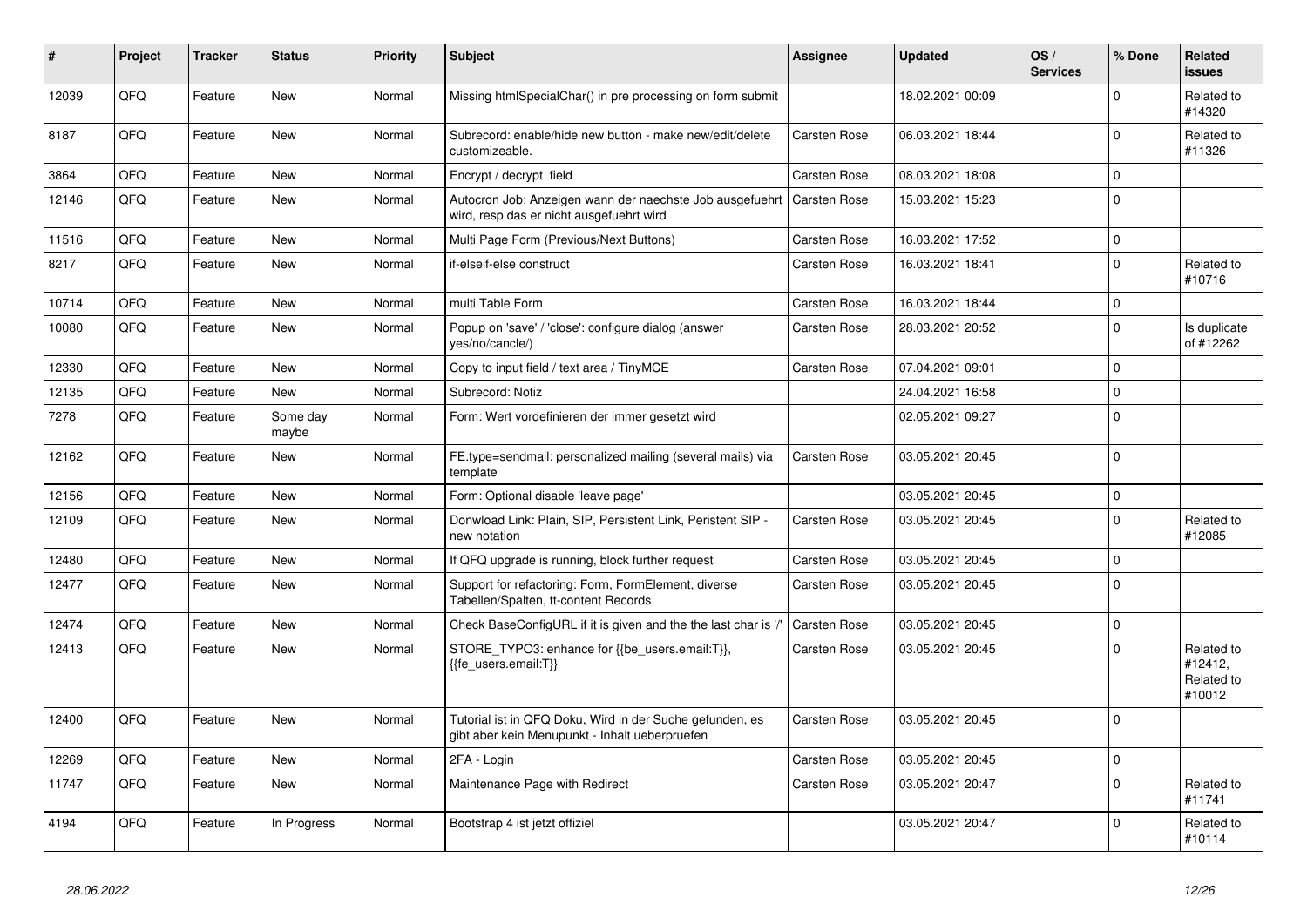| #     | Project | <b>Tracker</b> | <b>Status</b>     | <b>Priority</b> | Subject                                                                                              | <b>Assignee</b>                                        | <b>Updated</b>   | OS/<br><b>Services</b> | % Done      | Related<br><b>issues</b>                    |                      |
|-------|---------|----------------|-------------------|-----------------|------------------------------------------------------------------------------------------------------|--------------------------------------------------------|------------------|------------------------|-------------|---------------------------------------------|----------------------|
| 11955 | QFQ     | Feature        | New               | Normal          | subrecord: new title option to set <th> attributes - e.g. to<br/>customize tablesorter options.</th> | attributes - e.g. to<br>customize tablesorter options. | Carsten Rose     | 03.05.2021 20:47       |             | $\mathbf 0$                                 | Related to<br>#11775 |
| 12163 | QFQ     | Feature        | New               | Normal          | Checkbox: table wrap                                                                                 | <b>Carsten Rose</b>                                    | 03.05.2021 20:51 |                        | $\mathbf 0$ |                                             |                      |
| 12119 | QFQ     | Feature        | New               | Normal          | AS paged: error message missing if there ist no 'r' argument.                                        | <b>Carsten Rose</b>                                    | 03.05.2021 20:51 |                        | $\mathbf 0$ |                                             |                      |
| 10345 | QFQ     | Feature        | New               | Normal          | Templates - Patterns QFQ Style                                                                       |                                                        | 03.05.2021 21:01 |                        | $\mathbf 0$ | Related to<br>#10713                        |                      |
| 11850 | QFQ     | Feature        | New               | Urgent          | Wizard Form: basierend auf einer Tabelle eine Form<br>anlegen.                                       |                                                        | 03.05.2021 21:12 |                        | $\mathbf 0$ | Blocked by<br>#8082                         |                      |
| 880   | QFQ     | Feature        | Some day<br>maybe | Urgent          | Security: PHP, SQL Injection, XSS                                                                    |                                                        | 03.05.2021 21:14 |                        | $\mathbf 0$ | Related to<br>#14320                        |                      |
| 3848  | QFQ     | Feature        | Some day<br>maybe | High            | Antivirus check fuer Upload files in qfq?                                                            | Carsten Rose                                           | 03.05.2021 21:14 |                        | $\mathbf 0$ | Related to<br>#4131                         |                      |
| 3727  | QFQ     | Feature        | New               | High            | Security: Session Hijacking erschweren                                                               | Carsten Rose                                           | 03.05.2021 21:14 |                        | $\mathbf 0$ |                                             |                      |
| 5715  | QFQ     | Feature        | New               | High            | PDF Caching                                                                                          | Carsten Rose                                           | 03.05.2021 21:14 |                        | $\mathbf 0$ | Related to<br>#5851,<br>Related to<br>#6357 |                      |
| 4258  | QFQ     | Feature        | Some day<br>maybe | High            | <b>System Defaults: Forms</b>                                                                        | <b>Carsten Rose</b>                                    | 03.05.2021 21:14 |                        | $\mathbf 0$ |                                             |                      |
| 3990  | QFQ     | Feature        | Some day<br>maybe | High            | custom class definition: add space automatically                                                     | Carsten Rose                                           | 03.05.2021 21:14 |                        | $\mathbf 0$ |                                             |                      |
| 3967  | QFQ     | Feature        | Some day<br>maybe | High            | Report: Checkbox, Radio, Dropdown, Input welches ohne<br>Submit funktioniert - 'Inline-Form'         | Carsten Rose                                           | 03.05.2021 21:14 |                        | $\mathbf 0$ |                                             |                      |
| 8962  | QFQ     | Feature        | New               | High            | allow for form fields with identical names                                                           | Carsten Rose                                           | 03.05.2021 21:14 |                        | $\mathbf 0$ |                                             |                      |
| 7850  | QFQ     | Feature        | New               | High            | Upload records: non 'pathFileName' column                                                            | Carsten Rose                                           | 03.05.2021 21:14 |                        | $\mathbf 0$ |                                             |                      |
| 9548  | QFQ     | Feature        | Feedback          | High            | FormElement: Pattern mismatch - optional report only on<br>focus lost                                | Benjamin Baer                                          | 03.05.2021 21:14 |                        | $\Omega$    |                                             |                      |
| 9517  | QFQ     | Feature        | In Progress       | High            | Input multiple tags with typeahead                                                                   | Carsten Rose                                           | 03.05.2021 21:14 |                        | 40          | Related to<br>#10150                        |                      |
| 12465 | QFQ     | Feature        | New               | Normal          | QFQ Function: use in FE to fill StoreRecord                                                          | Carsten Rose                                           | 05.05.2021 21:58 |                        | $\mathbf 0$ |                                             |                      |
| 12504 | QFQ     | Feature        | Priorize          | Normal          | sql.log: report fe.id                                                                                | <b>Carsten Rose</b>                                    | 05.05.2021 22:09 |                        | $\mathbf 0$ |                                             |                      |
| 12503 | QFQ     | Feature        | Priorize          | Normal          | Detect dangerous UPDATE statement with missing WHERE                                                 | <b>Carsten Rose</b>                                    | 05.05.2021 22:09 |                        | $\Omega$    |                                             |                      |
| 11320 | QFQ     | Feature        | Priorize          | Normal          | Typo3 Version 10 support                                                                             | Carsten Rose                                           | 05.05.2021 22:09 |                        | $\mathbf 0$ |                                             |                      |
| 9394  | QFQ     | Feature        | Priorize          | Normal          | REST: allow for non numerical ids in get requests                                                    | Carsten Rose                                           | 05.05.2021 22:10 |                        | $\mathbf 0$ |                                             |                      |
| 8963  | QFQ     | Feature        | Priorize          | Normal          | Setting values in a store: flexible way                                                              | Carsten Rose                                           | 05.05.2021 22:10 |                        | $\mathbf 0$ | Related to<br>#8975                         |                      |
| 3867  | QFQ     | Feature        | Priorize          | Normal          | Readonly Formular: Template Groups add/delete<br>ausbeldnen                                          | Carsten Rose                                           | 05.05.2021 22:12 |                        | $\mathbf 0$ |                                             |                      |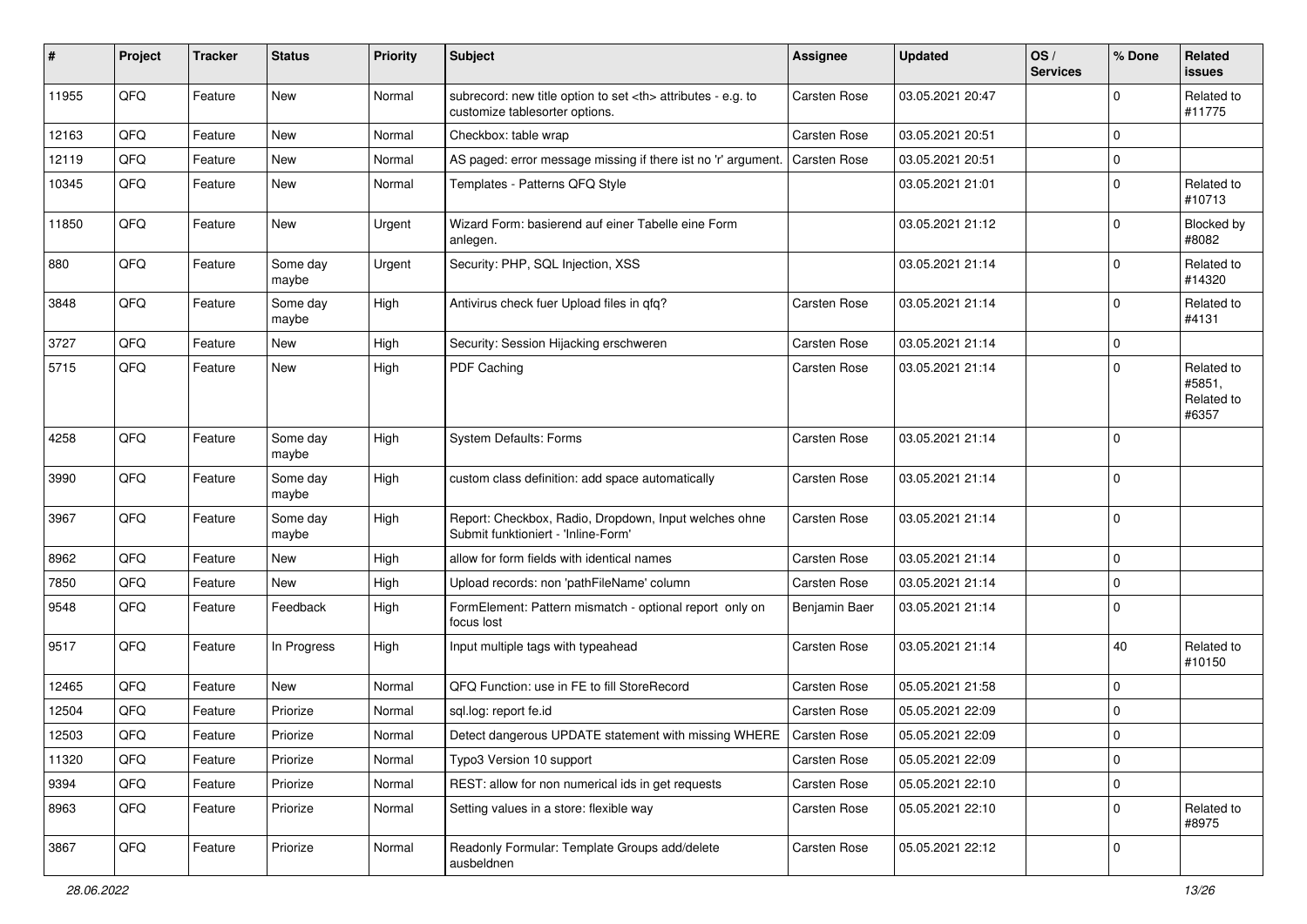| $\vert$ # | Project | <b>Tracker</b> | <b>Status</b>     | <b>Priority</b> | <b>Subject</b>                                                                                                 | Assignee     | <b>Updated</b>   | OS/<br><b>Services</b> | % Done      | Related<br><b>issues</b>                                               |
|-----------|---------|----------------|-------------------|-----------------|----------------------------------------------------------------------------------------------------------------|--------------|------------------|------------------------|-------------|------------------------------------------------------------------------|
| 8044      | QFQ     | Feature        | Priorize          | Normal          | Transaction: a) Form, b) Report                                                                                | Carsten Rose | 05.05.2021 22:14 |                        | $\Omega$    | Related to<br>#8043                                                    |
| 9668      | QFQ     | Feature        | Priorize          | Normal          | Form.mode: rename 'hidden' to 'hide'                                                                           | Carsten Rose | 05.05.2021 22:14 |                        | $\pmb{0}$   | Related to<br>#6437                                                    |
| 12439     | QFQ     | Feature        | In Progress       | Normal          | TinyMCE Paste from Word & Character Count/Limit                                                                | Carsten Rose | 05.05.2021 22:15 |                        | $\mathbf 0$ |                                                                        |
| 12412     | QFQ     | Feature        | New               | Normal          | Action/Escape qualifier 'e' (empty), '0': if given, an empty<br>string (or '0') will be treated as 'not found' | Carsten Rose | 08.05.2021 09:40 |                        | $\mathbf 0$ | Related to<br>#12413,<br>Related to<br>#10012                          |
| 10011     | QFQ     | Feature        | Priorize          | Normal          | Offer new STORE TYPO3 Variable 'beUser', 'beEmail'                                                             | Carsten Rose | 08.05.2021 09:51 |                        | $\Omega$    | Related to<br>#10012,<br>Related to<br>#12511                          |
| 10012     | QFQ     | Feature        | Priorize          | Normal          | redirectAllMailTo: {{beEmail:T}}                                                                               | Carsten Rose | 08.05.2021 09:54 |                        | $\mathbf 0$ | Related to<br>#12412,<br>Related to<br>#12413,<br>Related to<br>#10011 |
| 9221      | QFQ     | Feature        | <b>New</b>        | Normal          | typeAhead: Zeichenlimite ausschalten                                                                           | Carsten Rose | 08.05.2021 17:06 |                        | $\pmb{0}$   |                                                                        |
| 11893     | QFQ     | Feature        | New               | High            | Broken SIP: a) only report one time, b) only report in main<br>column                                          | Carsten Rose | 12.05.2021 12:13 |                        | $\mathbf 0$ | Related to<br>#12532,<br>Related to<br>#14187                          |
| 12632     | QFQ     | Feature        | <b>New</b>        | Normal          | TinyMCE: Prepare CSS classes for images                                                                        | Carsten Rose | 04.06.2021 14:35 |                        | 100         | Blocked by<br>#12186                                                   |
| 9346      | QFQ     | Feature        | Priorize          | Normal          | beforeSave: check if an upload is given                                                                        | Carsten Rose | 11.06.2021 21:18 |                        | $\mathbf 0$ |                                                                        |
| 9348      | QFQ     | Feature        | New               | Normal          | defaultThumbnailSize: pre render thumbnails                                                                    | Carsten Rose | 12.06.2021 09:05 |                        | $\mathbf 0$ |                                                                        |
| 6723      | QFQ     | Feature        | New               | Normal          | Report QFQ Installation and Version                                                                            | Carsten Rose | 12.06.2021 09:07 |                        | $\pmb{0}$   |                                                                        |
| 6261      | QFQ     | Feature        | New               | Normal          | Persistent SIP                                                                                                 | Carsten Rose | 12.06.2021 09:07 |                        | $\mathbf 0$ | Related to<br>#10819                                                   |
| 11460     | QFQ     | Feature        | New               | Normal          | Easier creation of changelog: gitchangelog                                                                     | Carsten Rose | 12.06.2021 10:20 |                        | $\Omega$    | Related to<br>#13467                                                   |
| 12679     | QFQ     | Feature        | <b>New</b>        | Normal          | tablesorter: custom column width                                                                               | Carsten Rose | 16.06.2021 11:10 |                        | $\mathbf 0$ |                                                                        |
| 8204      | QFQ     | Feature        | Priorize          | High            | Position 'required mark'                                                                                       | Carsten Rose | 16.06.2021 13:44 |                        | $\mathbf 0$ |                                                                        |
| 4445      | QFQ     | Feature        | Some day<br>maybe | Normal          | template group: Option to simulate fieldset                                                                    |              | 28.06.2021 14:11 |                        | $\mathbf 0$ |                                                                        |
| 10793     | QFQ     | Feature        | In Progress       | Normal          | <b>Update NPM Packages</b>                                                                                     | Carsten Rose | 07.09.2021 13:25 |                        | 30          |                                                                        |
| 11980     | QFQ     | Feature        | In Progress       | Normal          | protected verzeichnis MUSS geschützt werden                                                                    | Carsten Rose | 07.09.2021 13:30 |                        | $\pmb{0}$   |                                                                        |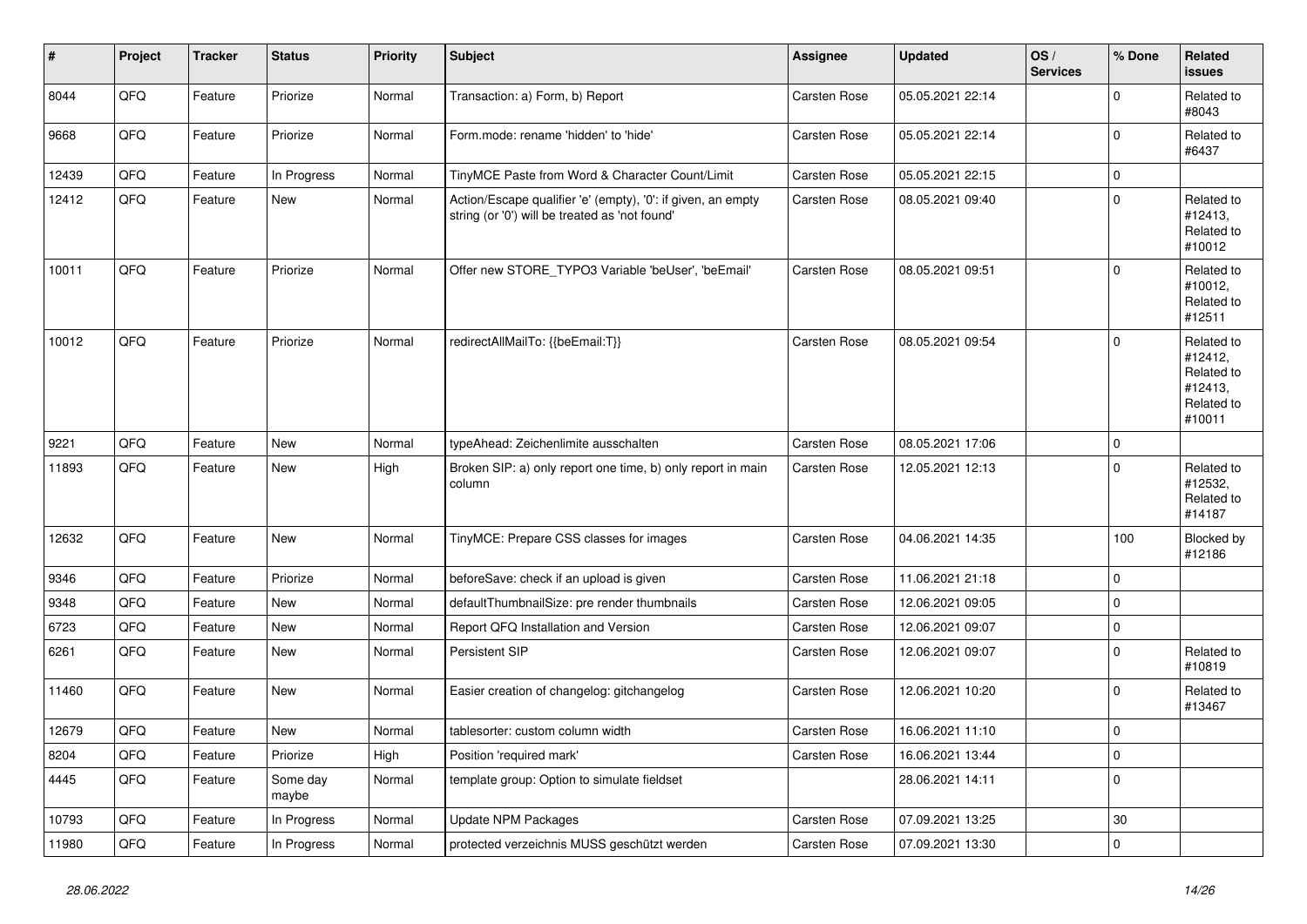| $\vert$ # | Project | <b>Tracker</b> | <b>Status</b>     | Priority | <b>Subject</b>                                    | Assignee     | <b>Updated</b>   | OS/<br><b>Services</b> | % Done      | Related<br><b>issues</b>                        |
|-----------|---------|----------------|-------------------|----------|---------------------------------------------------|--------------|------------------|------------------------|-------------|-------------------------------------------------|
| 11036     | QFQ     | Feature        | Some day<br>maybe | Normal   | inline report editor permissions                  | Carsten Rose | 16.09.2021 15:09 |                        | $\Omega$    | Related to<br>#11323                            |
| 10745     | QFQ     | Feature        | Some day<br>maybe | Normal   | <b>Tablesorter Excel Export</b>                   | Carsten Rose | 16.09.2021 15:09 |                        | $\Omega$    |                                                 |
| 10116     | QFQ     | Feature        | Some day<br>maybe | Normal   | TypeAhead: Tag - show inside 'input' element      | Carsten Rose | 16.09.2021 15:09 |                        | $\mathbf 0$ |                                                 |
| 7453      | QFQ     | Feature        | Some day<br>maybe | Normal   | import / export forms QFQ                         | Carsten Rose | 16.09.2021 15:10 |                        | $\mathbf 0$ |                                                 |
| 7452      | QFQ     | Feature        | Some day<br>maybe | Normal   | automate deployment new QFQ version               | Carsten Rose | 16.09.2021 15:10 |                        | $\mathbf 0$ |                                                 |
| 10095     | QFQ     | Feature        | Some day<br>maybe | Normal   | Generic Gitlab Integration into QFQ               | Carsten Rose | 16.09.2021 15:10 |                        | $\mathbf 0$ |                                                 |
| 8586      | QFQ     | Feature        | Some day<br>maybe | Normal   | QFQ: Enhance Error message for 'record not found' | Carsten Rose | 16.09.2021 15:10 |                        | $\Omega$    |                                                 |
| 8520      | QFQ     | Feature        | Some day<br>maybe | Normal   | Bring QFQ to Composer                             | Carsten Rose | 16.09.2021 15:10 |                        | $\Omega$    |                                                 |
| 8101      | QFQ     | Feature        | Some day<br>maybe | Normal   | Password hash: support further hashing methods    | Carsten Rose | 16.09.2021 15:10 |                        | $\mathbf 0$ |                                                 |
| 12315     | QFQ     | Feature        | Some day<br>maybe | Normal   | Form History (Diffs) / Backups                    | Carsten Rose | 16.09.2021 15:10 |                        | $\mathbf 0$ |                                                 |
| 11323     | QFQ     | Feature        | Some day<br>maybe | Normal   | Report Frontend Editor Modal + Codemirror         | Carsten Rose | 16.09.2021 15:10 |                        | $\mathbf 0$ | Related to<br>#11036                            |
| 11322     | QFQ     | Feature        | Some day<br>maybe | Normal   | Form Element JSON - (multiline parameter field)   | Carsten Rose | 16.09.2021 15:10 |                        | $\mathbf 0$ |                                                 |
| 11217     | QFQ     | Feature        | Some day<br>maybe | Normal   | <b>Extend Script Functionality</b>                | Carsten Rose | 16.09.2021 15:10 |                        | $\mathbf 0$ |                                                 |
| 10716     | QFQ     | Feature        | Some day<br>maybe | Normal   | Business Logic mit Externen Skripten              | Carsten Rose | 16.09.2021 15:10 |                        | $\Omega$    | Related to<br>#10713,<br>Related to<br>#8217    |
| 12337     | QFQ     | Feature        | Some day<br>maybe | Normal   | Database.php: better caching                      | Carsten Rose | 16.09.2021 15:10 |                        | $\mathbf 0$ |                                                 |
| 13330     | QFQ     | Feature        | In Progress       | Normal   | Multi Form: Upload                                | Carsten Rose | 07.11.2021 12:40 |                        | 50          | Related to<br>#9706                             |
| 13354     | QFQ     | Feature        | <b>New</b>        | Normal   | Using Websocket in QFQ                            | Carsten Rose | 10.11.2021 15:47 |                        | $\mathbf 0$ |                                                 |
| 8082      | QFQ     | Feature        | Priorize          | High     | Contact form without saving record                | Carsten Rose | 07.12.2021 15:20 |                        | $\mathbf 0$ | Related to<br>#8587,<br><b>Blocks</b><br>#11850 |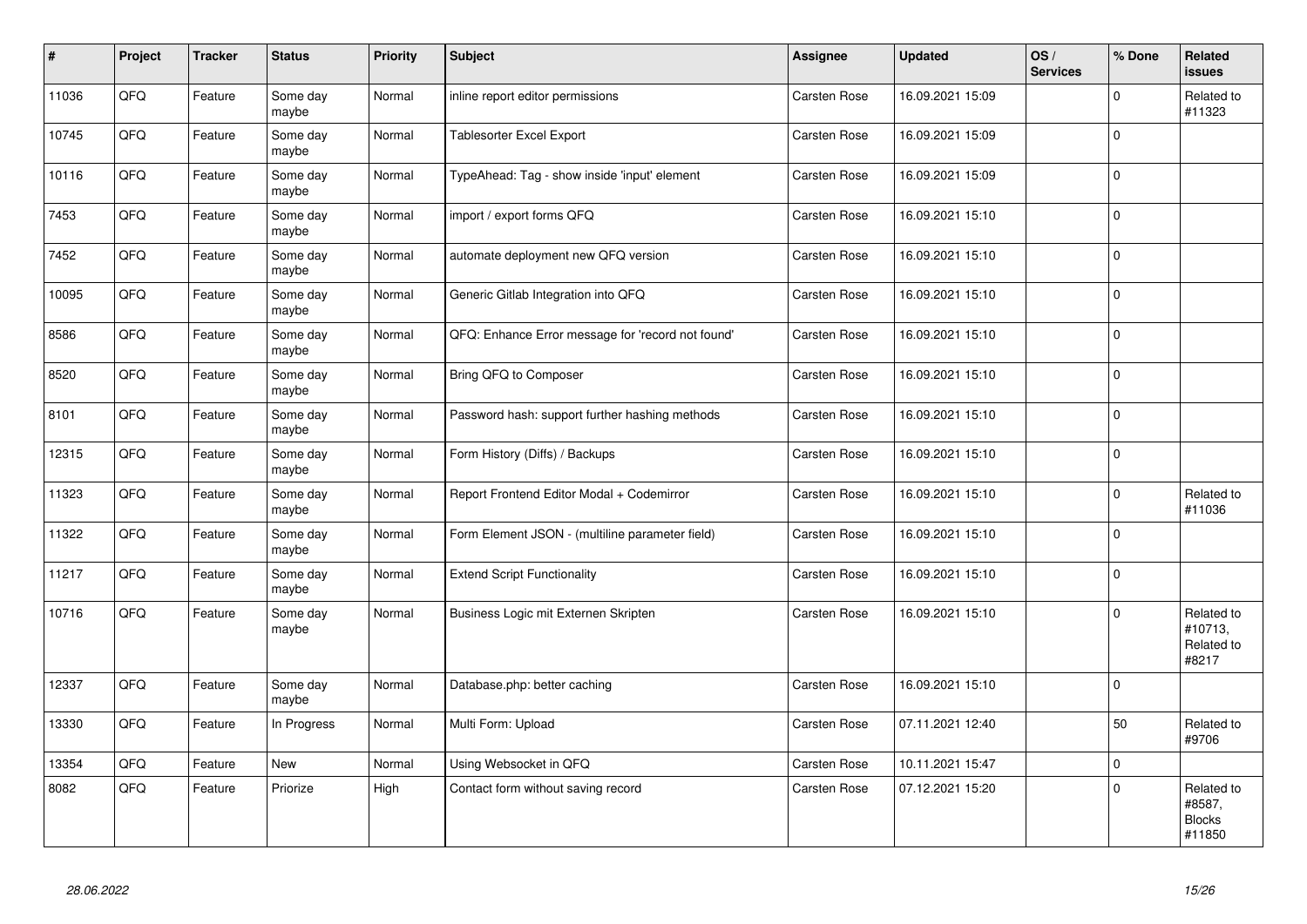| #     | Project | <b>Tracker</b> | <b>Status</b>              | <b>Priority</b> | <b>Subject</b>                                                                                                                        | <b>Assignee</b>     | <b>Updated</b>   | OS/<br><b>Services</b> | % Done      | Related<br><b>issues</b>                      |
|-------|---------|----------------|----------------------------|-----------------|---------------------------------------------------------------------------------------------------------------------------------------|---------------------|------------------|------------------------|-------------|-----------------------------------------------|
| 11702 | QFQ     | Feature        | New                        | Normal          | HTML Special Char makes no sense for 'allbut' if '&' is<br>forbidden                                                                  | Carsten Rose        | 07.12.2021 16:35 |                        | $\Omega$    | Related to<br>#5112,<br>Related to<br>#14320  |
| 12186 | QFQ     | Feature        | <b>New</b>                 | High            | TinyMCE Config für Objekte                                                                                                            | Carsten Rose        | 07.12.2021 17:19 |                        | $\Omega$    | <b>Blocks</b><br>#12632                       |
| 10114 | QFQ     | Feature        | New                        | High            | Symbol (Link): 'G:' (Glyphicon) replaced by 'i:' (icon)                                                                               |                     | 07.12.2021 17:19 |                        | $\Omega$    | Related to<br>#3797,<br>Related to<br>#4194   |
| 12532 | QFQ     | Feature        | New                        | High            | SIP-Parameter bei Seitenaufruf in Browser-Console<br>anzeigen                                                                         | Carsten Rose        | 07.12.2021 17:19 |                        | $\Omega$    | Related to<br>#11893,<br>Related to<br>#14187 |
| 12544 | QFQ     | Feature        | <b>New</b>                 | High            | a) ' AS _link' new also as ' AS _format', b) sortierung via<br>'display: none;', c) '_format' benoeitgt nicht zwingend<br>u/U/p/m/z/d | Carsten Rose        | 14.12.2021 16:03 |                        | $\Omega$    |                                               |
| 13566 | QFQ     | Feature        | Ready to sync<br>(develop) | Normal          | Delete config-example.qfq.php file                                                                                                    | Carsten Rose        | 23.12.2021 09:25 |                        | $\Omega$    |                                               |
| 9135  | QFQ     | Feature        | Priorize                   | Normal          | Progress Bar generic / replace old hourglass download<br>popup                                                                        | Benjamin Baer       | 03.01.2022 07:43 |                        | $\Omega$    |                                               |
| 7965  | QFQ     | Feature        | Priorize                   | Normal          | Input type 'text' with visual format - currency                                                                                       | Benjamin Baer       | 03.01.2022 07:45 |                        | $\mathbf 0$ |                                               |
| 6870  | QFQ     | Feature        | Priorize                   | Normal          | Click on '_link' triggers an API call                                                                                                 | Benjamin Baer       | 03.01.2022 08:25 |                        | $\mathbf 0$ |                                               |
| 12476 | QFQ     | Feature        | New                        | Normal          | clearMe: a) should trigger 'dirty', b) sticky on textarea resize                                                                      | Benjamin Baer       | 04.01.2022 08:40 |                        | $\Omega$    | Related to<br>#9528                           |
| 4413  | QFQ     | Feature        | <b>New</b>                 | Normal          | fieldset: show/hidden, modeSql, dynamicUpdate                                                                                         | Carsten Rose        | 09.02.2022 15:19 |                        | $\mathbf 0$ |                                               |
| 5894  | QFQ     | Feature        | Feedback                   | Normal          | Typeahead in Report: show/hide rows dynamically                                                                                       | Carsten Rose        | 18.02.2022 08:50 |                        | $\Omega$    | Related to<br>#5893,<br>Related to<br>#5885   |
| 5548  | QFQ     | Feature        | Some day<br>maybe          | Normal          | 801 Textfiles/Scriptfiles als Thumbnail                                                                                               | Carsten Rose        | 07.03.2022 16:26 |                        | $\Omega$    |                                               |
| 13843 | QFQ     | Feature        | New                        | Normal          | Create JWT via QFQ                                                                                                                    | Carsten Rose        | 19.03.2022 17:42 |                        | $\mathbf 0$ |                                               |
| 13841 | QFQ     | Feature        | New                        | Normal          | Create PDF via iText - evaluate                                                                                                       | <b>Carsten Rose</b> | 19.03.2022 17:42 |                        | $\mathbf 0$ |                                               |
| 13757 | QFQ     | Feature        | New                        | High            | QR / Bar-Code Plugin                                                                                                                  | Enis Nuredini       | 19.03.2022 17:43 |                        | $\mathbf 0$ |                                               |
| 13700 | QFQ     | Feature        | New                        | Normal          | Redesign qfq.io Seite                                                                                                                 | Carsten Rose        | 19.03.2022 17:43 |                        | $\mathbf 0$ |                                               |
| 13467 | QFQ     | Feature        | New                        | Normal          | ChangeLog Generator                                                                                                                   | Carsten Rose        | 19.03.2022 17:46 |                        | $\mathbf 0$ | Related to<br>#11460                          |
| 12664 | QFQ     | Feature        | New                        | Normal          | TinyMCE: report/remove malicous HTML/JS Code                                                                                          | Carsten Rose        | 19.03.2022 17:47 |                        | 0           | Related to<br>#14320                          |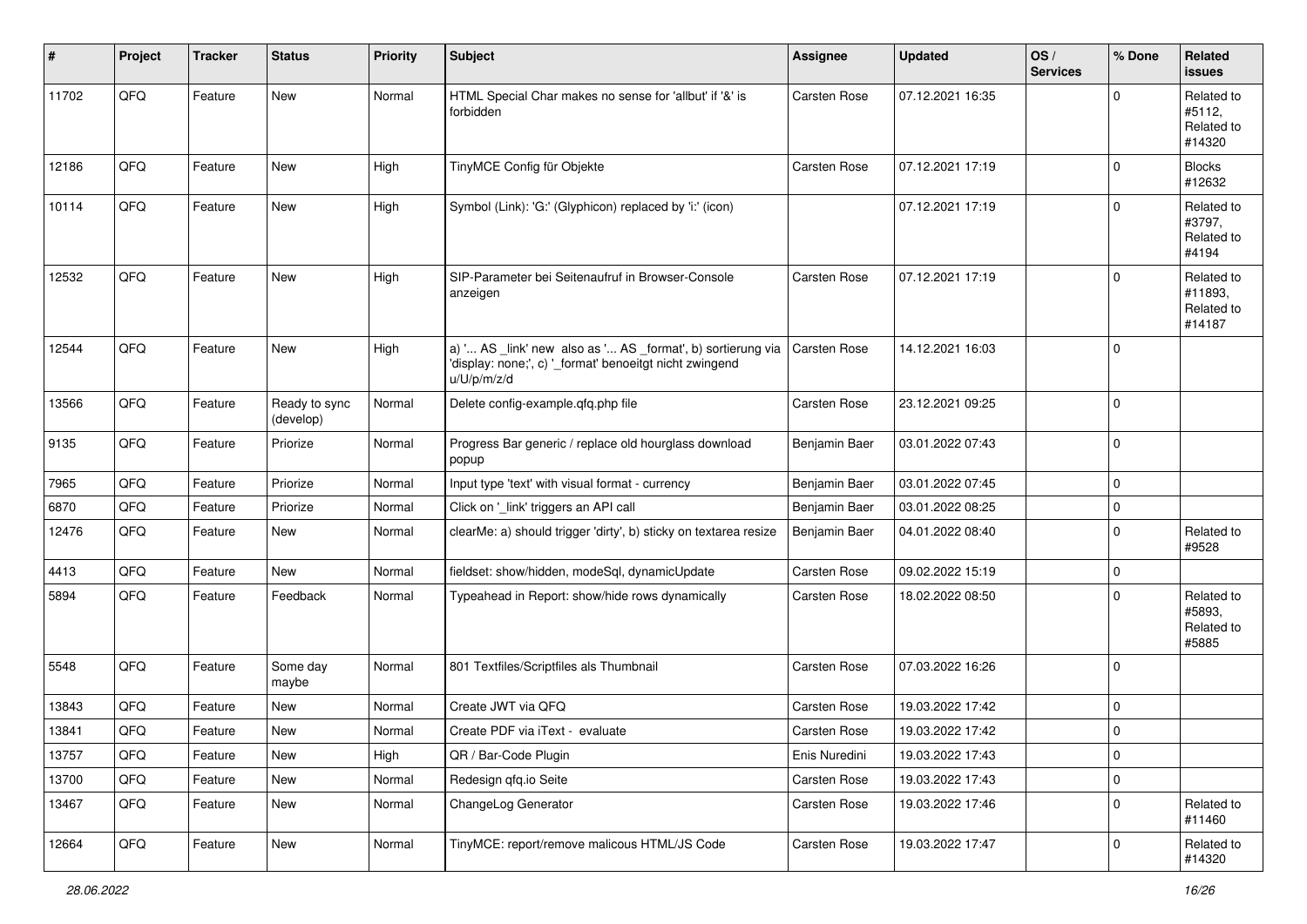| #     | Project | <b>Tracker</b> | <b>Status</b> | <b>Priority</b> | Subject                                                                               | <b>Assignee</b>        | <b>Updated</b>   | OS/<br><b>Services</b> | % Done      | Related<br><b>issues</b>                                               |
|-------|---------|----------------|---------------|-----------------|---------------------------------------------------------------------------------------|------------------------|------------------|------------------------|-------------|------------------------------------------------------------------------|
| 12603 | QFQ     | Feature        | New           | Normal          | Dropdown (Select), Radio, checkbox:<br>itemListAlways={{!SELECT key, value}}          | Carsten Rose           | 19.03.2022 17:47 |                        | $\Omega$    |                                                                        |
| 12556 | QFQ     | Feature        | New           | Normal          | Pills Title: colored = static or dynamic on allrequiredgiven                          | Benjamin Baer          | 19.03.2022 17:49 |                        | $\mathbf 0$ |                                                                        |
| 5366  | QFQ     | Feature        | Priorize      | Normal          | Saving with keyboard shortcuts                                                        | Benjamin Baer          | 21.03.2022 09:47 |                        | $\mathbf 0$ |                                                                        |
| 6224  | QFQ     | Feature        | Priorize      | Normal          | Dynamic update: fade in/out fields                                                    | Benjamin Baer          | 21.03.2022 09:50 |                        | $\pmb{0}$   |                                                                        |
| 5562  | QFQ     | Feature        | Priorize      | Normal          | Drag'n'Drop fuer Uploads                                                              | Benjamin Baer          | 21.03.2022 09:52 |                        | $\mathbf 0$ | Related to<br>#9706                                                    |
| 12440 | QFQ     | Feature        | In Progress   | Normal          | Typo3 V10 upgrade (durchfuehren und testen)                                           | Carsten Rose           | 21.03.2022 09:53 |                        | 50          | Related to<br>#12357,<br>Related to<br>#12067,<br>Related to<br>#10661 |
| 6801  | QFQ     | Feature        | Priorize      | Normal          | Fabric: Maximize / FullIscreen                                                        | Benjamin Baer          | 21.03.2022 09:56 |                        | $\Omega$    |                                                                        |
| 7602  | QFQ     | Feature        | ToDo          | High            | Multi Select: with checkboxes                                                         | Benjamin Baer          | 22.03.2022 09:07 |                        | $\mathbf 0$ |                                                                        |
| 11892 | QFQ     | Feature        | New           | Normal          | tablesorter: columns with links are hard to order - new<br>qualifier 'Y: <ord>'</ord> | Enis Nuredini          | 23.03.2022 09:22 |                        | $\mathbf 0$ |                                                                        |
| 10463 | QFQ     | Feature        | New           | Normal          | Report _link: expliztes setzen von HTML Tags (Bedarf fuer<br>'data-selenium' & 'id')  | Enis Nuredini          | 23.03.2022 09:23 |                        | $\Omega$    | Related to<br>#7648                                                    |
| 10569 | QFQ     | Feature        | Priorize      | Normal          | link blank more safe                                                                  | Enis Nuredini          | 25.03.2022 12:44 |                        | $\mathbf 0$ |                                                                        |
| 13900 | QFQ     | Feature        | Priorize      | Normal          | Selenium: Check das Cookie/PDF funktioniert                                           | Enis Nuredini          | 25.03.2022 12:45 |                        | $\mathbf 0$ |                                                                        |
| 10979 | QFQ     | Feature        | New           | Normal          | Ajax Calls an API - dataReport                                                        | Carsten Rose           | 11.05.2022 12:15 |                        | $\Omega$    |                                                                        |
| 13572 | QFQ     | Feature        | Feedback      | Normal          | Form Load: misleading error message on trying to load non<br>existent primary record  | Enis Nuredini          | 16.05.2022 23:16 |                        | 100         |                                                                        |
| 10782 | QFQ     | Feature        | Feedback      | Normal          | Tiny MCE: Image Upload                                                                | Enis Nuredini          | 16.05.2022 23:16 |                        | $\mathbf 0$ | Related to<br>#12452                                                   |
| 13945 | QFQ     | Feature        | New           | Normal          | As _link: content before/after link                                                   | Enis Nuredini          | 28.05.2022 11:01 |                        | $\mathbf 0$ | Related to<br>#12262                                                   |
| 14028 | QFQ     | Feature        | New           | Normal          | Required notification: visual nicer                                                   | Enis Nuredini          | 28.05.2022 11:01 |                        | $\mathbf 0$ |                                                                        |
| 14187 | QFQ     | Feature        | New           | High            | qfq.log: show current URL                                                             | Carsten Rose           | 28.05.2022 11:02 |                        | $\Omega$    | Related to<br>#13933,<br>Related to<br>#12532,<br>Related to<br>#11893 |
| 14227 | QFQ     | Feature        | New           | Normal          | Selenium Konkurrenz: cypress.io                                                       | Enis Nuredini          | 28.05.2022 11:02 |                        | $\mathbf 0$ |                                                                        |
| 13609 | QFQ     | Feature        | New           | Normal          | QFQ Introduction: Seite aufloesen                                                     | Philipp<br>Gröbelbauer | 28.05.2022 11:02 |                        | $\mathbf 0$ |                                                                        |
| 14090 | QFQ     | Feature        | New           | Normal          | Nützliche _script funktionen                                                          | Carsten Rose           | 28.05.2022 11:03 |                        | $\pmb{0}$   |                                                                        |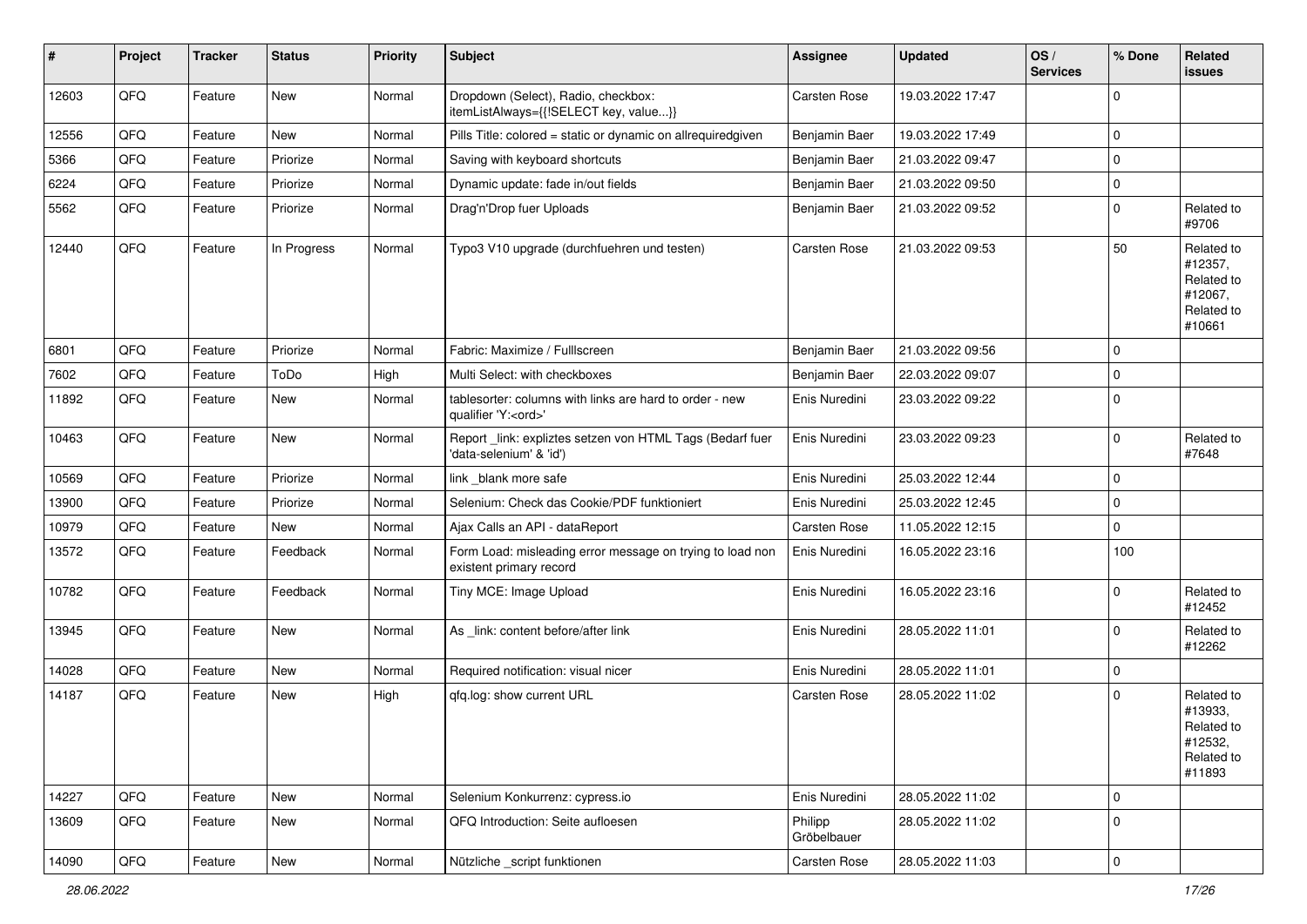| $\vert$ # | Project | <b>Tracker</b> | <b>Status</b>     | Priority | Subject                                                           | Assignee        | <b>Updated</b>   | OS/<br><b>Services</b> | % Done              | Related<br>issues                                                           |
|-----------|---------|----------------|-------------------|----------|-------------------------------------------------------------------|-----------------|------------------|------------------------|---------------------|-----------------------------------------------------------------------------|
| 14185     | QFG     | Feature        | <b>New</b>        | Normal   | External/Autocron.php - better suitable directory                 | Support: System | 28.05.2022 11:03 |                        | $\mathbf 0$         |                                                                             |
| 12584     | QFG     | Feature        | Feedback          | Normal   | T3 v10 migration script: replace alias-patterns (v11)             | Carsten Rose    | 28.05.2022 11:12 |                        | 100                 |                                                                             |
| 9052      | QFQ     | Feature        | Feedback          | High     | Report: CodeMirror with SQL Syntax Highlight in FE                | Enis Nuredini   | 08.06.2022 10:25 |                        | $\mathsf{O}\xspace$ |                                                                             |
| 12611     | QFQ     | Feature        | Some day<br>maybe | Normal   | Refactoring: Bootstrap with Lazy Loading                          | Carsten Rose    | 08.06.2022 10:37 |                        | $\mathbf 0$         | Related to<br>#12490,<br>Related to<br>#10013,<br>Related to<br>#7732       |
| 12490     | QFQ     | Feature        | <b>New</b>        | Normal   | Loading Plugins in QFQ - see what tinymce does. (lazy<br>loading) | Benjamin Baer   | 08.06.2022 10:37 |                        | $\Omega$            | Related to<br>#12611,<br>Related to<br>#10013,<br>Related to<br>#7732       |
| 10013     | QFQ     | Feature        | Some day<br>maybe | Normal   | FE.typ=editor: CodeMirror                                         | Carsten Rose    | 08.06.2022 10:37 |                        | $\mathbf 0$         | Related to<br>#12611,<br>Related to<br>#12490,<br>Related to<br>#7732       |
| 7732      | QFQ     | Feature        | Some day<br>maybe | Normal   | Javascript: Lazy Loading der add on libs                          | Benjamin Baer   | 08.06.2022 10:38 |                        | $\mathbf 0$         | Related to<br>#12611,<br>Related to<br>#12490,<br>Related to<br>#10013      |
| 13608     | QFQ     | Feature        | Some day<br>maybe | Normal   | Automatic Browser Language Redirect                               | Enis Nuredini   | 17.06.2022 08:35 |                        | $\mathbf 0$         |                                                                             |
| 12262     | QFQ     | Feature        | ToDo              | Normal   | Form buttons on top: more customable                              | Enis Nuredini   | 17.06.2022 10:44 |                        | $\mathbf 0$         | Related to<br>#13945, Has<br>duplicate<br>#4046, Has<br>duplicate<br>#10080 |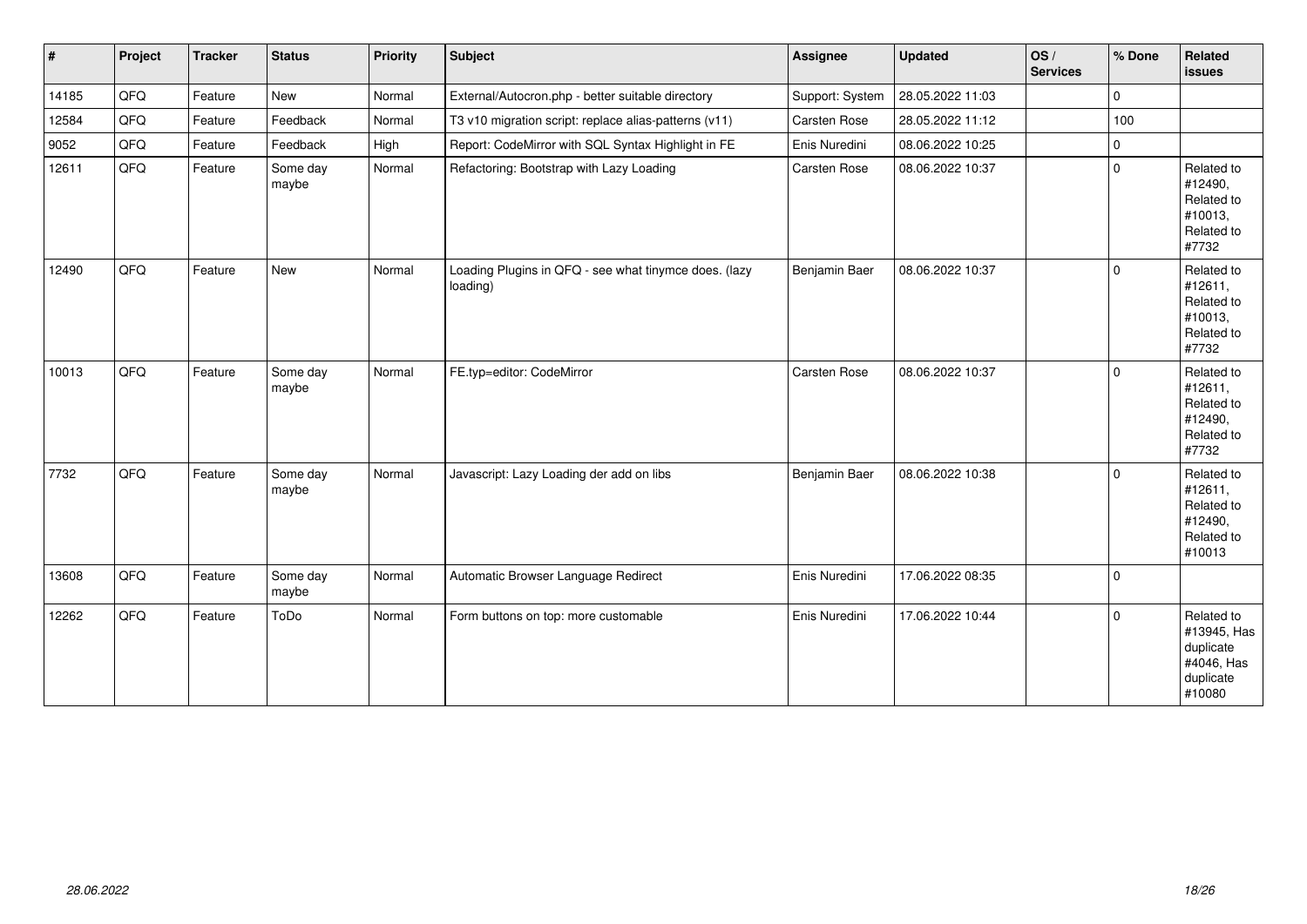| $\sharp$ | Project | <b>Tracker</b> | <b>Status</b>     | <b>Priority</b> | <b>Subject</b>                                                                                                                | Assignee            | <b>Updated</b>   | OS/<br><b>Services</b> | % Done              | Related<br><b>issues</b>                                                                                                                                              |
|----------|---------|----------------|-------------------|-----------------|-------------------------------------------------------------------------------------------------------------------------------|---------------------|------------------|------------------------|---------------------|-----------------------------------------------------------------------------------------------------------------------------------------------------------------------|
| 14320    | QFQ     | Feature        | ToDo              | Normal          | Allow specific HTML Tags and Attributes: general, TinyMCE                                                                     | Enis Nuredini       | 17.06.2022 10:44 |                        | $\Omega$            | Related to<br>#12664,<br>Related to<br>#12039,<br>Related to<br>#11702,<br>Related to<br>#7239,<br>Related to<br>#3708,<br>Related to<br>#3646.<br>Related to<br>#880 |
| 12452    | QFQ     | Feature        | Priorize          | Normal          | BaseURL: alsways with '/' at the end                                                                                          | Carsten Rose        | 19.06.2022 13:45 |                        | $\mathbf 0$         | Related to<br>#10782                                                                                                                                                  |
| 14376    | QFQ     | Feature        | <b>New</b>        | Normal          | QFQ Bootstrap: if missing, create stored procedures                                                                           | Enis Nuredini       | 19.06.2022 16:37 |                        | $\mathbf 0$         |                                                                                                                                                                       |
| 14371    | QFQ     | Feature        | Priorize          | Normal          | <b>LDAP via REPORT</b>                                                                                                        | Carsten Rose        | 19.06.2022 16:37 |                        | $\pmb{0}$           |                                                                                                                                                                       |
| 14290    | QFQ     | Feature        | Priorize          | Normal          | FormEditor: Show Table Definition                                                                                             | Carsten Rose        | 19.06.2022 16:37 |                        | $\mathsf{O}\xspace$ |                                                                                                                                                                       |
| 12630    | QFQ     | Feature        | In Progress       | Normal          | Input: date[time]: min / max values                                                                                           | Enis Nuredini       | 20.06.2022 18:31 |                        | $\Omega$            | Related to<br>#10096,<br>Related to<br>#14302,<br>Related to<br>#14303                                                                                                |
| 8316     | QFQ     | Bug            | Feedback          | Normal          | Documentation/Behaviour for Nested Queries and<br>Record-Store confusing                                                      | Nicola Chiapolini   | 20.11.2019 09:14 |                        | $\mathbf 0$         |                                                                                                                                                                       |
| 8106     | QFQ     | <b>Bug</b>     | Some day<br>maybe | Normal          | Dynamic Update: Feld kann nicht auf empty zurückgesetzt<br>werden                                                             | <b>Carsten Rose</b> | 11.12.2019 16:01 |                        | $\mathbf 0$         |                                                                                                                                                                       |
| 9020     | QFQ     | <b>Bug</b>     | Some day<br>maybe | Normal          | radio mit buttonClass und dynamicUpdate lassen sich nicht<br>kombinieren                                                      |                     | 11.12.2019 16:01 |                        | $\mathsf{O}\xspace$ |                                                                                                                                                                       |
| 4441     | QFQ     | Bug            | Some day<br>maybe | Normal          | \$ SERVER Vars sollten nur aus dem Store genommen<br>werden - Code entsprechend anpassen.                                     |                     | 11.12.2019 16:02 |                        | $\pmb{0}$           |                                                                                                                                                                       |
| 3349     | QFQ     | Bug            | Some day<br>maybe | Normal          | config.qfq.ini: a) vertraegt keine '=' im Value (z.B. Passwort),<br>b) Values sollten in ticks einschliessbar sein (spaces, ) | Carsten Rose        | 11.12.2019 16:02 |                        | $\pmb{0}$           |                                                                                                                                                                       |
| 3588     | QFQ     | Bug            | Some day<br>maybe | Normal          | templateGroup: versteckte Elemente werden weiterhin<br>gespeichert.                                                           | Carsten Rose        | 11.12.2019 16:02 |                        | $\pmb{0}$           |                                                                                                                                                                       |
| 3682     | QFQ     | <b>Bug</b>     | Some day<br>maybe | Normal          | Dynamic update: Radio buttons                                                                                                 | <b>Carsten Rose</b> | 11.12.2019 16:02 |                        | $\mathbf 0$         |                                                                                                                                                                       |
| 3811     | QFQ     | Bug            | Some day<br>maybe | Normal          | Dynamic Update: extraButtonInfo - Text aktualisieren                                                                          | <b>Carsten Rose</b> | 11.12.2019 16:03 |                        | $\Omega$            | Related to<br>#11517                                                                                                                                                  |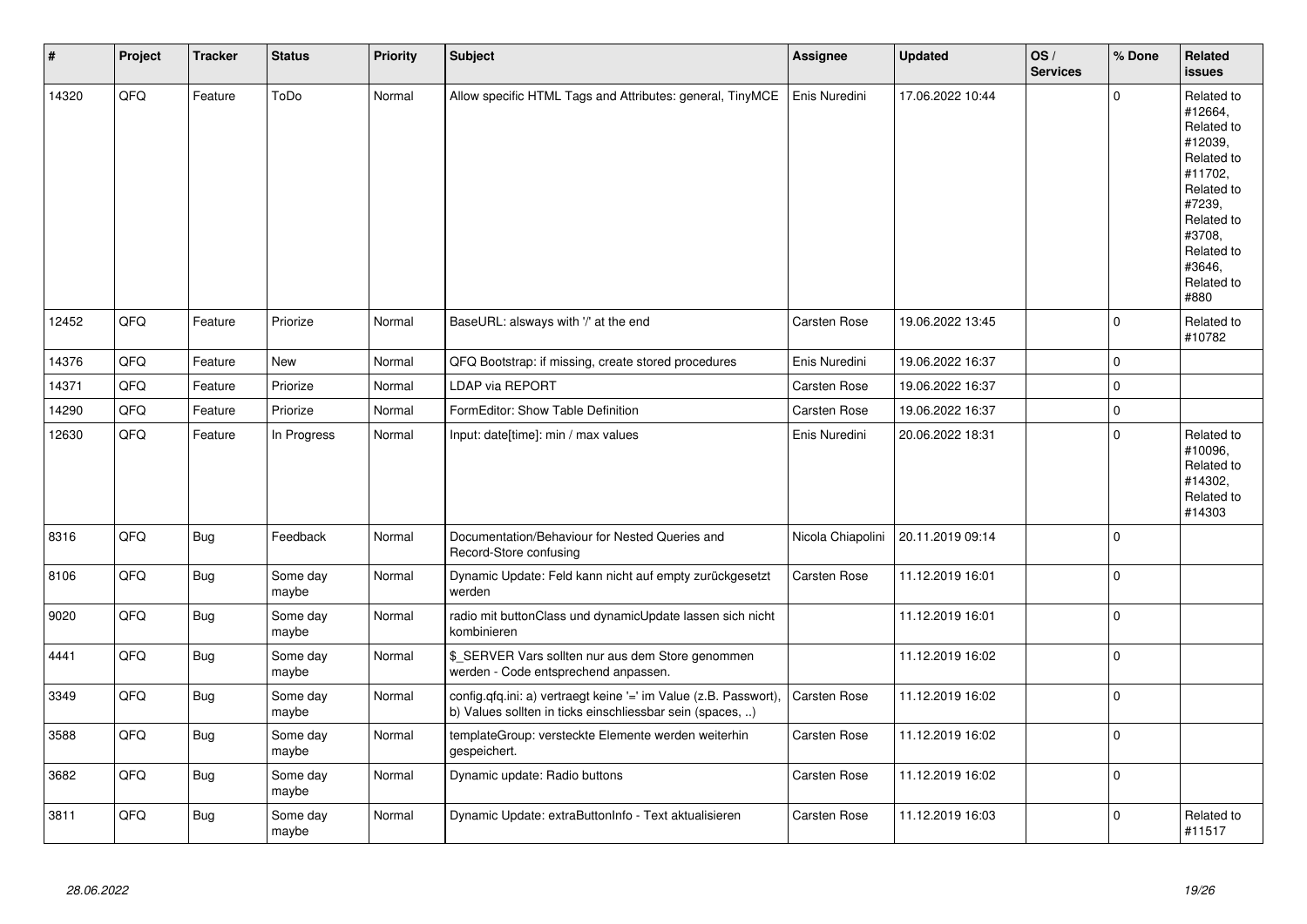| #    | Project | <b>Tracker</b> | <b>Status</b>     | <b>Priority</b> | Subject                                                                                                              | <b>Assignee</b>     | <b>Updated</b>   | OS/<br><b>Services</b> | % Done      | Related<br>issues   |
|------|---------|----------------|-------------------|-----------------|----------------------------------------------------------------------------------------------------------------------|---------------------|------------------|------------------------|-------------|---------------------|
| 3750 | QFQ     | <b>Bug</b>     | Some day<br>maybe | Normal          | FE in a row: if one violates check, all are red                                                                      | <b>Carsten Rose</b> | 11.12.2019 16:03 |                        | $\Omega$    |                     |
| 3895 | QFQ     | Bug            | Some day<br>maybe | Normal          | typeahead pedantic: on lehrkredit Idap webpass - if only one<br>person is in dropdown, such person can't be selected | <b>Carsten Rose</b> | 11.12.2019 16:03 |                        | $\Omega$    |                     |
| 3882 | QFQ     | <b>Bug</b>     | Some day<br>maybe | Normal          | templateGroup: disable 'add' if limit is reached - funktioniert<br>nicht wenn bereits records existierten            | Carsten Rose        | 11.12.2019 16:03 |                        | $\Omega$    |                     |
| 4008 | QFQ     | <b>Bug</b>     | Some day<br>maybe | Normal          | FormElemen.type=sendmail: wrong 'TO' if 'real<br>name <rea@mail.to>' is used</rea@mail.to>                           | <b>Carsten Rose</b> | 11.12.2019 16:03 |                        | $\mathbf 0$ |                     |
| 4138 | QFQ     | Bug            | Some day<br>maybe | Normal          | _style fehlt                                                                                                         |                     | 11.12.2019 16:03 |                        | $\Omega$    |                     |
| 4122 | QFQ     | Bug            | Some day<br>maybe | Normal          | file: Render Mode hat keinen Effekt                                                                                  |                     | 11.12.2019 16:03 |                        | $\Omega$    |                     |
| 4293 | QFQ     | <b>Bug</b>     | Some day<br>maybe | Normal          | Download broken if token 'd:' is missing - but no error<br>message                                                   | Carsten Rose        | 11.12.2019 16:03 |                        | $\Omega$    | Related to<br>#7514 |
| 2063 | QFQ     | Bug            | Some day<br>maybe | Normal          | Pills auf 'inaktiv' setzen falls keine Element auf dem Pill<br>sichtbar sind.                                        | Benjamin Baer       | 11.12.2019 16:03 |                        | $\mathbf 0$ | Related to<br>#3752 |
| 3130 | QFQ     | Bug            | Some day<br>maybe | Normal          | Debug Info's nicht korrekt nach 'New > Save'.                                                                        | Carsten Rose        | 11.12.2019 16:03 |                        | $\mathbf 0$ | Related to<br>#3253 |
| 4756 | QFQ     | <b>Bug</b>     | New               | Normal          | Form dirty even nothing changes                                                                                      | <b>Carsten Rose</b> | 11.12.2019 16:16 |                        | 0           |                     |
| 3782 | QFQ     | Bug            | Priorize          | Normal          | Bei fehlerhafter Eingabe (z.B. Datum) sollte das erwartete<br>Format angezeigt werden                                | Carsten Rose        | 01.02.2020 10:13 |                        | $\Omega$    |                     |
| 7616 | QFQ     | Bug            | Priorize          | Normal          | Selectlist with Enum & Dynamic Update                                                                                | Carsten Rose        | 01.02.2020 10:13 |                        | $\Omega$    |                     |
| 6574 | QFQ     | Bug            | Priorize          | Normal          | qfq.log: Fehlermeldung wurde angezeigt, aber nicht geloggt                                                           | <b>Carsten Rose</b> | 01.02.2020 10:13 |                        | $\Omega$    |                     |
| 8037 | QFQ     | Bug            | Priorize          | Normal          | FE.type=upload (advanced mode): {{slaveld:V}} missing<br>during dynamic update                                       | Carsten Rose        | 01.02.2020 10:13 |                        | $\Omega$    |                     |
| 7656 | QFQ     | Bug            | Priorize          | Normal          | FE with required, 'pattern' and 'extraButtonLock': always<br>complain about missing value                            | Carsten Rose        | 01.02.2020 10:13 |                        | $\Omega$    |                     |
| 9947 | QFQ     | Bug            | Priorize          | Normal          | Unwanted error message if missing 'typeAheadSqlPrefetch'                                                             | Carsten Rose        | 01.02.2020 10:13 |                        | l 0         |                     |
| 9862 | QFQ     | Bug            | Priorize          | Normal          | Failed writing to sql mail qfq.log should throw an exception                                                         | <b>Carsten Rose</b> | 01.02.2020 10:13 |                        | $\mathbf 0$ |                     |
| 9975 | QFQ     | Bug            | Priorize          | Normal          | Dropdown Menu: 'r:3' broken                                                                                          | Carsten Rose        | 01.02.2020 10:13 |                        | $\Omega$    |                     |
| 9024 | QFQ     | <b>Bug</b>     | Some day<br>maybe | Normal          | QFQ Einarbeitung                                                                                                     |                     | 01.02.2020 15:56 |                        | $\Omega$    |                     |
| 2643 | QFQ     | <b>Bug</b>     | Some day<br>maybe | Normal          | Zend / PHP Webinars anschauen                                                                                        | Carsten Rose        | 01.02.2020 15:56 |                        | l 0         |                     |
| 9898 | QFQ     | <b>Bug</b>     | Feedback          | Normal          | Formular trotz Timeout gespeichert                                                                                   | Benjamin Baer       | 01.02.2020 15:56 |                        | $\mathbf 0$ |                     |
| 9855 | QFQ     | Bug            | New               | Normal          | <b>Required Check</b>                                                                                                |                     | 01.02.2020 15:56 |                        | $\mathbf 0$ |                     |
| 9773 | QFG     | <b>Bug</b>     | New               | Normal          | form.parameter.formModeGlobal=requiredOff                                                                            | Carsten Rose        | 01.02.2020 15:56 |                        | $\mathbf 0$ |                     |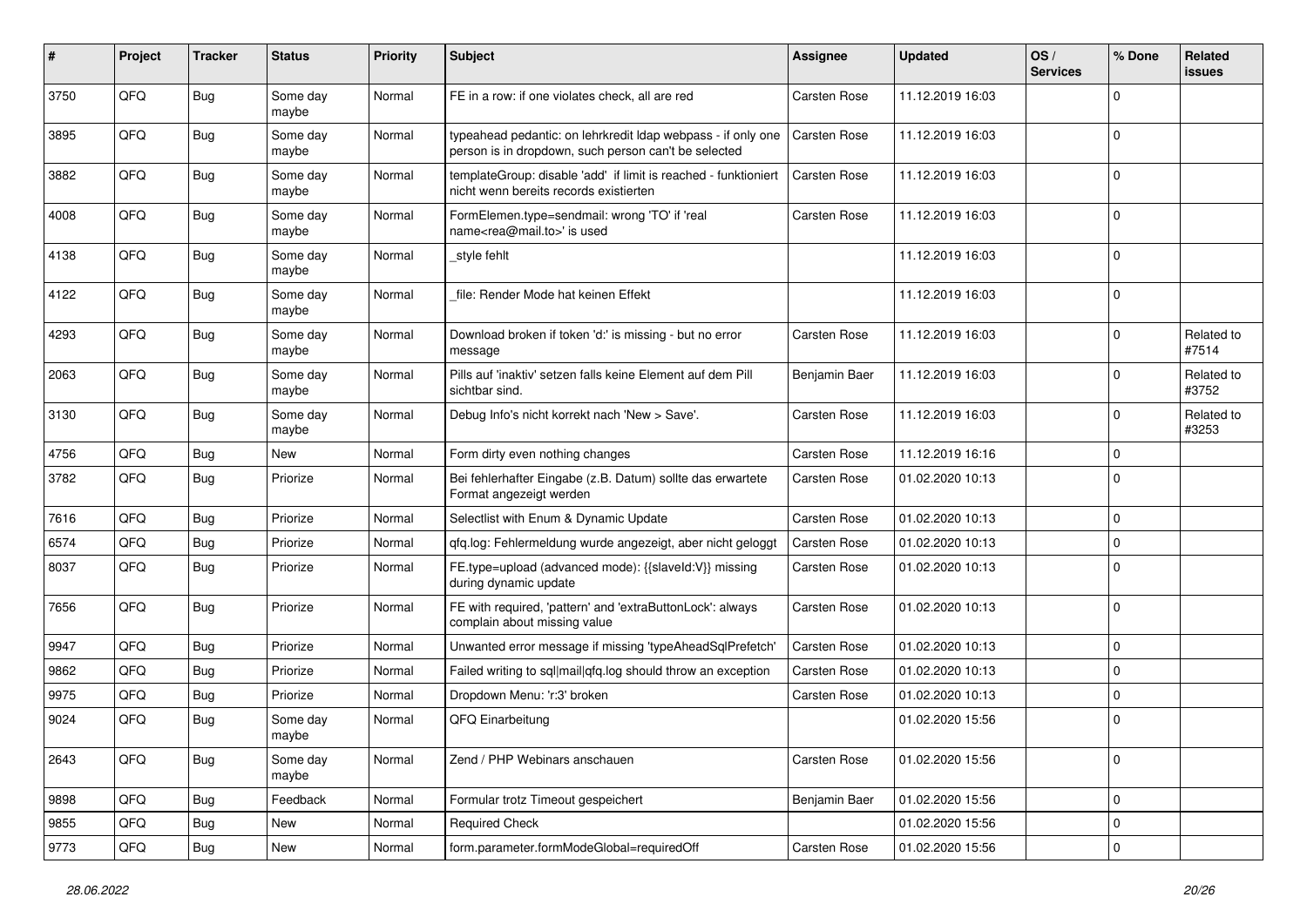| #    | Project | <b>Tracker</b> | <b>Status</b>     | <b>Priority</b> | <b>Subject</b>                                                                                                                                           | Assignee            | <b>Updated</b>   | OS/<br><b>Services</b> | % Done              | Related<br><b>issues</b> |
|------|---------|----------------|-------------------|-----------------|----------------------------------------------------------------------------------------------------------------------------------------------------------|---------------------|------------------|------------------------|---------------------|--------------------------|
| 9535 | QFQ     | Bug            | Feedback          | Normal          | Report:  AS '_vertical' - column to wide - vertical >> rot45,<br>rot <sub>90</sub>                                                                       | Benjamin Baer       | 01.02.2020 15:56 |                        | $\mathbf 0$         |                          |
| 4583 | QFQ     | Bug            | Some day<br>maybe | Normal          | Dynamic Update bei TypeAhead Feldern                                                                                                                     | Carsten Rose        | 01.02.2020 23:19 |                        | $\mathbf 0$         |                          |
| 4528 | QFQ     | Bug            | Some day<br>maybe | Normal          | extraButtonLock mit SQLAhead Bug                                                                                                                         | Carsten Rose        | 01.02.2020 23:19 |                        | $\mathbf 0$         |                          |
| 4092 | QFQ     | Bug            | Some day<br>maybe | Normal          | 1) Logging verbessern wann welches FE warum<br>ausgefuehrt wird, 2) Documentation: Best Practice Template<br>Group                                       | <b>Carsten Rose</b> | 01.02.2020 23:19 |                        | $\mathbf 0$         | Related to<br>#3504      |
| 3613 | QFQ     | <b>Bug</b>     | Some day<br>maybe | Normal          | note /note unchecked -> note div (col-md) wird weiterhin<br>gerendert                                                                                    | Elias Villiger      | 01.02.2020 23:19 |                        | 100                 |                          |
| 5021 | QFQ     | Bug            | Some day<br>maybe | Normal          | FE.typ=extra - during save displays error 'datum2' already<br>filled in STORE_SIP - the value is stored nevertheless                                     | Carsten Rose        | 01.02.2020 23:19 |                        | $\mathbf 0$         | Related to<br>#3875      |
| 5877 | QFQ     | <b>Bug</b>     | Some day<br>maybe | Normal          | FE.type=note:bsColumn strange behaviour                                                                                                                  |                     | 01.02.2020 23:19 |                        | $\mathbf 0$         |                          |
| 5768 | QFQ     | <b>Bug</b>     | Some day<br>maybe | Normal          | {{pageLanguage:T}}' missing if QFQ is called via api                                                                                                     | Carsten Rose        | 01.02.2020 23:19 |                        | $\mathbf 0$         |                          |
| 5706 | QFQ     | Bug            | Some day<br>maybe | Normal          | upload: fileDestination needs to be sanatized                                                                                                            | Carsten Rose        | 01.02.2020 23:19 |                        | $\mathbf 0$         |                          |
| 5557 | QFQ     | Bug            | Some day<br>maybe | Normal          | Form load: STORE_RECORD filled, but should be empty                                                                                                      | Carsten Rose        | 01.02.2020 23:19 |                        | $\mathbf 0$         |                          |
| 5991 | QFQ     | Bug            | Some day<br>maybe | Normal          | URLs with ' ' or long parameter are problematic                                                                                                          | Carsten Rose        | 01.02.2020 23:19 |                        | $\mathbf 0$         |                          |
| 7281 | QFQ     | Bug            | Some day<br>maybe | Normal          | Subrecords: on large screen separator line too short                                                                                                     |                     | 01.02.2020 23:19 |                        | $\mathbf 0$         |                          |
| 4651 | QFQ     | Bug            | Some day<br>maybe | Normal          | "Loading document" Modal wird angezeigt bei uzhcd type=2<br>Ansicht                                                                                      | <b>Carsten Rose</b> | 01.02.2020 23:20 |                        | $\mathbf 0$         |                          |
| 4454 | QFQ     | <b>Bug</b>     | Some day<br>maybe | Normal          | Required Elements: multiple elements in a row - whole row<br>marked if only one input is empty.                                                          | Benjamin Baer       | 01.02.2020 23:20 |                        | $\mathbf 0$         |                          |
| 4398 | QFQ     | Bug            | Some day<br>maybe | Normal          | Typeahead: mouse click in a prefilled input opens a single<br>item dropdown with the current value - click on it seems to<br>set the value, not the key. | Benjamin Baer       | 01.02.2020 23:20 |                        | $\mathbf 0$         | Related to<br>#4457      |
| 4328 | QFQ     | Bug            | Some day<br>maybe | Normal          | Error Message: Show FE name/number on problems in FE                                                                                                     | Carsten Rose        | 01.02.2020 23:20 |                        | $\mathbf 0$         |                          |
| 7402 | QFQ     | <b>Bug</b>     | Some day<br>maybe | Normal          | thumbnail cache: outdated picture when permission denied<br>and permission resolved.                                                                     |                     | 01.02.2020 23:20 |                        | $\mathbf 0$         |                          |
| 7101 | QFO     | <b>Bug</b>     | Some day<br>maybe | Normal          | 'form' in SIP and 'report' - breaks                                                                                                                      |                     | 01.02.2020 23:20 |                        | $\mathbf 0$         |                          |
| 4659 | QFO     | <b>Bug</b>     | Some day<br>maybe | Normal          | infoButtonExtra                                                                                                                                          | Carsten Rose        | 01.02.2020 23:20 |                        | $\mathsf{O}\xspace$ |                          |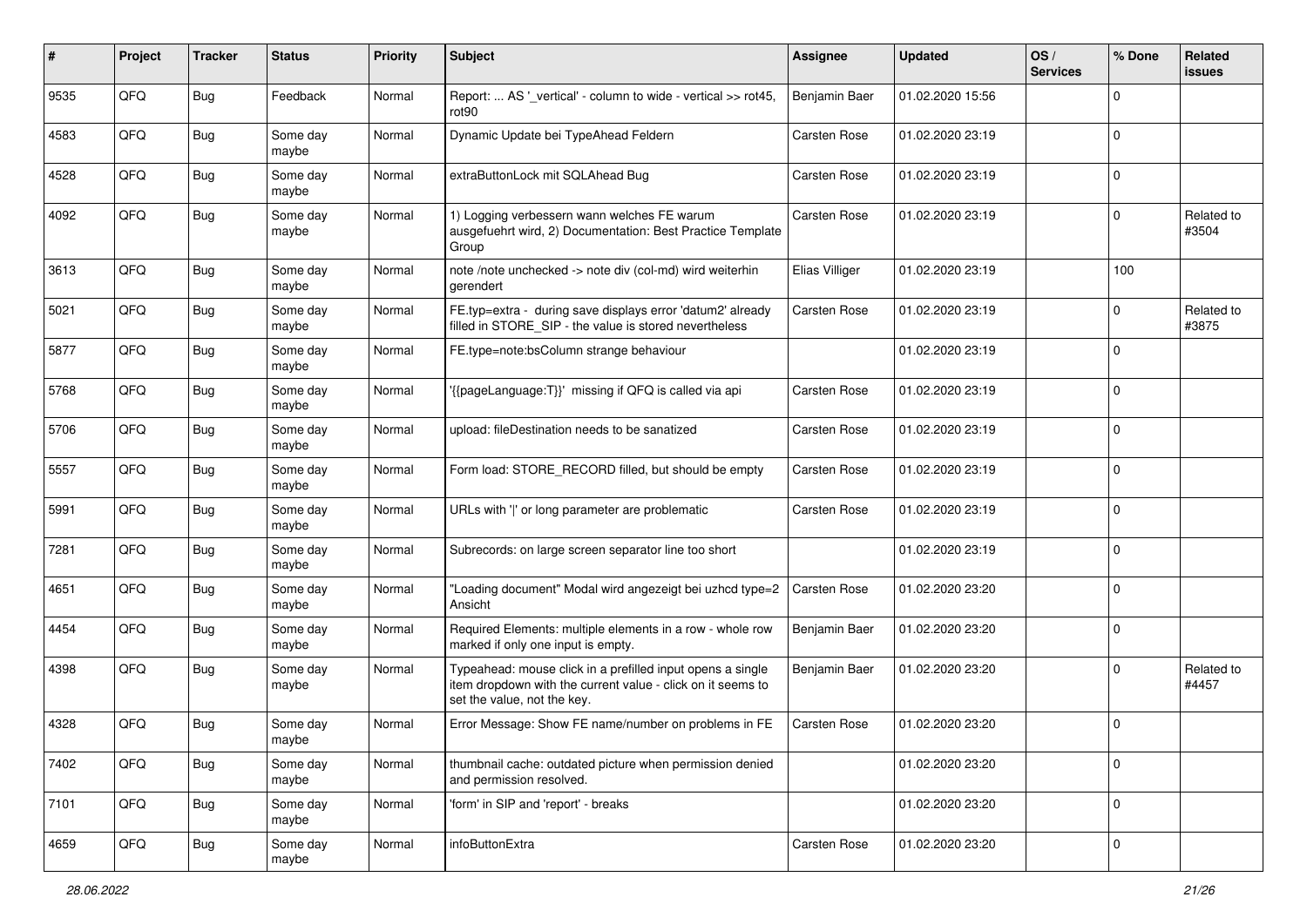| #    | Project        | <b>Tracker</b> | <b>Status</b>     | <b>Priority</b> | <b>Subject</b>                                                                                                   | Assignee            | <b>Updated</b>   | OS/<br><b>Services</b> | % Done      | Related<br><b>issues</b>                       |
|------|----------------|----------------|-------------------|-----------------|------------------------------------------------------------------------------------------------------------------|---------------------|------------------|------------------------|-------------|------------------------------------------------|
| 4549 | QFQ            | Bug            | Some day<br>maybe | Normal          | TemplateGroups: FE.type SELECT loose selected value<br>after save                                                | Carsten Rose        | 01.02.2020 23:20 |                        | $\Omega$    | Related to<br>#4548.<br>Related to<br>#4771    |
| 4546 | QFQ            | Bug            | Some day<br>maybe | Normal          | NH: SIP storage is destroyed                                                                                     |                     | 01.02.2020 23:20 |                        | $\mathbf 0$ |                                                |
| 4771 | QFQ            | Bug            | Some day<br>maybe | Normal          | qfq: select-down-values empty after save (edit-form for<br>program administrators)                               | Carsten Rose        | 01.02.2020 23:20 |                        | $\mathbf 0$ | Related to<br>#4549, Has<br>duplicate<br>#4282 |
| 3547 | QFQ            | Bug            | New               | Normal          | FE of type 'note' causes writing of empty fields.                                                                | Carsten Rose        | 01.02.2020 23:21 |                        | $\mathbf 0$ |                                                |
| 5576 | QFQ            | Bug            | New               | Normal          | Using MySQL 'DROP' requires privilege - wich is not really<br>necessary.                                         | <b>Carsten Rose</b> | 01.02.2020 23:21 |                        | $\mathbf 0$ |                                                |
| 6483 | QFQ            | Bug            | New               | Normal          | R Store funktioniert nicht bei 'Report Notation' im FE                                                           | Carsten Rose        | 01.02.2020 23:21 |                        | $\mathbf 0$ |                                                |
| 6462 | QFQ            | Bug            | New               | Normal          | File Upload: Nutzlose Fehlermeldung wenn Datei zu gross                                                          | Carsten Rose        | 01.02.2020 23:21 |                        | $\mathbf 0$ | Related to<br>#6139                            |
| 6677 | QFQ            | Bug            | New               | Normal          | Error message FE Action Element: no/wrong FE reference<br>who cause the problem.                                 | Carsten Rose        | 01.02.2020 23:21 |                        | $\mathbf 0$ |                                                |
| 7014 | QFQ            | Bug            | New               | Normal          | Sending invalid emails succeeds when<br>debug.redirectAllMailTo is set                                           | Carsten Rose        | 01.02.2020 23:21 |                        | $\mathbf 0$ |                                                |
| 6912 | QFQ            | Bug            | New               | Normal          | error Message Var 'deadline' already set in SIP - in Form<br>with FE.value={{deadline:R:::{{deadlinePeriod:Y}}}} | Carsten Rose        | 01.02.2020 23:21 |                        | $\mathbf 0$ |                                                |
| 7261 | QFQ            | Bug            | <b>New</b>        | Normal          | Report pathFilename for user without path, only the filename                                                     | Carsten Rose        | 01.02.2020 23:21 |                        | $\mathbf 0$ |                                                |
| 7219 | QFQ            | Bug            | New               | Normal          | typeSheadSql / typeAheadSqlPrefetch: change to curly<br>braces                                                   | Carsten Rose        | 01.02.2020 23:21 |                        | $\mathbf 0$ |                                                |
| 7574 | QFQ            | Bug            | New               | Normal          | Substitute error: form element not reported / dont parse<br>Form.note                                            | Carsten Rose        | 01.02.2020 23:21 |                        | $\mathbf 0$ |                                                |
| 7512 | QFQ            | Bug            | New               | Normal          | FE: inputType=number >> 'pattern' is not respected                                                               | Carsten Rose        | 01.02.2020 23:22 |                        | $\mathbf 0$ |                                                |
| 7002 | QFQ            | Bug            | <b>New</b>        | Normal          | Dynamic Update: row does not disappear / appear                                                                  | Carsten Rose        | 01.02.2020 23:22 |                        | $\mathbf 0$ |                                                |
| 7795 | QFQ            | <b>Bug</b>     | New               | Normal          | Readonly Form: Typeahead-Felder                                                                                  | Carsten Rose        | 01.02.2020 23:22 |                        | $\mathbf 0$ |                                                |
| 7685 | QFQ            | Bug            | New               | Normal          | Open FormElement from QFQ error message and save<br>modified record: error about missing {{formId:F}}            | <b>Carsten Rose</b> | 01.02.2020 23:22 |                        | $\mathbf 0$ |                                                |
| 7547 | $\mathsf{QFQ}$ | <b>Bug</b>     | New               | Normal          | Error Message in afterSave: wrong parameter column<br>reported                                                   | Carsten Rose        | 01.02.2020 23:22 |                        | $\mathbf 0$ |                                                |
| 7524 | QFQ            | <b>Bug</b>     | New               | Normal          | QFQ throws a 'General Error' if 'fileadmin/protected/log/' is<br>not writeable                                   | <b>Carsten Rose</b> | 01.02.2020 23:22 |                        | $\mathbf 0$ |                                                |
| 7513 | QFQ            | <b>Bug</b>     | New               | Normal          | Radios not correct aligned                                                                                       | Carsten Rose        | 01.02.2020 23:22 |                        | $\mathbf 0$ |                                                |
| 8049 | QFQ            | <b>Bug</b>     | New               | Normal          | FE.type=note, column 'value': text moves some pixel to top<br>after save                                         | Carsten Rose        | 01.02.2020 23:22 |                        | $\mathbf 0$ |                                                |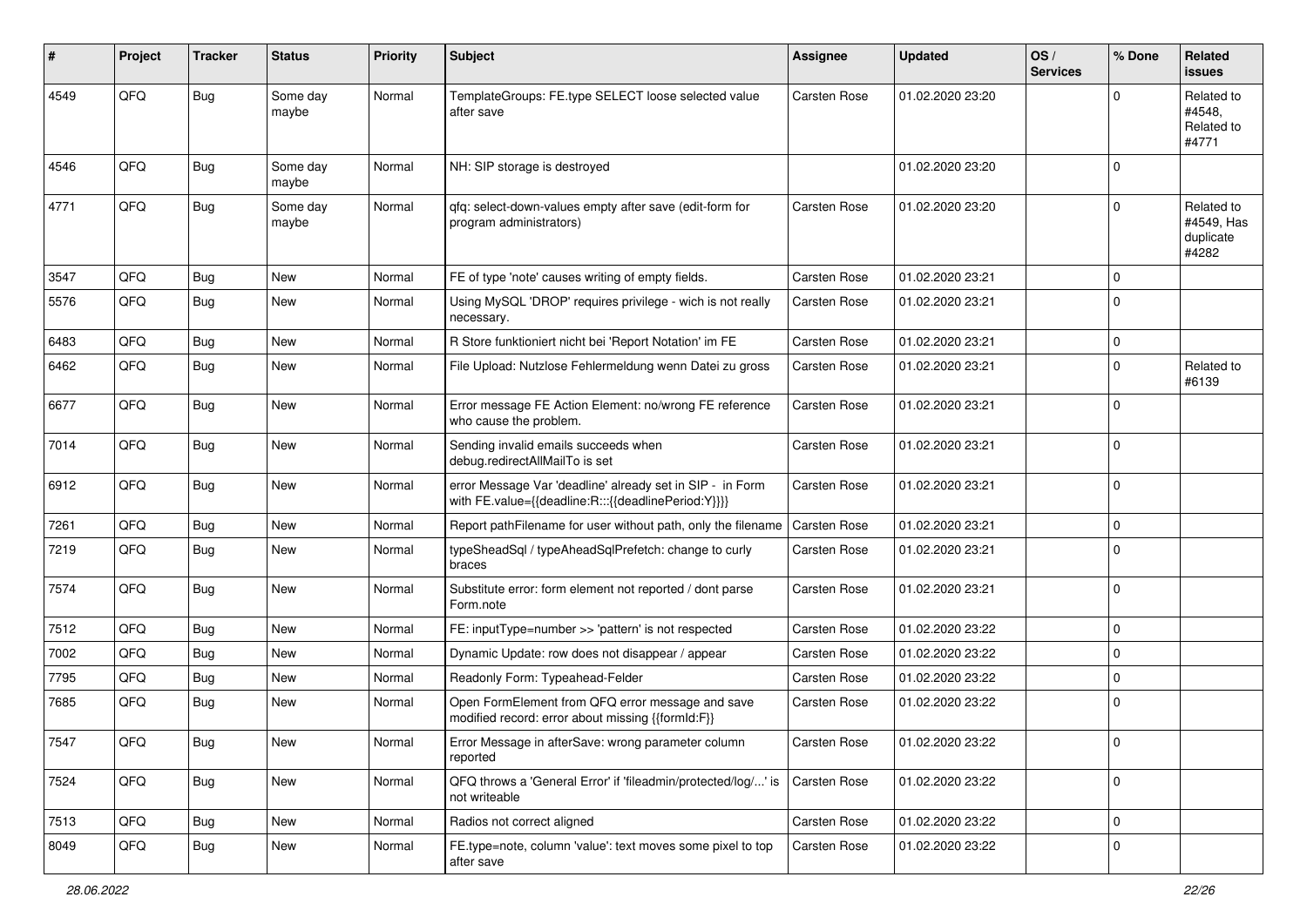| #     | Project | <b>Tracker</b> | <b>Status</b> | <b>Priority</b> | <b>Subject</b>                                                                      | <b>Assignee</b>     | <b>Updated</b>   | OS/<br><b>Services</b> | % Done      | Related<br><b>issues</b>                                             |
|-------|---------|----------------|---------------|-----------------|-------------------------------------------------------------------------------------|---------------------|------------------|------------------------|-------------|----------------------------------------------------------------------|
| 9127  | QFQ     | <b>Bug</b>     | <b>New</b>    | Normal          | Error Message: change 'roll over' color - text not readable                         | <b>Carsten Rose</b> | 01.02.2020 23:22 |                        | $\Omega$    |                                                                      |
| 9077  | QFQ     | <b>Bug</b>     | <b>New</b>    | Normal          | typeAheadSql: report broken SQL                                                     | <b>Carsten Rose</b> | 01.02.2020 23:22 |                        | $\Omega$    |                                                                      |
| 9317  | QFQ     | <b>Bug</b>     | New           | Normal          | FE.type=note: with dynamic show/hidden an empty label<br>causes trouble             | <b>Carsten Rose</b> | 01.02.2020 23:22 |                        | $\Omega$    |                                                                      |
| 9275  | QFQ     | Bug            | <b>New</b>    | Normal          | auteron: t3 page, which takes to long to respond, is not<br>reported properly       | <b>Carsten Rose</b> | 01.02.2020 23:22 |                        | 100         |                                                                      |
| 9177  | QFQ     | Bug            | <b>New</b>    | Normal          | Bug? QFQ tries to save an action FE, which has real<br>existing column name         | <b>Carsten Rose</b> | 01.02.2020 23:22 |                        | $\Omega$    |                                                                      |
| 9533  | QFQ     | Bug            | <b>New</b>    | Normal          | FE.type=upload: Check in 'beforeSave' if upload is given                            | <b>Carsten Rose</b> | 01.02.2020 23:22 |                        | $\mathbf 0$ | Related to<br>#11523                                                 |
| 9783  | QFQ     | <b>Bug</b>     | <b>New</b>    | Normal          | Email with special characters                                                       | <b>Carsten Rose</b> | 01.02.2020 23:22 |                        | $\Omega$    |                                                                      |
| 9691  | QFQ     | Bug            | In Progress   | Normal          | Checkbox: dynamic update > readonly                                                 | Carsten Rose        | 01.02.2020 23:22 |                        | 50          | Related to<br>#9834                                                  |
| 10324 | QFQ     | Bug            | <b>New</b>    | Normal          | Excel Export mit Template funktioniert nur, wenn Template<br>vor uid kommt          |                     | 30.03.2020 11:20 |                        | $\Omega$    | Related to<br>#10257                                                 |
| 10082 | QFQ     | <b>Bug</b>     | <b>New</b>    | Normal          | FE.type=SELECT - 'sanatize' Class                                                   | <b>Carsten Rose</b> | 07.05.2020 09:36 |                        | $\Omega$    | Related to<br>#10081                                                 |
| 10322 | QFQ     | Bug            | <b>New</b>    | Normal          | FormElement / Radio: missing column 'enum' >> FE not<br>reported                    | <b>Carsten Rose</b> | 07.05.2020 09:37 |                        | $\Omega$    |                                                                      |
| 5559  | QFQ     | Bug            | <b>New</b>    | Normal          | FE.type = Upload: 'accept' might contain variables                                  | <b>Carsten Rose</b> | 11.05.2020 21:23 |                        | $\Omega$    |                                                                      |
| 10658 | QFQ     | Bug            | <b>New</b>    | Normal          | processReadOnly broken                                                              | <b>Carsten Rose</b> | 27.05.2020 17:55 |                        | $\Omega$    |                                                                      |
| 10890 | QFQ     | Bug            | <b>New</b>    | Normal          | AutoCron hangs                                                                      |                     | 20.07.2020 13:56 |                        | $\Omega$    |                                                                      |
| 11195 | QFQ     | Bug            | New           | Low             | Dynamic Update: Note not updated if new text is empty<br>(v20.4)                    |                     | 25.09.2020 11:14 |                        | $\Omega$    |                                                                      |
| 11239 | QFQ     | <b>Bug</b>     | <b>New</b>    | Normal          | Radiobutton (plain): horizontales Rendern abhängig vom<br>Datentyp in der Datenbank | <b>Carsten Rose</b> | 30.09.2020 18:37 |                        | $\Omega$    |                                                                      |
| 10937 | QFQ     | Bug            | <b>New</b>    | Normal          | Fehler mit abhängigen Select- Feldern beim Positionieren                            | <b>Carsten Rose</b> | 12.11.2020 23:45 |                        | $\Omega$    |                                                                      |
| 10759 | QFQ     | Bug            | <b>New</b>    | Normal          | emptyMeansNull - Feld falsch aktualisiert                                           |                     | 12.11.2020 23:45 |                        | $\mathbf 0$ |                                                                      |
| 10704 | QFQ     | Bug            | New           | Normal          | wkhtml problem rendering fullCalendar.js / fabric.js >><br>successor: puppeteer     | <b>Carsten Rose</b> | 12.11.2020 23:45 |                        | $\mathbf 0$ | Related to<br>#5024,<br>Related to<br>#4650,<br>Related to<br>#10715 |
| 10588 | QFQ     | Bug            | <b>New</b>    | Normal          | typeahed Tag: Doku anpassen                                                         | <b>Carsten Rose</b> | 12.11.2020 23:45 |                        | $\Omega$    |                                                                      |
| 11522 | QFQ     | Bug            | <b>New</b>    | Normal          | Aus/Einblenden von Reitern                                                          |                     | 13.11.2020 14:58 |                        | $\Omega$    |                                                                      |
| 11695 | QFQ     | Bug            | <b>New</b>    | Normal          | MultiForm required FE Error                                                         | Carsten Rose        | 04.12.2020 13:34 |                        | $\Omega$    |                                                                      |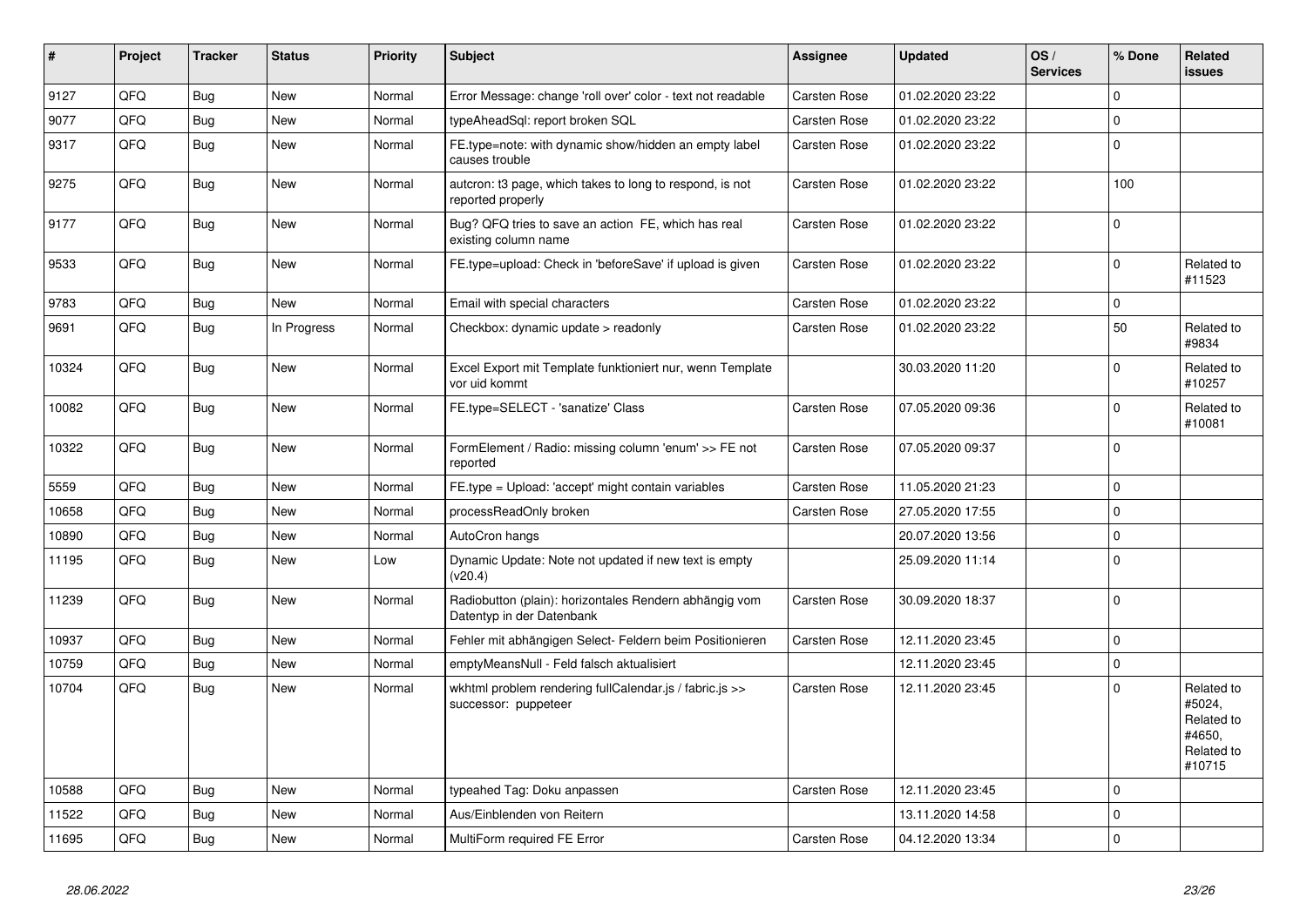| #     | Project | <b>Tracker</b> | <b>Status</b>     | <b>Priority</b> | <b>Subject</b>                                                                     | Assignee            | <b>Updated</b>   | OS/<br><b>Services</b> | % Done      | Related<br><b>issues</b>                     |
|-------|---------|----------------|-------------------|-----------------|------------------------------------------------------------------------------------|---------------------|------------------|------------------------|-------------|----------------------------------------------|
| 11715 | QFQ     | Bug            | <b>New</b>        | Normal          | acceptZeroAsRequired and requiredOffButMark do not<br>coincide                     |                     | 08.12.2020 12:13 |                        | $\Omega$    |                                              |
| 11752 | QFQ     | <b>Bug</b>     | <b>New</b>        | Normal          | checkbox renders multiple input elements with same name                            | <b>Carsten Rose</b> | 17.12.2020 14:58 |                        | $\Omega$    | Related to<br>#11750                         |
| 9126  | QFQ     | <b>Bug</b>     | Some day<br>maybe | Normal          | hidden Form elements are present in page source                                    |                     | 02.01.2021 18:41 |                        | $\Omega$    |                                              |
| 9281  | QFQ     | Bug            | Some day<br>maybe | Normal          | Allow STRICT TRANS TABLES                                                          | <b>Carsten Rose</b> | 02.01.2021 18:43 |                        | $\mathbf 0$ |                                              |
| 9958  | QFQ     | <b>Bug</b>     | Priorize          | Normal          | Broken subrecord query: no error message                                           | Carsten Rose        | 05.02.2021 15:15 |                        | $\Omega$    |                                              |
| 12040 | QFQ     | <b>Bug</b>     | <b>New</b>        | Normal          | FE Mode 'hidden' für zwei FEs auf einer Zeile                                      | <b>Carsten Rose</b> | 18.02.2021 10:13 |                        | $\mathbf 0$ |                                              |
| 12045 | QFQ     | Bug            | <b>New</b>        | Normal          | templateGroup afterSave FE: Aufruf ohne<br>sglHonorFormElements funktioniert nicht | Carsten Rose        | 18.02.2021 16:33 |                        | $\Omega$    |                                              |
| 12133 | QFQ     | Bug            | <b>New</b>        | Normal          | NPM, phpSpreadSheet aktualisieren                                                  | <b>Carsten Rose</b> | 15.03.2021 09:04 |                        | $\Omega$    |                                              |
| 12187 | QFQ     | Bug            | New               | Normal          | Trigger FormAsFile() via Report: probably problem with multi<br>DB setup           | <b>Carsten Rose</b> | 20.03.2021 21:20 |                        | $\Omega$    |                                              |
| 11347 | QFQ     | <b>Bug</b>     | Feedback          | Normal          | If Bedingungen funktionieren nicht korrekt                                         | Christoph Fuchs     | 21.03.2021 20:37 |                        | $\Omega$    |                                              |
| 11668 | QFQ     | <b>Bug</b>     | <b>New</b>        | Normal          | Play function.sql - problem with mysql                                             | <b>Carsten Rose</b> | 03.05.2021 20:48 |                        | $\Omega$    |                                              |
| 11667 | QFQ     | <b>Bug</b>     | <b>New</b>        | Normal          | MySQL mariadb-server-10.3: Incorrect datetime value                                | <b>Carsten Rose</b> | 03.05.2021 20:48 |                        | $\mathbf 0$ |                                              |
| 10766 | QFQ     | Bug            | <b>New</b>        | High            | Radiobutton / parameter.buttonClass=btn-default: dynamic<br>update                 |                     | 03.05.2021 21:12 |                        | $\Omega$    | Related to<br>#11237                         |
| 10640 | QFQ     | <b>Bug</b>     | <b>New</b>        | High            | TypeAhead Tag: FE editierbar trotz readOnly                                        | Carsten Rose        | 03.05.2021 21:12 |                        | $\Omega$    |                                              |
| 10508 | QFQ     | Bug            | <b>New</b>        | High            | Multi Form broken on Multi DB Instance                                             | <b>Carsten Rose</b> | 03.05.2021 21:12 |                        | $\mathbf 0$ |                                              |
| 10506 | QFQ     | <b>Bug</b>     | New               | High            | Template Group broken on MultiDB instance                                          | Carsten Rose        | 03.05.2021 21:12 |                        | $\mathbf 0$ | Related to<br>#10505                         |
| 10081 | QFQ     | <b>Bug</b>     | <b>New</b>        | High            | Stale record lock after 'forbidden' character                                      | <b>Carsten Rose</b> | 03.05.2021 21:12 |                        | $\Omega$    | Related to<br>#10082,<br>Related to<br>#9789 |
| 12468 | QFQ     | Bug            | <b>New</b>        | Urgent          | Form: update Form.title after save                                                 | Carsten Rose        | 03.05.2021 21:12 |                        | $\pmb{0}$   |                                              |
| 11237 | QFQ     | <b>Bug</b>     | New               | High            | Radiobutton / parameter.buttonClass= btn-default - kein dirty<br>Trigger           | Benjamin Baer       | 03.05.2021 21:12 |                        | $\Omega$    | Related to<br>#10766                         |
| 11057 | QFQ     | <b>Bug</b>     | <b>New</b>        | High            | Checkboxes ohne span.checkmark im Report werden<br>ausgeblendet                    | Benjamin Baer       | 03.05.2021 21:12 |                        | $\Omega$    | Related to<br>#11039                         |
| 3570  | QFQ     | <b>Bug</b>     | Some day<br>maybe | High            | Formular mit prmitnew permitEdit=Always wird nicht<br>aufgerufen (ist leer)        | Carsten Rose        | 03.05.2021 21:14 |                        | $\Omega$    |                                              |
| 3109  | QFQ     | Bug            | Some day<br>maybe | High            | RealUrl: Links werden nicht korrekt gerendert                                      | Carsten Rose        | 03.05.2021 21:14 |                        | $\Omega$    |                                              |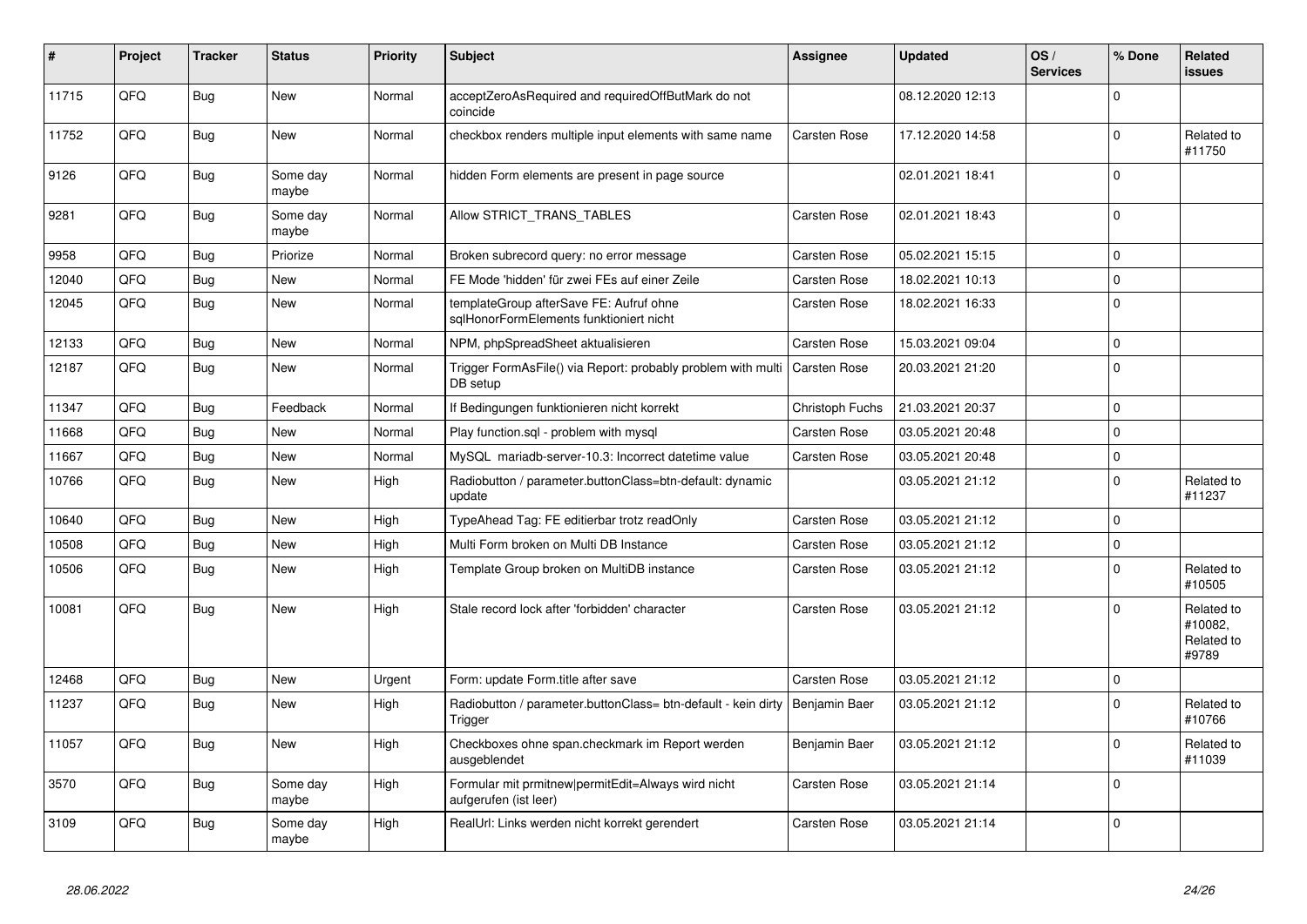| #     | Project | <b>Tracker</b> | <b>Status</b>     | <b>Priority</b> | <b>Subject</b>                                                                                         | <b>Assignee</b>     | <b>Updated</b>   | OS/<br><b>Services</b> | % Done      | <b>Related</b><br><b>issues</b>              |
|-------|---------|----------------|-------------------|-----------------|--------------------------------------------------------------------------------------------------------|---------------------|------------------|------------------------|-------------|----------------------------------------------|
| 3061  | QFQ     | Bug            | Some day<br>maybe | High            | winstitute: mysql connection durcheinander - nmhp17<br>(ag7)/QFQ arbeitet mit DB/Tabellen von biostat. | Carsten Rose        | 03.05.2021 21:14 |                        | $\Omega$    |                                              |
| 7650  | QFQ     | <b>Bug</b>     | <b>New</b>        | High            | Optional do not show 'required' sign on FormElement                                                    | <b>Carsten Rose</b> | 03.05.2021 21:14 |                        | $\mathbf 0$ |                                              |
| 5459  | QFQ     | Bug            | <b>New</b>        | High            | Multi DB: spread system tables between 'QFQ' and<br>'Data'-DB                                          | Carsten Rose        | 03.05.2021 21:14 |                        | $\mathbf 0$ | Related to<br>#4720                          |
| 5221  | QFQ     | Bug            | <b>New</b>        | High            | Download Dialog: Bleibt stehen in FF wenn Datei<br>automatisch gespeichert wird.                       | Carsten Rose        | 03.05.2021 21:14 |                        | $\mathbf 0$ |                                              |
| 4279  | QFQ     | Bug            | Some day<br>maybe | High            | config.linkVars lost                                                                                   | Carsten Rose        | 03.05.2021 21:14 |                        | $\mathbf 0$ |                                              |
| 8668  | QFQ     | Bug            | <b>New</b>        | High            | Pill disabled: dyamic mode 'hidden' not respected - FE is still<br>required                            | <b>Carsten Rose</b> | 03.05.2021 21:14 |                        | $\mathbf 0$ |                                              |
| 8431  | QFQ     | <b>Bug</b>     | <b>New</b>        | High            | autocron.php with wrong path                                                                           | Carsten Rose        | 03.05.2021 21:14 |                        | $\mathbf 0$ |                                              |
| 8083  | QFQ     | Bug            | <b>New</b>        | High            | FormEditor: primary table list does not respect<br>'indexDb={{indexData:Y}}'                           | Carsten Rose        | 03.05.2021 21:14 |                        | $\Omega$    | Has<br>duplicate<br>#6678                    |
| 7899  | QFQ     | Bug            | New               | High            | Fe.type=password / retype / required: always complain<br>about missing value                           | <b>Carsten Rose</b> | 03.05.2021 21:14 |                        | $\pmb{0}$   |                                              |
| 9534  | QFQ     | Bug            | Priorize          | Urgent          | FE.type=upload: 'Unknown Mode: ID"                                                                     | Carsten Rose        | 03.05.2021 21:14 |                        | $\mathbf 0$ | Related to<br>#9532                          |
| 9173  | QFQ     | Bug            | Priorize          | Urgent          | Stale Record Lock: Firefox                                                                             | Carsten Rose        | 03.05.2021 21:14 |                        | $\mathbf 0$ | Related to<br>#9789                          |
| 9531  | QFQ     | Bug            | <b>New</b>        | High            | FE File: Dynamic Update / modeSql / required detected<br>even it not set                               | Carsten Rose        | 11.06.2021 20:32 |                        | $\mathbf 0$ | Related to<br>#12398                         |
| 7890  | QFQ     | <b>Bug</b>     | <b>New</b>        | Normal          | FormElement 'required': extraButtonInfo not aligned                                                    | <b>Carsten Rose</b> | 11.06.2021 21:17 |                        | $\mathbf 0$ | Related to<br>#11517                         |
| 9347  | QFQ     | Bug            | <b>New</b>        | High            | FE.type=upload with dynamic show/hidden: required not<br>detected                                      | <b>Carsten Rose</b> | 12.06.2021 10:40 |                        | $\Omega$    | Related to<br>#5305,<br>Related to<br>#12398 |
| 9121  | QFQ     | Bug            | Priorize          | High            | sip links have r and dblndexData set                                                                   | Carsten Rose        | 12.06.2021 10:41 |                        | $\mathbf 0$ |                                              |
| 5305  | QFQ     | Bug            | <b>New</b>        | Normal          | Upload FormElement: nicht disabled by readonly Form                                                    | <b>Carsten Rose</b> | 16.06.2021 13:43 |                        | $\mathbf 0$ | Related to<br>#9347,<br>Related to<br>#9834  |
| 9669  | QFQ     | <b>Bug</b>     | Some day<br>maybe | Normal          | Checkbox / Template Group: radio/checkbox visible broken<br>after 'add'                                | <b>Carsten Rose</b> | 16.06.2021 13:47 |                        | $\mathbf 0$ | Related to<br>#8091                          |
| 10661 | QFQ     | Bug            | In Progress       | Normal          | Typo3 Warnungen                                                                                        | <b>Carsten Rose</b> | 07.09.2021 13:23 |                        | $\Omega$    | Related to<br>#12440                         |